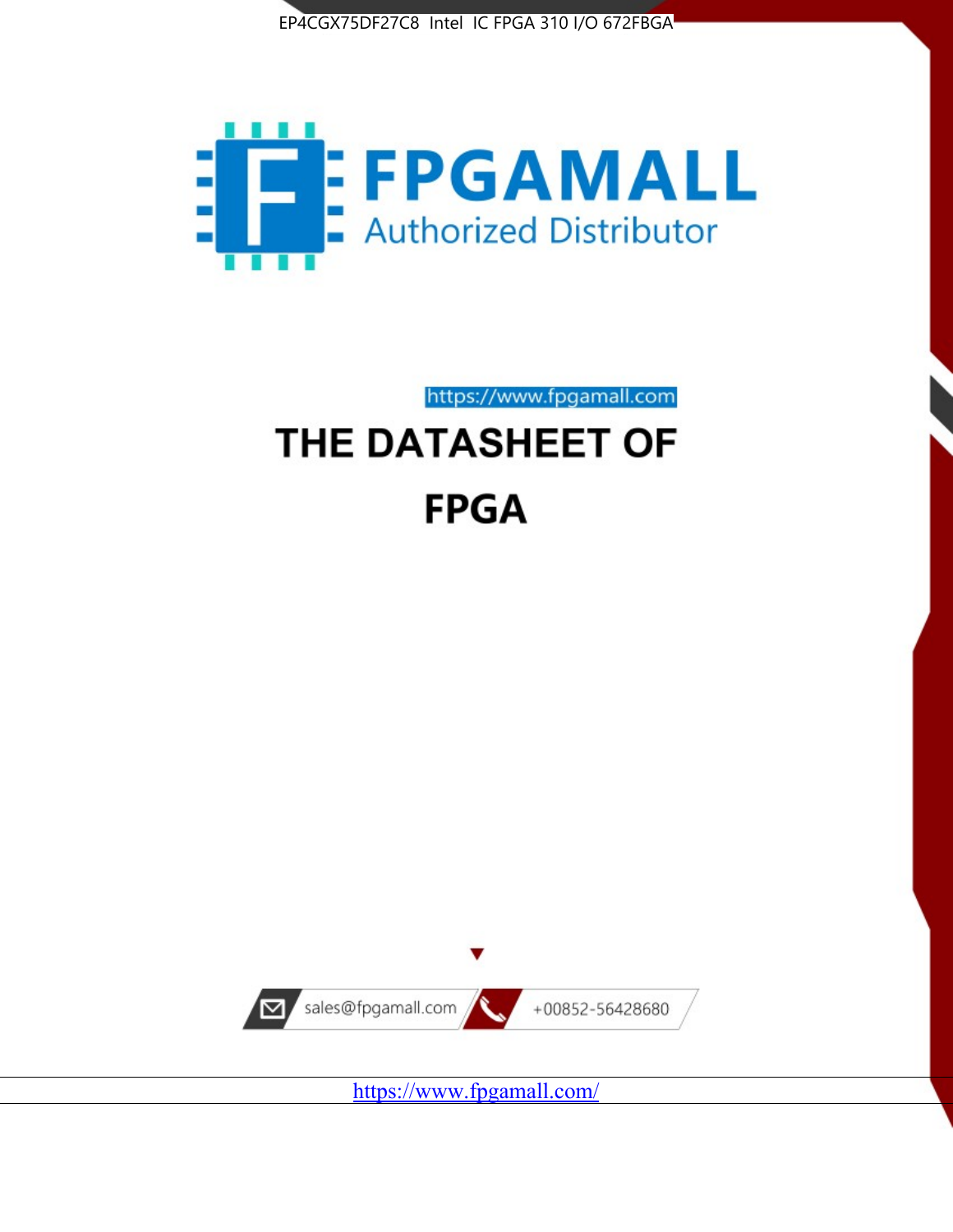

## **1. Cyclone IV Device Datasheet**

**CYIV-53001-2.0**

This chapter describes the electrical and switching characteristics for Cyclone<sup>®</sup> IV devices. Electrical characteristics include operating conditions and power consumption. Switching characteristics include transceiver specifications, core, and periphery performance. This chapter also describes I/O timing, including programmable I/O element (IOE) delay and programmable output buffer delay.

This chapter includes the following sections:

- "Operating Conditions" on page 1–1
- "Power Consumption" on page 1–16
- "Switching Characteristics" on page 1–16
- " $I/O$  Timing" on page  $1-37$
- "Glossary" on page 1–37

## **Operating Conditions**

When Cyclone IV devices are implemented in a system, they are rated according to a set of defined parameters. To maintain the highest possible performance and reliability of Cyclone IV devices, you must consider the operating requirements described in this chapter.

Cyclone IV devices are offered in commercial, industrial, extended industrial and, automotive grades. Cyclone IV E devices offer –6 (fastest), –7, –8, –8L, and –9L speed grades for commercial devices, –8L speed grades for industrial devices, and –7 speed grade for extended industrial and automotive devices. Cyclone IV GX devices offer –6 (fastest), –7, and –8 speed grades for commercial devices and –7 speed grade for industrial devices.

**For more information about the supported speed grades for respective Cyclone IV** devices, refer to the *[Cyclone IV FPGA Device Family Overview](http://www.altera.com/literature/hb/cyclone-iv/cyiv-51001.pdf)* chapter.

**1** Cyclone IV E devices are offered in core voltages of 1.0 and 1.2 V. Cyclone IV E devices with a core voltage of 1.0 V have an 'L' prefix attached to the speed grade.

In this chapter, a prefix associated with the operating temperature range is attached to the speed grades; commercial with a "C" prefix, industrial with an "I" prefix, and automotive with an "A" prefix. Therefore, commercial devices are indicated as C6, C7, C8, C8L, or C9L per respective speed grade. Industrial devices are indicated as I7, I8, or I8L. Automotive devices are indicated as A7.

@2016 Altera Corporation. All rights reserved. ALTERA, ARRIA, CYCLONE, HARDCOPY, MAX, MEGACORE, NIOS, QUARTUS and STRATIX words and logos are trademarks of Altera Corporation and registered in the U.S. Patent and Trademark



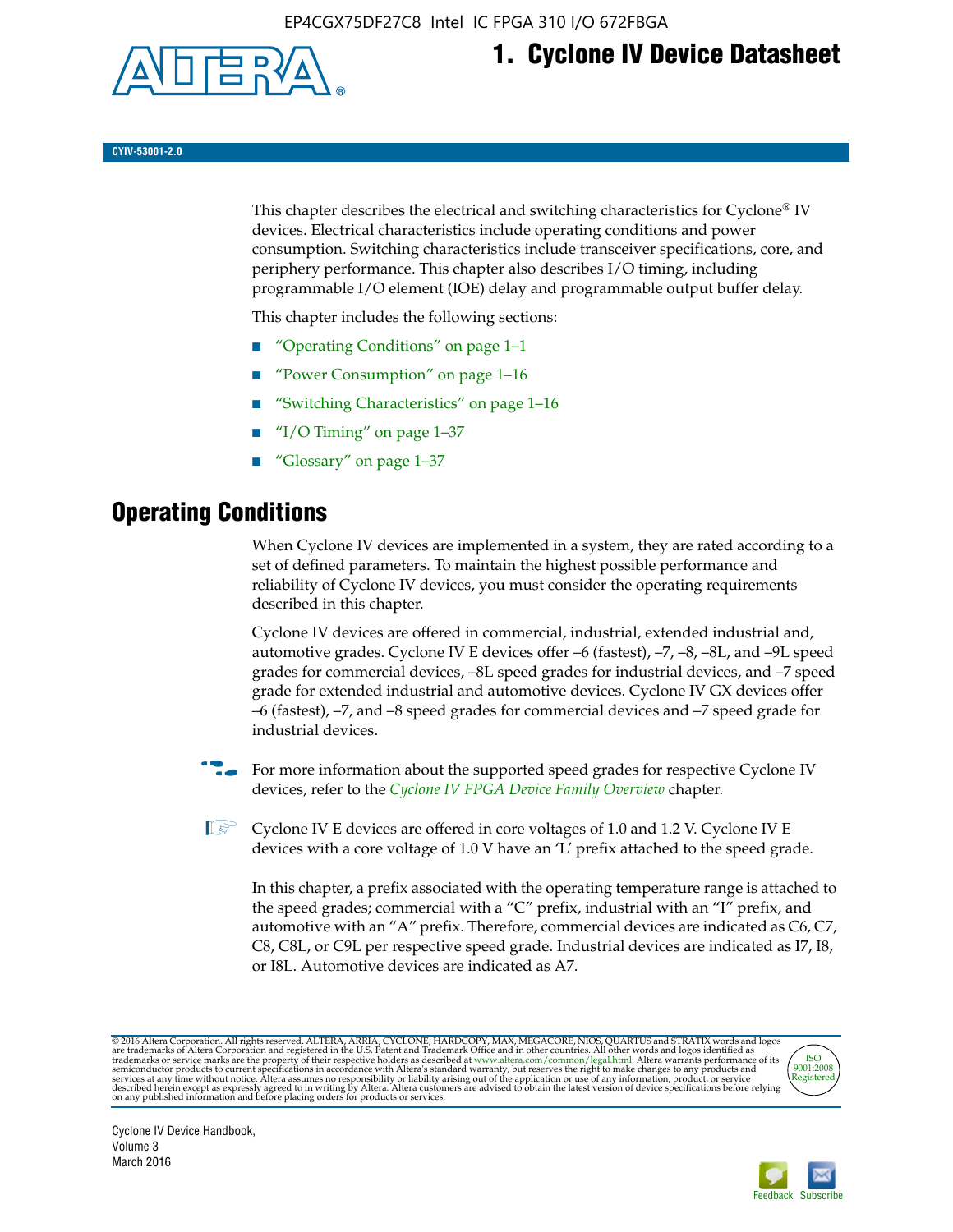**1 Cyclone IV E industrial devices I7 are offered with extended operating temperature** range.

## **Absolute Maximum Ratings**

Absolute maximum ratings define the maximum operating conditions for Cyclone IV devices. The values are based on experiments conducted with the device and theoretical modeling of breakdown and damage mechanisms. The functional operation of the device is not implied at these conditions. Table 1–1 lists the absolute maximum ratings for Cyclone IV devices.



Conditions beyond those listed in Table  $1-1$  cause permanent damage to the device. Additionally, device operation at the absolute maximum ratings for extended periods of time have adverse effects on the device.

| <b>Symbol</b>              | <b>Parameter</b>                                                                                                                | Min    | <b>Max</b> | <b>Unit</b>  |
|----------------------------|---------------------------------------------------------------------------------------------------------------------------------|--------|------------|--------------|
| <b>V<sub>CCINT</sub></b>   | Core voltage, PCI Express <sup>®</sup> (PCIe®) hard IP<br>block, and transceiver physical coding sublayer<br>(PCS) power supply | $-0.5$ | 1.8        | V            |
| $V_{CCA}$                  | Phase-locked loop (PLL) analog power supply                                                                                     | $-0.5$ | 3.75       | V            |
| $V_{\text{CCD\_PLL}}$      | PLL digital power supply                                                                                                        | $-0.5$ | 1.8        | $\vee$       |
| V <sub>CCIO</sub>          | I/O banks power supply                                                                                                          | $-0.5$ | 3.75       | V            |
| V <sub>CC_CLKIN</sub>      | Differential clock input pins power supply                                                                                      | $-0.5$ | 4.5        | $\vee$       |
| $V_{CCH_GXB}$              | Transceiver output buffer power supply                                                                                          | $-0.5$ | 3.75       | V            |
| $V_{\text{CCA\_GXB}}$      | Transceiver physical medium attachment (PMA)<br>and auxiliary power supply                                                      | $-0.5$ | 3.75       | V            |
| $V_{CCL_GXB}$              | Transceiver PMA and auxiliary power supply                                                                                      | $-0.5$ | 1.8        | $\mathsf{V}$ |
| $V_{1}$                    | DC input voltage                                                                                                                | $-0.5$ | 4.2        | V            |
| $I_{\text{OUT}}$           | DC output current, per pin                                                                                                      | $-25$  | 40         | mA           |
| ${\mathsf T}_{\text{STG}}$ | Storage temperature                                                                                                             | -65    | 150        | °C           |
| $T_{\rm J}$                | Operating junction temperature                                                                                                  | $-40$  | 125        | °C           |

**Table 1–1. Absolute Maximum Ratings for Cyclone IV Devices** *(1)*

**Note to Table 1–1:**

(1) Supply voltage specifications apply to voltage readings taken at the device pins with respect to ground, not at the power supply.

## **Maximum Allowed Overshoot or Undershoot Voltage**

During transitions, input signals may overshoot to the voltage shown in Table 1–2 and undershoot to –2.0 V for a magnitude of currents less than 100 mA and for periods shorter than 20 ns. Table 1–2 lists the maximum allowed input overshoot voltage and the duration of the overshoot voltage as a percentage over the lifetime of the device. The maximum allowed overshoot duration is specified as a percentage of high-time over the lifetime of the device.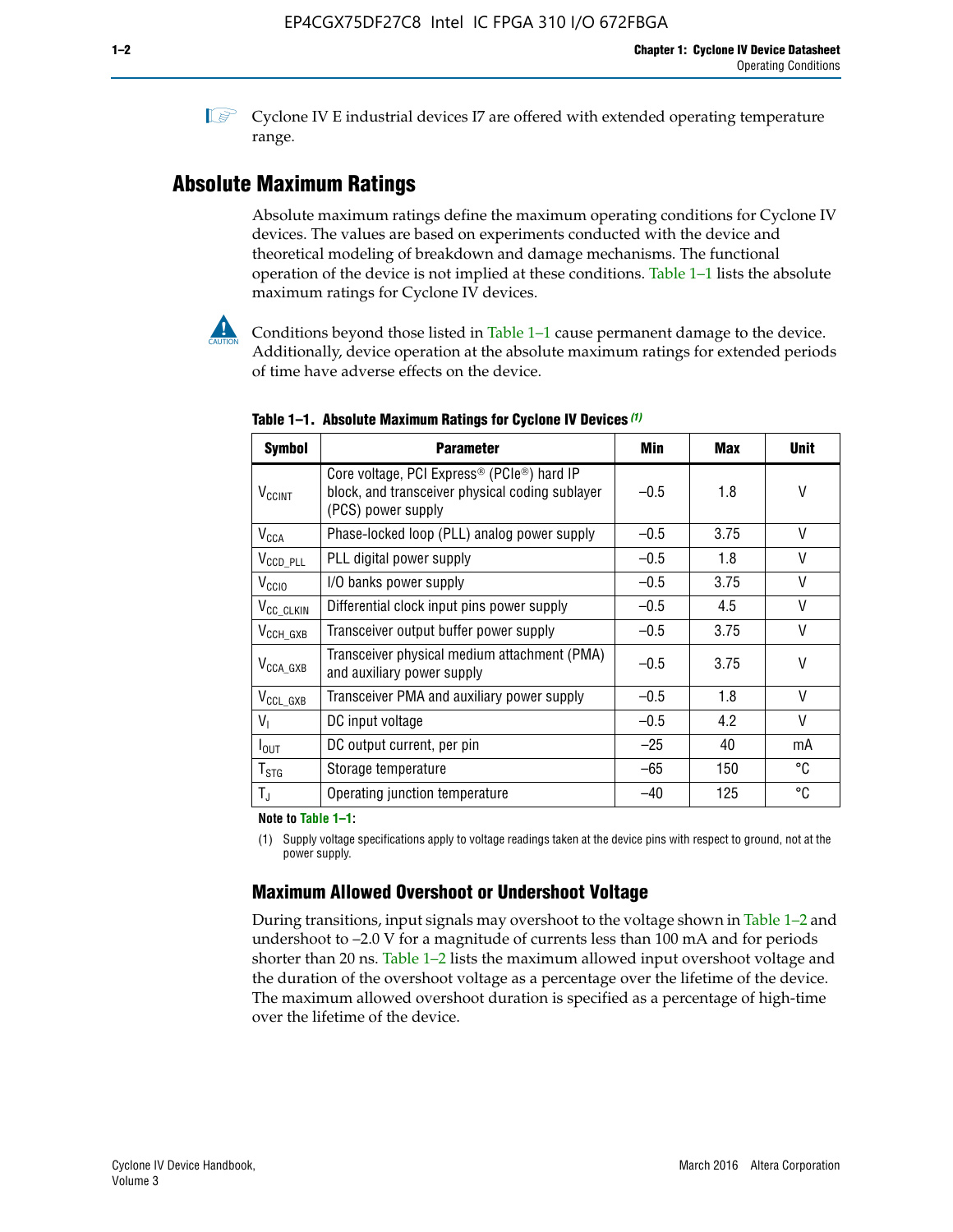$\mathbb{I}$  A DC signal is equivalent to 100% duty cycle. For example, a signal that overshoots to 4.3 V can only be at 4.3 V for 65% over the lifetime of the device; for a device lifetime of 10 years, this amounts to 65/10ths of a year.

| <b>Symbol</b> | <b>Parameter</b>           | <b>Condition (V)</b> | <b>Overshoot Duration as % of High Time</b> | <b>Unit</b>   |
|---------------|----------------------------|----------------------|---------------------------------------------|---------------|
|               |                            | $V_1 = 4.20$         | 100                                         | $\%$          |
|               |                            | $V_1 = 4.25$         | 98                                          | $\frac{0}{0}$ |
|               |                            | $V_1 = 4.30$         | 65                                          | $\%$          |
|               | <b>AC</b> Input<br>Voltage | $V_1 = 4.35$         | 43                                          | $\%$          |
| $V_i$         |                            | $V_1 = 4.40$         | 29                                          | $\frac{0}{0}$ |
|               |                            | $V_1 = 4.45$         | 20                                          | $\%$          |
|               |                            | $V_1 = 4.50$         | 13                                          | $\%$          |
|               |                            | $V_1 = 4.55$         | 9                                           | $\frac{0}{0}$ |
|               |                            | $V_1 = 4.60$         | 6                                           | $\frac{0}{0}$ |

**Table 1–2. Maximum Allowed Overshoot During Transitions over a 10**-**Year Time Frame for Cyclone IV Devices**

Figure 1–1 shows the methodology to determine the overshoot duration. The overshoot voltage is shown in red and is present on the input pin of the Cyclone IV device at over 4.3 V but below 4.4 V. From Table 1–2, for an overshoot of 4.3 V, the percentage of high time for the overshoot can be as high as 65% over a 10-year period. Percentage of high time is calculated as ([delta  $T$ ]/T)  $\times$  100. This 10-year period assumes that the device is always turned on with 100% I/O toggle rate and 50% duty cycle signal. For lower I/O toggle rates and situations in which the device is in an idle state, lifetimes are increased.



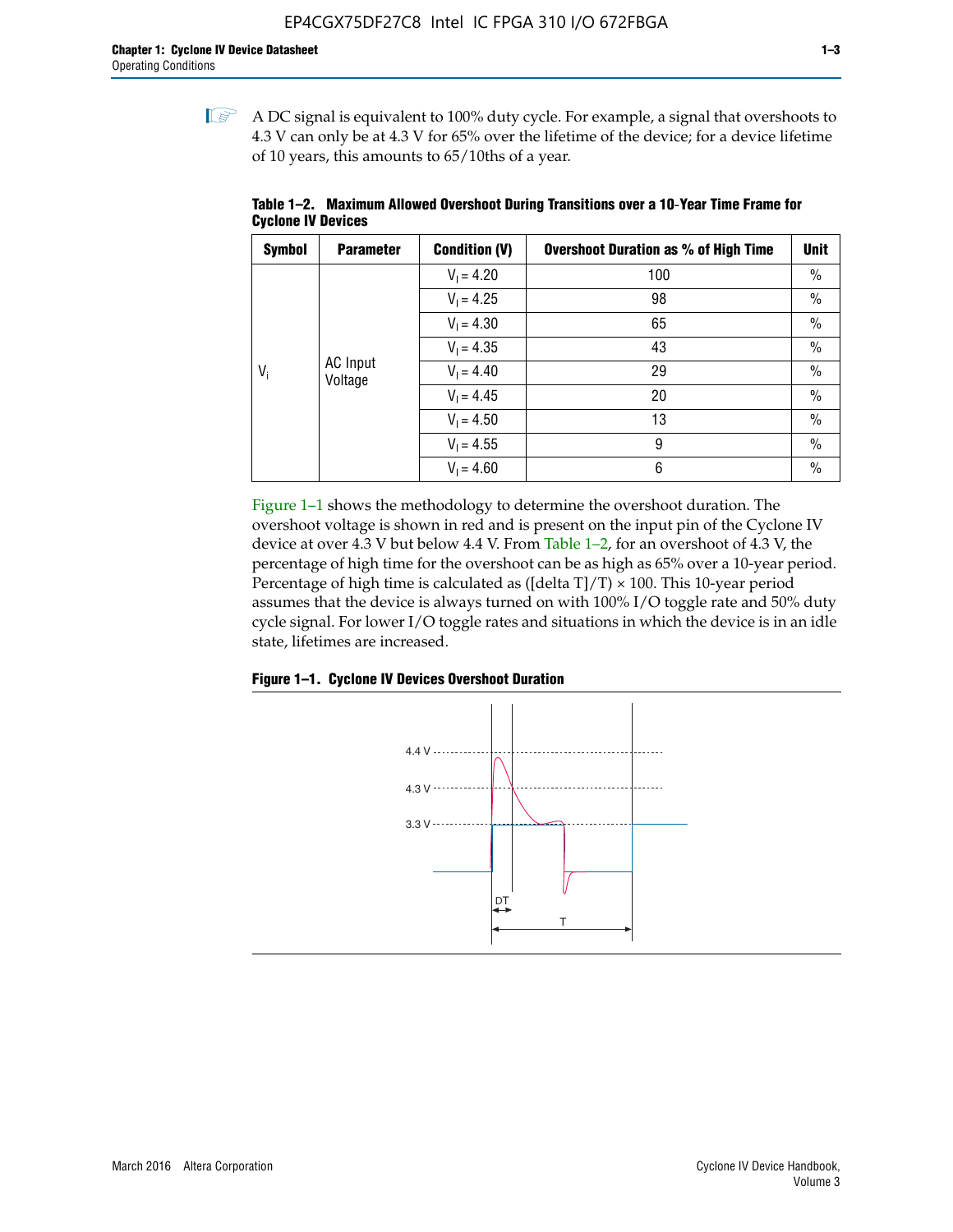## **Recommended Operating Conditions**

This section lists the functional operation limits for AC and DC parameters for Cyclone IV devices. Table 1–3 and Table 1–4 list the steady-state voltage and current values expected from Cyclone IV E and Cyclone IV GX devices. All supplies must be strictly monotonic without plateaus.

**Table 1–3. Recommended Operating Conditions for Cyclone IV E Devices** *(1)***,** *(2)* **(Part 1 of 2)**

| <b>Symbol</b>                                                                                                          | <b>Parameter</b>                                      | <b>Conditions</b>                      | <b>Min</b>  | <b>Typ</b>               | <b>Max</b> | <b>Unit</b>  |
|------------------------------------------------------------------------------------------------------------------------|-------------------------------------------------------|----------------------------------------|-------------|--------------------------|------------|--------------|
|                                                                                                                        | Supply voltage for internal logic,<br>1.2-V operation |                                        | 1.15        | 1.2                      | 1.25       | $\mathsf{V}$ |
| $V_{CClNT}$ (3)<br>$V_{\text{CC10}}$ (3), (4)<br>$V_{CCA}$ (3)<br>$V_{\text{CCD\_PLL}}$ (3)<br>V <sub>1</sub><br>$V_0$ | Supply voltage for internal logic,<br>1.0-V operation |                                        | 0.97        | 1.0                      | 1.03       | $\mathsf{V}$ |
|                                                                                                                        | Supply voltage for output buffers,<br>3.3-V operation |                                        | 3.135       | 3.3                      | 3.465      | $\vee$       |
|                                                                                                                        | Supply voltage for output buffers,<br>3.0-V operation |                                        | 2.85        | 3                        | 3.15       | V            |
|                                                                                                                        | Supply voltage for output buffers,<br>2.5-V operation |                                        | 2.375       | 2.5                      | 2.625      | $\vee$       |
|                                                                                                                        | Supply voltage for output buffers,<br>1.8-V operation |                                        | 1.71        | 1.8                      | 1.89       | V            |
|                                                                                                                        | Supply voltage for output buffers,<br>1.5-V operation |                                        | 1.425       | 1.5                      | 1.575      | $\vee$       |
|                                                                                                                        | Supply voltage for output buffers,<br>1.2-V operation |                                        | 1.14        | 1.2                      | 1.26       | $\mathsf{V}$ |
|                                                                                                                        | Supply (analog) voltage for PLL<br>regulator          |                                        | 2.375       | 2.5                      | 2.625      | $\vee$       |
|                                                                                                                        | Supply (digital) voltage for PLL,<br>1.2-V operation  |                                        | 1.15        | 1.2                      | 1.25       | V            |
|                                                                                                                        | Supply (digital) voltage for PLL,<br>1.0-V operation  |                                        | 0.97        | 1.0                      | 1.03       | $\vee$       |
|                                                                                                                        | Input voltage                                         |                                        | $-0.5$      | $\overline{\phantom{0}}$ | 3.6        | $\mathsf{V}$ |
|                                                                                                                        | Output voltage                                        |                                        | $\pmb{0}$   | —                        | $V_{CCIO}$ | $\mathsf{V}$ |
|                                                                                                                        |                                                       | For commercial use                     | $\mathbf 0$ |                          | 85         | °C           |
| $T_{\rm J}$                                                                                                            | Operating junction temperature                        | For industrial use                     | $-40$       |                          | 100        | °C           |
|                                                                                                                        |                                                       | For extended temperature               | $-40$       |                          | 125        | °C           |
|                                                                                                                        |                                                       | For automotive use                     | $-40$       | $\qquad \qquad$          | 125        | °C           |
| $t_{\rm{RAMP}}$                                                                                                        | Power supply ramp time                                | Standard power-on reset<br>$(POR)$ (5) | $50 \mu s$  |                          | 50 ms      |              |
|                                                                                                                        |                                                       | Fast POR (6)                           | $50 \mu s$  | $\overline{\phantom{0}}$ | 3 ms       |              |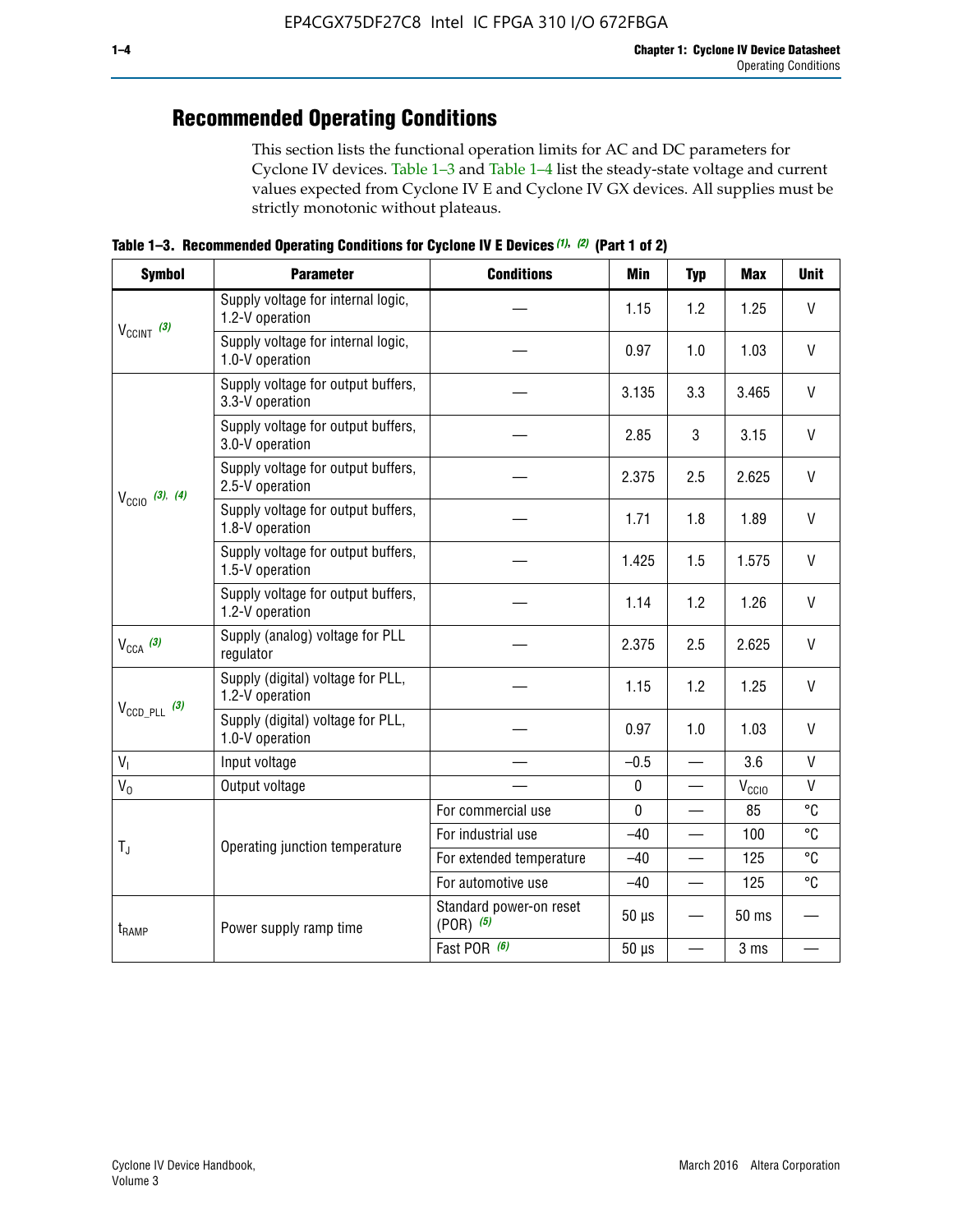|  | Table 1-3. Recommended Operating Conditions for Cyclone IV E Devices (1), (2) (Part 2 of 2) |  |  |  |
|--|---------------------------------------------------------------------------------------------|--|--|--|
|--|---------------------------------------------------------------------------------------------|--|--|--|

| <b>Symbol</b>      | Parameter                                                     | Conditions | Min | Typ | <b>Max</b> | Unit |
|--------------------|---------------------------------------------------------------|------------|-----|-----|------------|------|
| <sup>I</sup> Diode | Magnitude of DC current across<br>PCI-clamp diode when enable |            |     |     | 10         | mA   |

#### **Notes to Table 1–3:**

(1) Cyclone IV E 1.0 V core voltage devices only support C8L, C9L, and I8L speed grades. Cyclone IV E 1.2 V core voltage devices only support C6, C7, C8, I7, and A7 speed grades.

(2)  $V_{CCIO}$  for all I/O banks must be powered up during device operation. All vcca pins must be powered to 2.5 V (even when PLLs are not used) and must be powered up and powered down at the same time.

(3)  $V_{CC}$  must rise monotonically.

(4)  $V_{\text{CCIO}}$  powers all input buffers.

(5) The POR time for Standard POR ranges between 50 and 200 ms. Each individual power supply must reach the recommended operating range within 50 ms.

(6) The POR time for Fast POR ranges between 3 and 9 ms. Each individual power supply must reach the recommended operating range within 3 ms.

| <b>Symbol</b>                          | <b>Parameter</b>                                                      | <b>Conditions</b> | <b>Min</b> | <b>Typ</b> | <b>Max</b> | <b>Unit</b>  |
|----------------------------------------|-----------------------------------------------------------------------|-------------------|------------|------------|------------|--------------|
| $V_{\text{CCINT}}$ (3)                 | Core voltage, PCIe hard IP block, and<br>transceiver PCS power supply |                   | 1.16       | 1.2        | 1.24       | V            |
| $V_{CCA}$ (1), (3)                     | PLL analog power supply                                               |                   | 2.375      | 2.5        | 2.625      | V            |
| $V_{\text{CCD\_PLL}}$ (2)              | PLL digital power supply                                              |                   | 1.16       | 1.2        | 1.24       | $\mathsf{V}$ |
|                                        | I/O banks power supply for 3.3-V<br>operation                         |                   | 3.135      | 3.3        | 3.465      | V            |
|                                        | I/O banks power supply for 3.0-V<br>operation                         |                   | 2.85       | 3          | 3.15       | V            |
| $V_{\text{CC10}}$ (3), (4)             | I/O banks power supply for 2.5-V<br>operation                         |                   | 2.375      | 2.5        | 2.625      | V            |
|                                        | I/O banks power supply for 1.8-V<br>operation                         |                   | 1.71       | 1.8        | 1.89       | V            |
|                                        | I/O banks power supply for 1.5-V<br>operation                         |                   | 1.425      | 1.5        | 1.575      | V            |
|                                        | I/O banks power supply for 1.2-V<br>operation                         |                   | 1.14       | 1.2        | 1.26       | $\mathsf{V}$ |
|                                        | Differential clock input pins power<br>supply for 3.3-V operation     |                   | 3.135      | 3.3        | 3.465      | V            |
| V <sub>CC_CLKIN</sub><br>(3), (5), (6) | Differential clock input pins power<br>supply for 3.0-V operation     |                   | 2.85       | 3          | 3.15       | V            |
|                                        | Differential clock input pins power<br>supply for 2.5-V operation     |                   | 2.375      | 2.5        | 2.625      | V            |
|                                        | Differential clock input pins power<br>supply for 1.8-V operation     |                   | 1.71       | 1.8        | 1.89       | V            |
|                                        | Differential clock input pins power<br>supply for 1.5-V operation     |                   | 1.425      | 1.5        | 1.575      | V            |
|                                        | Differential clock input pins power<br>supply for 1.2-V operation     |                   | 1.14       | 1.2        | 1.26       | V            |
| $V_{CCH_GXB}$                          | Transceiver output buffer power supply                                |                   | 2.375      | 2.5        | 2.625      | $\mathsf{V}$ |

### **Table 1–4. Recommended Operating Conditions for Cyclone IV GX Devices (Part 1 of 2)**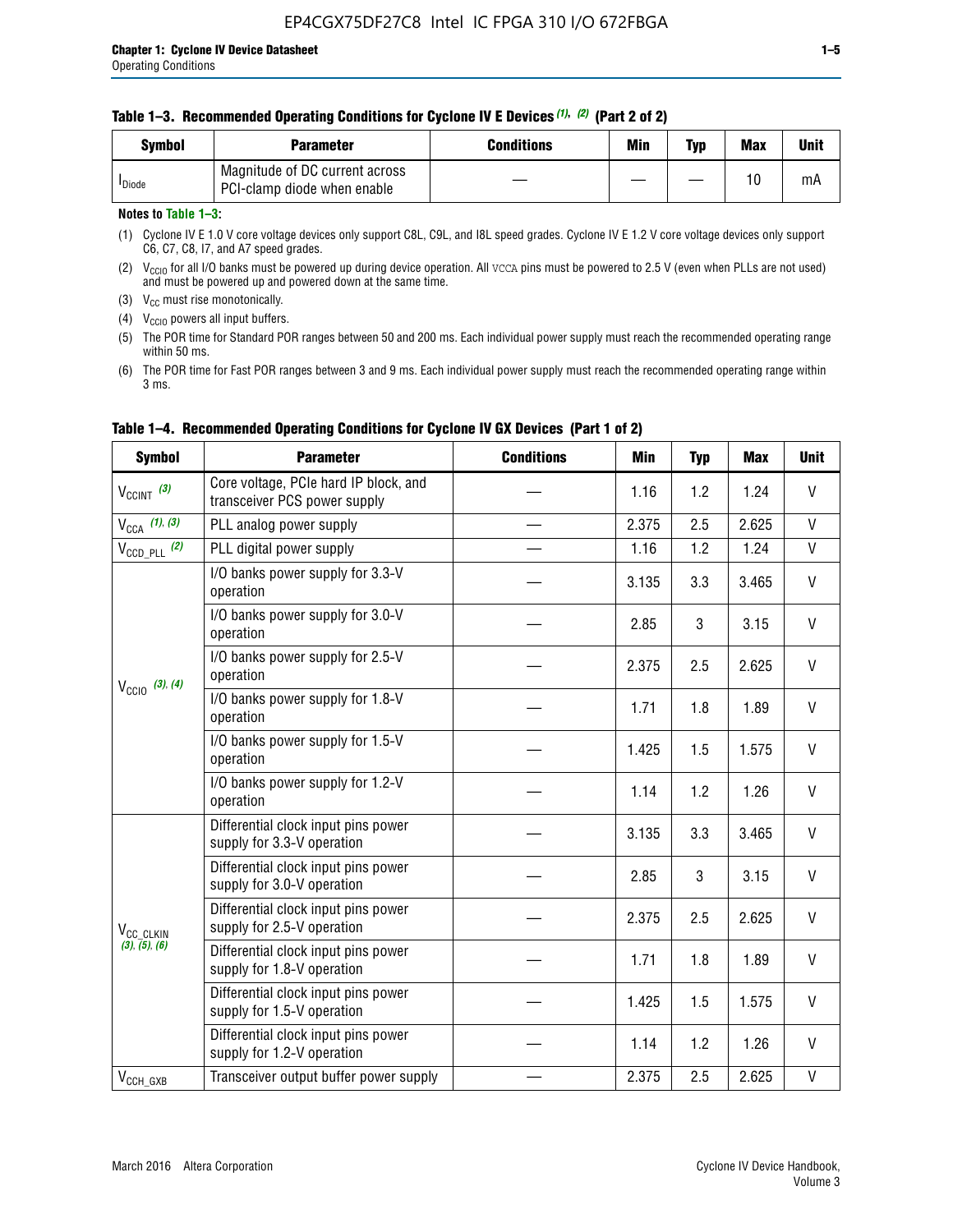| <b>Symbol</b>           | <b>Parameter</b>                                               | <b>Conditions</b>                        | <b>Min</b>   | <b>Typ</b> | <b>Max</b>        | <b>Unit</b>  |
|-------------------------|----------------------------------------------------------------|------------------------------------------|--------------|------------|-------------------|--------------|
| $V_{\texttt{CCA\_GXB}}$ | Transceiver PMA and auxiliary power<br>supply                  |                                          | 2.375        | 2.5        | 2.625             | V            |
| $V_{CCL_GXB}$           | Transceiver PMA and auxiliary power<br>supply                  |                                          | 1.16         | 1.2        | 1.24              | V            |
| $V_{1}$                 | DC input voltage                                               |                                          | $-0.5$       |            | 3.6               | $\mathsf{V}$ |
| $V_0$                   | DC output voltage                                              |                                          | $\mathbf{0}$ |            | V <sub>CCIO</sub> | V            |
|                         | Operating junction temperature                                 | For commercial use                       | $\mathbf{0}$ |            | 85                | °C           |
| T,                      |                                                                | For industrial use                       | $-40$        |            | 100               | °C           |
| t <sub>RAMP</sub>       | Power supply ramp time                                         | Standard power-on reset<br>$(POR)$ $(7)$ | $50 \mu s$   |            | $50 \text{ ms}$   |              |
|                         |                                                                | Fast POR (8)                             | $50 \mu s$   |            | 3 <sub>ms</sub>   |              |
| <b>I</b> Diode          | Magnitude of DC current across<br>PCI-clamp diode when enabled |                                          |              |            | 10                | mA           |

**Table 1–4. Recommended Operating Conditions for Cyclone IV GX Devices (Part 2 of 2)**

**Notes to Table 1–4:**

- (1) All VCCA pins must be powered to 2.5 V (even when PLLs are not used) and must be powered up and powered down at the same time.
- (2) You must connect  $V_{CCD-PLL}$  to  $V_{CCINT}$  through a decoupling capacitor and ferrite bead.
- (3) Power supplies must rise monotonically.
- (4)  $V_{\text{CCIO}}$  for all I/O banks must be powered up during device operation. Configurations pins are powered up by V<sub>CCIO</sub> of I/O Banks 3, 8, and 9 where I/O Banks 3 and 9 only support V<sub>CCIO</sub> of 1.5, 1.8, 2.5, 3.0, and 3.3 V. For fast passive parallel (FPP) configuration mode, the V<sub>CCIO</sub> level of I/O<br>Bank 8 must be powered up to 1.5, 1.8, 2.5, 3.0, and 3.3 V.
- (5) You must set  $V_{CC_CCLKIN}$  to 2.5 V if you use CLKIN as a high-speed serial interface (HSSI) refclk or as a DIFFCLK input.
- (6) The CLKIN pins in I/O Banks 3B and 8B can support single-ended I/O standard when the pins are used to clock left PLLs in non-transceiver applications.
- (7) The POR time for Standard POR ranges between 50 and 200 ms.  $V_{\text{CCIA}}$ ,  $V_{\text{CCIA}}$ , and  $V_{\text{CCIO}}$  of I/O Banks 3, 8, and 9 must reach the recommended operating range within 50 ms.
- (8) The POR time for Fast POR ranges between 3 and 9 ms.  $V_{\text{CCH},T}$ ,  $V_{\text{CCA}}$ , and  $V_{\text{CCI}}$  of I/O Banks 3, 8, and 9 must reach the recommended operating range within 3 ms.

## **ESD Performance**

This section lists the electrostatic discharge (ESD) voltages using the human body model (HBM) and charged device model (CDM) for Cyclone IV devices general purpose I/Os (GPIOs) and high-speed serial interface (HSSI) I/Os. Table 1–5 lists the ESD for Cyclone IV devices GPIOs and HSSI I/Os.

|  |  |  | Table 1–5. ESD for Cyclone IV Devices GPIOs and HSSI I/Os |  |  |
|--|--|--|-----------------------------------------------------------|--|--|
|  |  |  |                                                           |  |  |

| <b>Symbol</b>  | <b>Parameter</b>                      | <b>Passing Voltage</b> | <b>Unit</b> |
|----------------|---------------------------------------|------------------------|-------------|
|                | ESD voltage using the HBM (GPIOs) (1) | ± 2000                 |             |
| <b>VESDHBM</b> | ESD using the HBM (HSSI I/Os) (2)     | ± 1000                 |             |
|                | ESD using the CDM (GPIOs)             | ± 500                  |             |
| <b>VESDCDM</b> | ESD using the CDM (HSSI I/Os) (2)     | ± 250                  |             |

#### **Notes to Table 1–5:**

(1) The passing voltage for EP4CGX15 and EP4CGX30 row I/Os is ±1000V.

(2) This value is applicable only to Cyclone IV GX devices.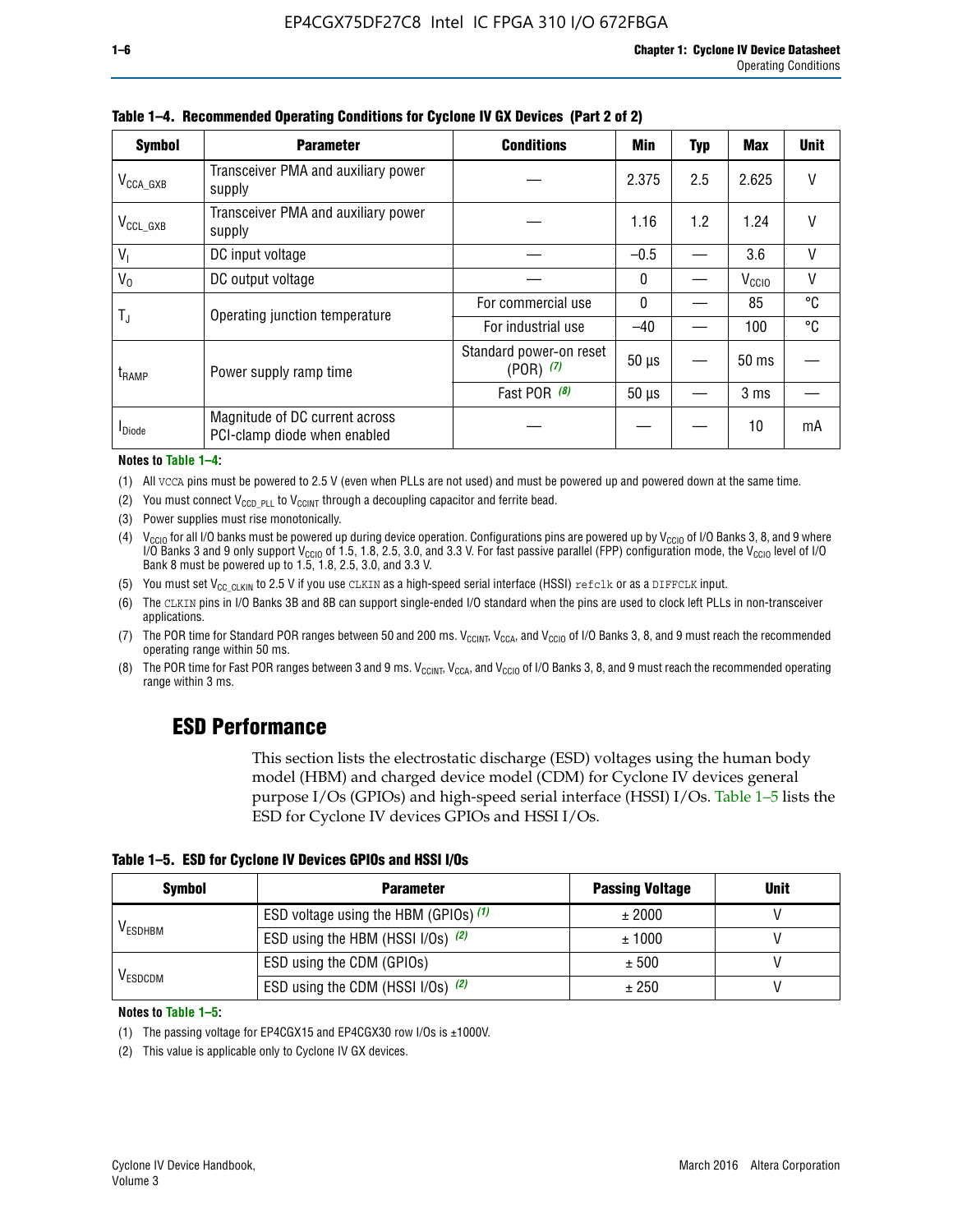## **DC Characteristics**

This section lists the I/O leakage current, pin capacitance, on-chip termination (OCT) tolerance, and bus hold specifications for Cyclone IV devices.

## **Supply Current**

The device supply current requirement is the minimum current drawn from the power supply pins that can be used as a reference for power size planning. Use the Excel-based early power estimator (EPE) to get the supply current estimates for your design because these currents vary greatly with the resources used. Table 1–6 lists the I/O pin leakage current for Cyclone IV devices.

**Table 1–6. I/O Pin Leakage Current for Cyclone IV Devices** *(1)***,** *(2)*

| <b>Symbol</b> | <b>Parameter</b>                     | <b>Conditions</b>                     | <b>Device</b> | Min   | Typ | <b>Max</b> | <b>Unit</b> |
|---------------|--------------------------------------|---------------------------------------|---------------|-------|-----|------------|-------------|
| -lı           | Input pin leakage current            | $V_1 = 0$ V to $V_{\text{CCIOMAX}}$   |               | $-10$ |     | 10         | μA          |
| $I_{0Z}$      | Tristated I/O pin leakage<br>current | $V_0 = 0 V$ to $V_{\text{CCIOMAX}}$ I |               | $-10$ |     | 10         | μA          |

**Notes to Table 1–6:**

(1) This value is specified for normal device operation. The value varies during device power-up. This applies for all V<sub>CCIO</sub> settings (3.3, 3.0, 2.5, 1.8, 1.5, and 1.2 V).

(2) The 10 µA I/O leakage current limit is applicable when the internal clamping diode is off. A higher current can be observed when the diode is on.

### **Bus Hold**

The bus hold retains the last valid logic state after the source driving it either enters the high impedance state or is removed. Each I/O pin has an option to enable bus hold in user mode. Bus hold is always disabled in configuration mode.

Table 1–7 lists bus hold specifications for Cyclone IV devices.

|                                                   |                                  | $V_{CClO}$ (V) |            |       |            |            |            |            |            |       |            |       |            |             |
|---------------------------------------------------|----------------------------------|----------------|------------|-------|------------|------------|------------|------------|------------|-------|------------|-------|------------|-------------|
| <b>Parameter</b>                                  | <b>Condition</b>                 | 1.2            |            |       | 1.5        |            | 2.5<br>1.8 |            |            |       | 3.0<br>3.3 |       |            | <b>Unit</b> |
|                                                   |                                  | <b>Min</b>     | <b>Max</b> | Min   | <b>Max</b> | <b>Min</b> | <b>Max</b> | <b>Min</b> | <b>Max</b> | Min   | <b>Max</b> | Min   | <b>Max</b> |             |
| <b>Bus hold</b><br>low,<br>sustaining<br>current  | $V_{IN}$ > $V_{IL}$<br>(maximum) | 8              |            | 12    |            | $30\,$     |            | 50         |            | 70    |            | 70    |            | μA          |
| <b>Bus hold</b><br>high,<br>sustaining<br>current | $V_{IN}$ < $V_{IL}$<br>(minimum) | $-8$           |            | $-12$ |            | $-30$      |            | $-50$      |            | $-70$ |            | $-70$ |            | μA          |
| <b>Bus hold</b><br>low,<br>overdrive<br>current   | $0 V < V_{IN} < V_{CG10}$        |                | 125        |       | 175        |            | 200        |            | 300        |       | 500        |       | 500        | μA          |
| <b>Bus hold</b><br>high,<br>overdrive<br>current  | $0 V < V_{IN} < V_{CG10}$        |                | $-125$     |       | $-175$     |            | $-200$     |            | $-300$     |       | $-500$     |       | $-500$     | μA          |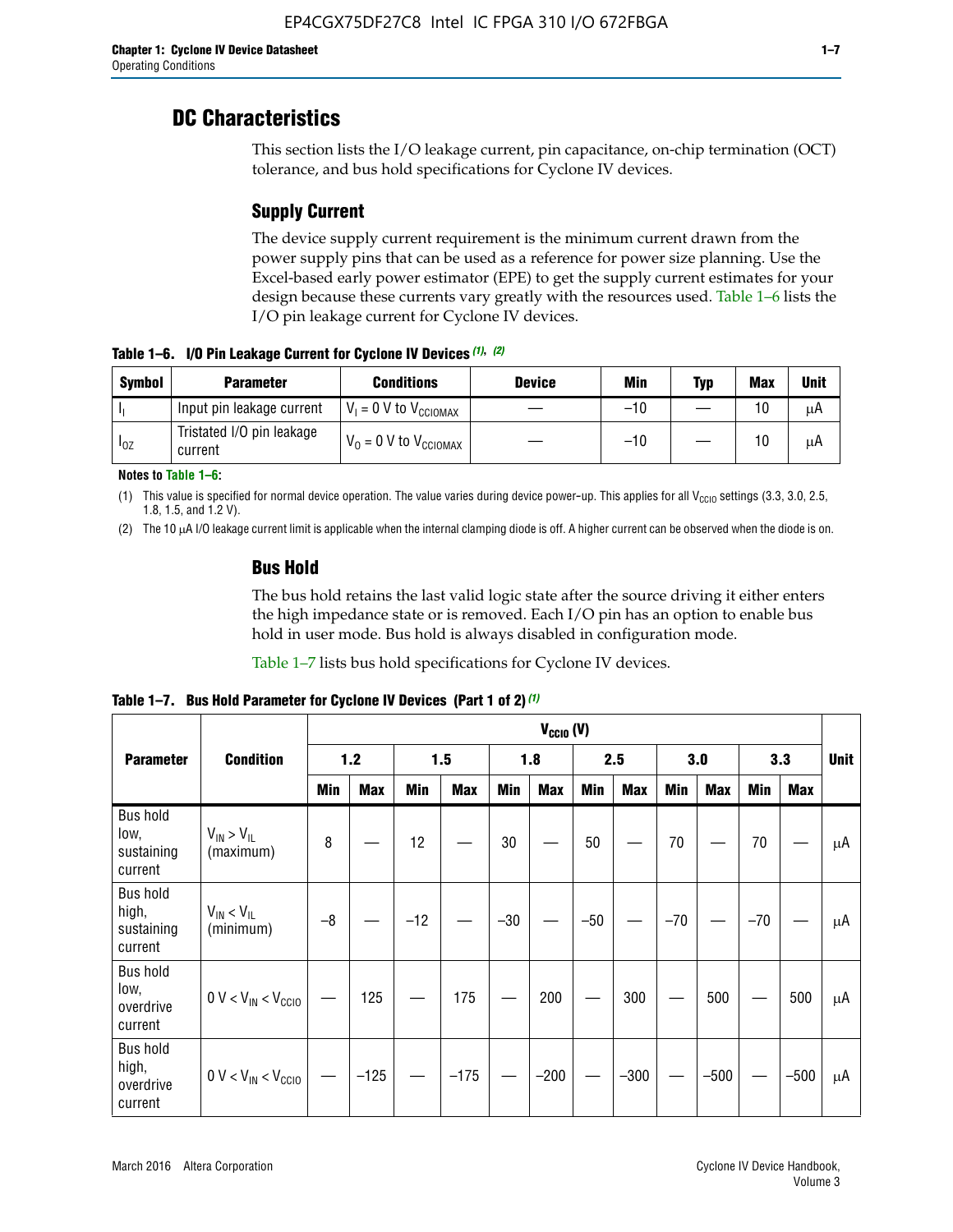|                        |                  |            | $V_{CClO}$ (V) |            |                    |     |            |     |     |     |            |            |     |             |
|------------------------|------------------|------------|----------------|------------|--------------------|-----|------------|-----|-----|-----|------------|------------|-----|-------------|
| <b>Parameter</b>       | <b>Condition</b> | 1.2        |                | 1.5        |                    | 1.8 |            | 2.5 |     | 3.0 |            | 3.3        |     | <b>Unit</b> |
|                        |                  | <b>Min</b> | <b>Max</b>     | <b>Min</b> | <b>Max</b>         | Min | <b>Max</b> | Min | Max | Min | <b>Max</b> | <b>Min</b> | Max |             |
| Bus hold trip<br>point |                  | 0.3        | 0.9            |            | $0.375$ 1.125 0.68 |     | 1.07       | 0.7 | 1.7 | 0.8 | ŋ          | 0.8        |     |             |

**Table 1–7. Bus Hold Parameter for Cyclone IV Devices (Part 2 of 2)** *(1)*

**Note to Table 1–7:**

(1) Bus hold trip points are based on the calculated input voltages from the JEDEC standard.

### **OCT Specifications**

Table 1–8 lists the variation of OCT without calibration across process, temperature, and voltage (PVT).

**Table 1–8. Series OCT Without Calibration Specifications for Cyclone IV Devices**

|                                   |                      | <b>Resistance Tolerance</b> |                                                                             |               |
|-----------------------------------|----------------------|-----------------------------|-----------------------------------------------------------------------------|---------------|
| <b>Description</b>                | $V_{\text{CCIO}}(V)$ | <b>Commercial Maximum</b>   | <b>Industrial, Extended</b><br>industrial, and<br><b>Automotive Maximum</b> | <b>Unit</b>   |
|                                   | 3.0                  | ±30                         | ±40                                                                         | $\frac{0}{0}$ |
|                                   | 2.5                  | ±30                         | ±40                                                                         | $\frac{0}{0}$ |
| Series OCT without<br>calibration | 1.8                  | ±40                         | ±50                                                                         | $\frac{0}{0}$ |
|                                   | 1.5                  | ±50                         | ±50                                                                         | $\frac{0}{0}$ |
|                                   | 1.2                  | ±50                         | ±50                                                                         | $\frac{0}{0}$ |

OCT calibration is automatically performed at device power-up for OCT-enabled I/Os.

Table 1–9 lists the OCT calibration accuracy at device power-up.

|  |  | Table 1–9. Series OCT with Calibration at Device Power-Up Specifications for Cyclone IV Devices |  |  |  |  |  |  |
|--|--|-------------------------------------------------------------------------------------------------|--|--|--|--|--|--|
|--|--|-------------------------------------------------------------------------------------------------|--|--|--|--|--|--|

|                       |                | <b>Calibration Accuracy</b> |                                                                             |               |  |
|-----------------------|----------------|-----------------------------|-----------------------------------------------------------------------------|---------------|--|
| <b>Description</b>    | $V_{CGI0} (V)$ | <b>Commercial Maximum</b>   | <b>Industrial, Extended</b><br>industrial, and<br><b>Automotive Maximum</b> | Unit          |  |
|                       | 3.0            | ±10                         | ±10                                                                         | $\%$          |  |
| Series OCT with       | 2.5            | ±10                         | ±10                                                                         | $\%$          |  |
| calibration at device | 1.8            | ±10                         | ±10                                                                         | $\frac{0}{0}$ |  |
| power-up              | 1.5            | ±10                         | ±10                                                                         | $\frac{0}{0}$ |  |
|                       | 1.2            | ±10                         | ±10                                                                         | $\frac{0}{0}$ |  |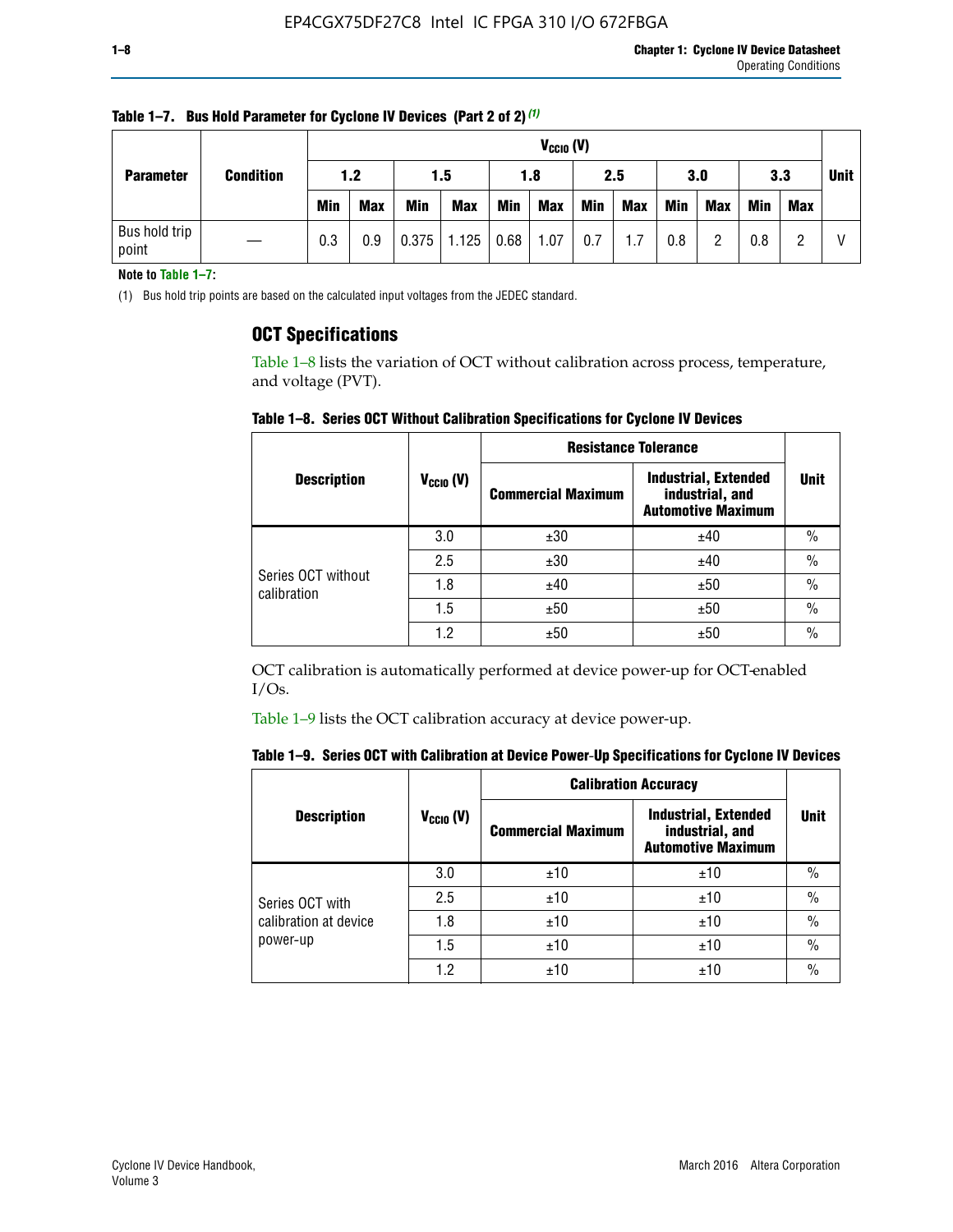The OCT resistance may vary with the variation of temperature and voltage after calibration at device power-up. Use Table 1–10 and Equation 1–1 to determine the final OCT resistance considering the variations after calibration at device power-up. Table 1–10 lists the change percentage of the OCT resistance with voltage and temperature.

**Table 1–10. OCT Variation After Calibration at Device Power**-**Up for Cyclone IV Devices**

| <b>Nominal Voltage</b> | dR/dT (%/°C) | $dR/dV$ (%/mV) |
|------------------------|--------------|----------------|
| 3.0                    | 0.262        | $-0.026$       |
| 2.5                    | 0.234        | $-0.039$       |
| 1.8                    | 0.219        | $-0.086$       |
| 1.5                    | 0.199        | $-0.136$       |
| 1.2                    | 0.161        | $-0.288$       |

#### **Equation 1–1. Final OCT Resistance** *(1)***,** *(2)***,** *(3)***,** *(4)***,** *(5)***,** *(6)*

 $\Delta R_V = (V_2 - V_1) \times 1000 \times dR/dV$  ––––––––––––(7)  $\Delta R_T = (T_2 - T_1) \times dR/dT$  ––––––– (8) For  $\Delta R_x < 0$ ; MF<sub>x</sub> = 1/ ( $|\Delta R_x|/100 + 1$ ) –––––– (9) For  $\Delta R_x > 0$ ;  $\text{MF}_x = \Delta R_x / 100 + 1$  ——– (10)  $MF = MF_V \times MF_T$  –––––––––––(11) Rfinal = Rinitial × MF ––––– *(12)*

#### **Notes to Equation 1–1:**

- (1)  $T_2$  is the final temperature.
- (2)  $T_1$  is the initial temperature.
- (3) MF is multiplication factor.
- (4)  $R<sub>final</sub>$  is final resistance.
- (5) Rinitial is initial resistance.
- (6) Subscript x refers to both  $\sqrt{v}$  and  $\sqrt{v}$ .
- (7)  $\Delta R_V$  is a variation of resistance with voltage.
- (8)  $\Delta R_T$  is a variation of resistance with temperature.
- (9) dR/dT is the change percentage of resistance with temperature after calibration at device power-up.
- (10) dR/dV is the change percentage of resistance with voltage after calibration at device power-up.
- (11)  $V_2$  is final voltage.
- (12)  $V_1$  is the initial voltage.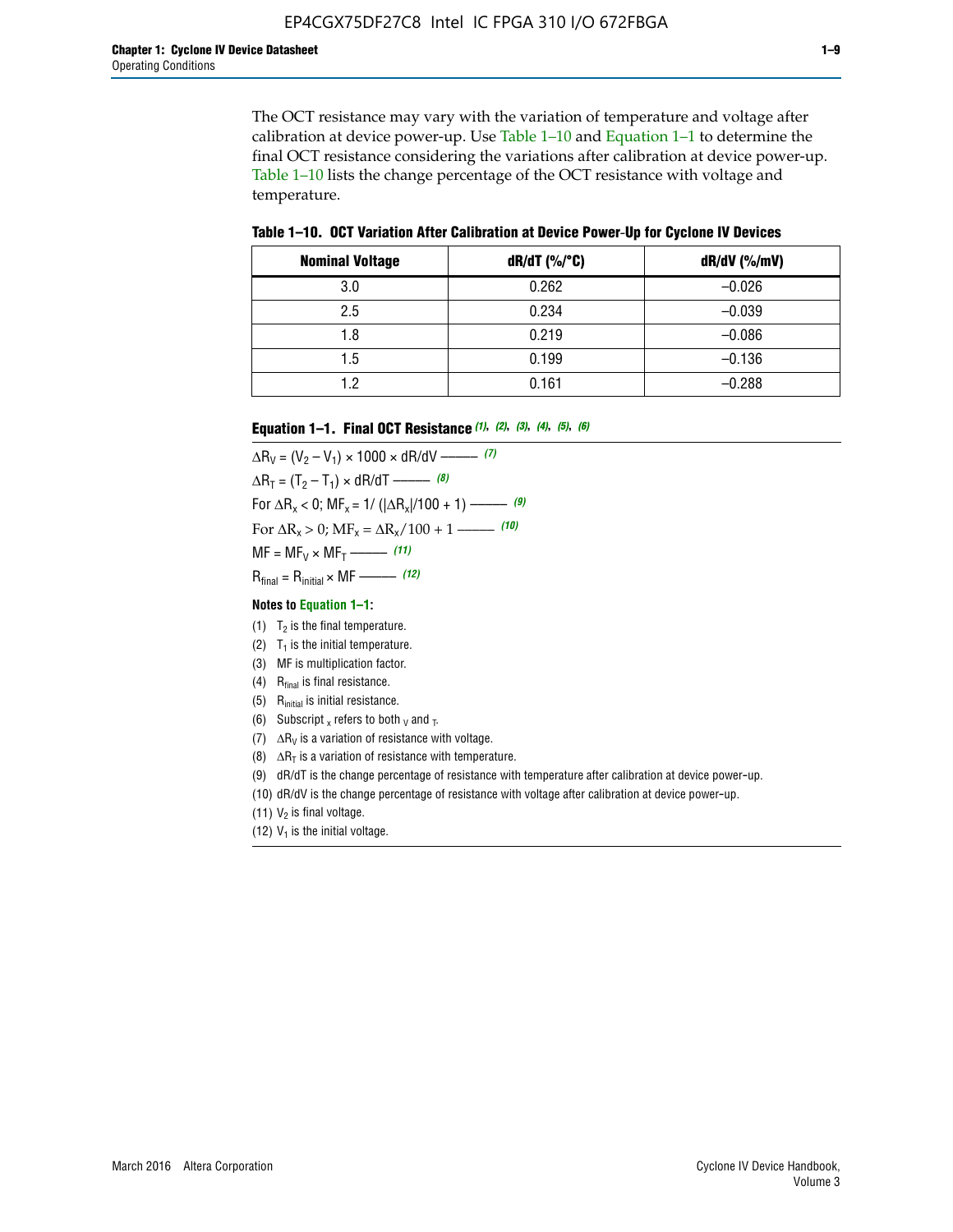Example 1-1 shows how to calculate the change of  $50$ - $\Omega$  I/O impedance from 25°C at 3.0 V to 85°C at 3.15 V.

#### **Example 1–1. Impedance Change**

 $\Delta R_V = (3.15 - 3) \times 1000 \times -0.026 = -3.83$  $\Delta R_T = (85 - 25) \times 0.262 = 15.72$ Because  $\Delta R_V$  is negative,  $MF_V = 1 / (3.83/100 + 1) = 0.963$ Because  $\Delta R_T$  is positive,  $MF_T = 15.72/100 + 1 = 1.157$  $MF = 0.963 \times 1.157 = 1.114$  $R_{final} = 50 \times 1.114 = 55.71 \Omega$ 

## **Pin Capacitance**

Table 1–11 lists the pin capacitance for Cyclone IV devices.

**Table 1–11. Pin Capacitance for Cyclone IV Devices** *(1)*

| <b>Symbol</b>       | <b>Parameter</b>                                                                                    | Typical-<br><b>Quad Flat</b><br><b>Pack</b><br>(QFP) | Typical-<br><b>Quad Flat</b><br><b>No Leads</b><br>(QFN) | Typical-<br><b>Ball-Grid</b><br><b>Array</b><br>(BGA) | <b>Unit</b> |
|---------------------|-----------------------------------------------------------------------------------------------------|------------------------------------------------------|----------------------------------------------------------|-------------------------------------------------------|-------------|
| C <sub>IOTB</sub>   | Input capacitance on top and bottom I/O pins                                                        |                                                      |                                                          | 6                                                     | рF          |
| $C_{IOLR}$          | Input capacitance on right I/O pins                                                                 |                                                      |                                                          | 5                                                     | pF          |
| $C_{LVDSLR}$        | Input capacitance on right I/O pins with dedicated LVDS output                                      | 8                                                    | 8                                                        | 7                                                     | рF          |
| $C_{VREFLR}$<br>(2) | Input capacitance on right dual-purpose VREF pin when used as<br>$V_{BFF}$ or user I/O pin          | 21                                                   | 21                                                       | 21                                                    | pF          |
| $C_{VREFTB}$<br>(2) | Input capacitance on top and bottom dual-purpose VREF pin when<br>used as $V_{BFF}$ or user I/O pin | 23(3)                                                | 23                                                       | 23                                                    | рF          |
| $C_{CLKTB}$         | Input capacitance on top and bottom dedicated clock input pins                                      |                                                      | 7                                                        | 6                                                     | рF          |
| $C_{CLKLR}$         | Input capacitance on right dedicated clock input pins                                               | 6                                                    | 6                                                        | 5                                                     | рF          |

#### **Notes to Table 1–11:**

(1) The pin capacitance applies to FBGA, UBGA, and MBGA packages.

(2) When you use the VREF pin as a regular input or output, you can expect a reduced performance of toggle rate and  $t_{\rm CO}$  because of higher pin capacitance.

(3) CVREFTB for the EP4CE22 device is 30 pF.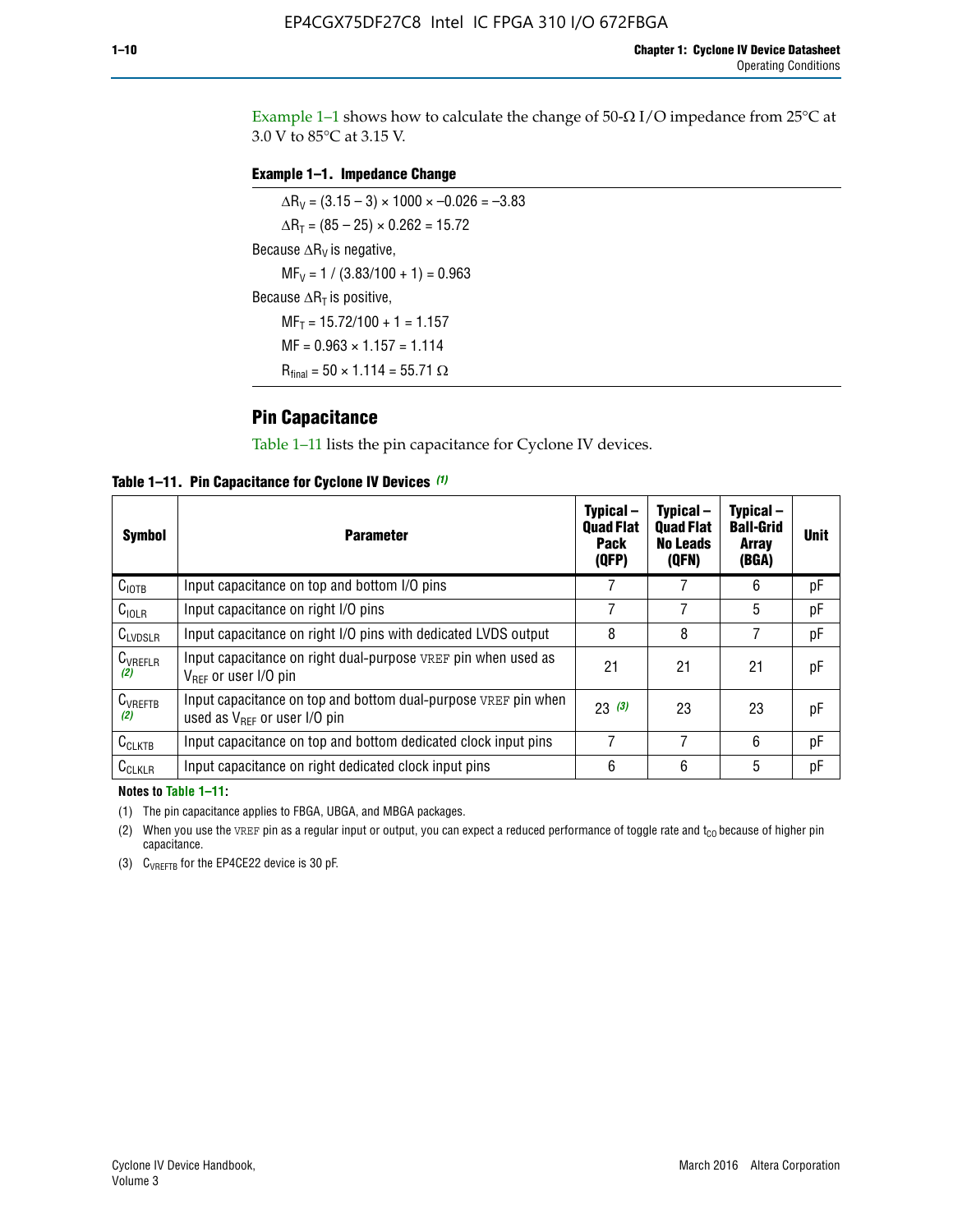## **Internal Weak Pull-Up and Weak Pull-Down Resistor**

Table 1–12 lists the weak pull-up and pull-down resistor values for Cyclone IV devices.

**Table 1–12. Internal Weak Pull**-**Up and Weak Pull**-**Down Resistor Values for Cyclone IV Devices** *(1)*

| <b>Symbol</b> | <b>Parameter</b>                                                                                                                                            | <b>Conditions</b>                                  | Min | Typ | <b>Max</b> | <b>Unit</b> |
|---------------|-------------------------------------------------------------------------------------------------------------------------------------------------------------|----------------------------------------------------|-----|-----|------------|-------------|
|               |                                                                                                                                                             | $V_{\text{CC10}} = 3.3 \text{ V} \pm 5\%$ (2), (3) |     | 25  | 41         | kΩ          |
| $R_{PU}$      | Value of the I/O pin pull-up resistor<br>before and during configuration, as<br>well as user mode if you enable the<br>programmable pull-up resistor option | $V_{\text{CC10}} = 3.0 \text{ V} \pm 5\%$ (2), (3) | 7   | 28  | 47         | $k\Omega$   |
|               |                                                                                                                                                             | $V_{\text{CC10}} = 2.5 V \pm 5\%$ (2), (3)         | 8   | 35  | 61         | kΩ          |
|               |                                                                                                                                                             | $V_{\text{CC10}} = 1.8 V \pm 5\%$ (2), (3)         | 10  | 57  | 108        | kΩ          |
|               |                                                                                                                                                             | $V_{\text{CC10}} = 1.5 V \pm 5\%$ (2), (3)         | 13  | 82  | 163        | kΩ          |
|               |                                                                                                                                                             | $V_{\text{CC10}} = 1.2 \text{ V} \pm 5\%$ (2), (3) | 19  | 143 | 351        | kΩ          |
|               |                                                                                                                                                             | $V_{\text{CC10}} = 3.3 V \pm 5\%$ (4)              | 6   | 19  | 30         | kΩ          |
|               |                                                                                                                                                             | $V_{\text{CC10}} = 3.0 V \pm 5\%$ (4)              | 6   | 22  | 36         | kΩ          |
| $R_{PD}$      | Value of the I/O pin pull-down resistor<br>before and during configuration                                                                                  | $V_{\text{CC10}} = 2.5 V \pm 5\%$ (4)              | 6   | 25  | 43         | kΩ          |
|               |                                                                                                                                                             | $V_{\text{CC10}} = 1.8 \text{ V} \pm 5\%$ (4)      | 7   | 35  | 71         | kΩ          |
|               |                                                                                                                                                             | $V_{\text{CC10}} = 1.5 V \pm 5\%$ (4)              | 8   | 50  | 112        | kΩ          |

#### **Notes to Table 1–12:**

- (1) All I/O pins have an option to enable weak pull-up except the configuration, test, and JTAG pins. The weak pull-down feature is only available for JTAG TCK.
- (2) Pin pull-up resistance values may be lower if an external source drives the pin higher than  $V_{\text{CCIO}}$ .
- (3)  $R_{PU} = (V_{CC10} V_1)/I_{R_PU}$ Minimum condition: –40°C; V<sub>CCIO</sub> = V<sub>CC</sub> + 5%, V<sub>I</sub> = V<sub>CC</sub> + 5% – 50 mV; Typical condition: 25°C; V<sub>CCIO</sub> = V<sub>CC</sub>, V<sub>I</sub> = 0 V; Maximum condition: 100°C;  $V_{\text{CCIO}} = V_{\text{CC}} - 5\%$ ,  $V_1 = 0$  V; in which V<sub>I</sub> refers to the input voltage at the I/O pin.
- (4)  $R_{PD} = V_I/I_{R_PD}$ Minimum condition:  $-40^{\circ}$ C; V<sub>CCIO</sub> = V<sub>CC</sub> + 5%, V<sub>I</sub> = 50 mV; Typical condition: 25°C;  $V_{\text{CCIO}} = V_{\text{CC}}$ ,  $V_{\text{I}} = V_{\text{CC}} - 5\%$ ; Maximum condition: 100°C; V<sub>CClO</sub> = V<sub>CC</sub> – 5%, V<sub>I</sub> = V<sub>CC</sub> – 5%; in which V<sub>I</sub> refers to the input voltage at the I/O pin.

### **Hot-Socketing**

Table 1–13 lists the hot-socketing specifications for Cyclone IV devices.

**Table 1–13. Hot**-**Socketing Specifications for Cyclone IV Devices**

| <b>Symbol</b> | <b>Parameter</b>                  |             |  |  |  |
|---------------|-----------------------------------|-------------|--|--|--|
| $I$ IOPIN(DC) | DC current per I/O pin            | $300 \mu A$ |  |  |  |
| $I$ IOPIN(AC) | AC current per I/O pin            | 8 mA $(1)$  |  |  |  |
| IXCVRTX(DC)   | DC current per transceiver TX pin | 100 mA      |  |  |  |
| IXCVRRX(DC)   | DC current per transceiver RX pin | 50 mA       |  |  |  |

**Note to Table 1–13:**

(1) The I/O ramp rate is 10 ns or more. For ramp rates faster than 10 ns, |IIOPIN| = C dv/dt, in which C is the I/O pin capacitance and dv/dt is the slew rate.

 $\mathbb{I} \rightarrow \mathbb{I}$  During hot-socketing, the I/O pin capacitance is less than 15 pF and the clock pin capacitance is less than 20 pF.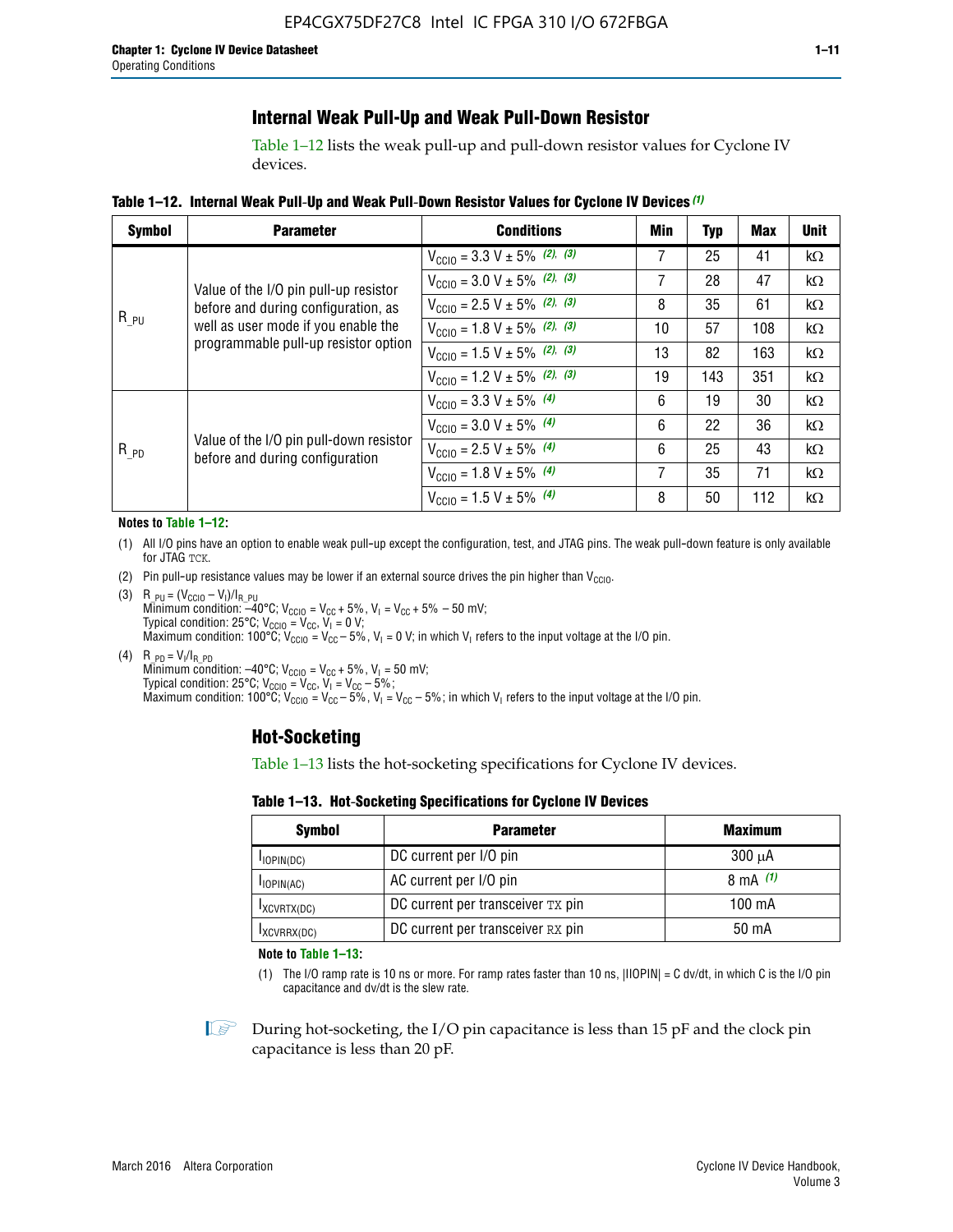## **Schmitt Trigger Input**

Cyclone IV devices support Schmitt trigger input on the TDI, TMS, TCK, nSTATUS, nCONFIG, nCE, CONF\_DONE, and DCLK pins. A Schmitt trigger feature introduces hysteresis to the input signal for improved noise immunity, especially for signals with slow edge rate. Table 1–14 lists the hysteresis specifications across the supported  $V<sub>CCIO</sub>$  range for Schmitt trigger inputs in Cyclone IV devices.

**Table 1–14. Hysteresis Specifications for Schmitt Trigger Input in Cyclone IV Devices**

| <b>Symbol</b>                  | <b>Parameter</b>               | <b>Conditions (V)</b>   | <b>Minimum</b> | <b>Unit</b> |
|--------------------------------|--------------------------------|-------------------------|----------------|-------------|
|                                |                                | $V_{\text{CGI0}} = 3.3$ | 200            | mV          |
| $\mathsf{V}_{\mathsf{SCHMIT}}$ | Hysteresis for Schmitt trigger | $V_{\text{CC10}} = 2.5$ | 200            | mV          |
|                                | input                          | $V_{\text{CCIO}} = 1.8$ | 140            | mV          |
|                                |                                | $V_{\text{CCIO}} = 1.5$ | 110            | m           |

## **I/O Standard Specifications**

The following tables list input voltage sensitivities ( $V<sub>IH</sub>$  and  $V<sub>II</sub>$ ), output voltage ( $V<sub>OH</sub>$ and  $V_{OL}$ ), and current drive characteristics ( $I_{OH}$  and  $I_{OL}$ ), for various I/O standards supported by Cyclone IV devices. Table 1–15 through Table 1–20 provide the I/O standard specifications for Cyclone IV devices.

|                   | $V_{CCl0} (V)$ |     |            | $V_{IL}(V)$ |                            |                            | $V_{IH} (V)$            | $V_{OL}(V)$                  | $V_{OH} (V)$                 | $I_{0L}$       | l <sub>oh</sub> |
|-------------------|----------------|-----|------------|-------------|----------------------------|----------------------------|-------------------------|------------------------------|------------------------------|----------------|-----------------|
| I/O Standard      | <b>Min</b>     | Typ | <b>Max</b> | Min         | <b>Max</b>                 | Min                        | Max                     | Max                          | Min                          | (mA)<br>(4)    | (mA)<br>(4)     |
| 3.3-V LVTTL (3)   | 3.135          | 3.3 | 3.465      |             | 0.8                        | 1.7                        | 3.6                     | 0.45                         | 2.4                          | 4              | $-4$            |
| 3.3-V LVCMOS (3)  | 3.135          | 3.3 | 3.465      |             | 0.8                        | 1.7                        | 3.6                     | 0.2                          | $V_{\text{CCIO}} - 0.2$      | $\overline{2}$ | $-2$            |
| 3.0-V LVTTL $(3)$ | 2.85           | 3.0 | 3.15       | $-0.3$      | 0.8                        | 1.7                        | $V_{\text{CC10}} + 0.3$ | 0.45                         | 2.4                          | 4              | $-4$            |
| 3.0-V LVCMOS (3)  | 2.85           | 3.0 | 3.15       | $-0.3$      | 0.8                        | 1.7                        | $V_{\rm CClO}$ + 0.3    | 0.2                          | $V_{\text{CC10}} - 0.2$      | 0.1            | $-0.1$          |
| $2.5 V$ (3)       | 2.375          | 2.5 | 2.625      | $-0.3$      | 0.7                        | 1.7                        | $V_{\text{CC10}} + 0.3$ | 0.4                          | 2.0                          | 1              | $-1$            |
| 1.8V              | 1.71           | 1.8 | 1.89       | $-0.3$      | 0.35x<br>V <sub>CCIO</sub> | 0.65x<br>V <sub>CCIO</sub> | 2.25                    | 0.45                         | $V_{CGIO}$ –<br>0.45         | $\overline{2}$ | $-2$            |
| 1.5V              | 1.425          | 1.5 | 1.575      | $-0.3$      | 0.35x<br>V <sub>CCIO</sub> | 0.65x<br>V <sub>CCIO</sub> | $V_{\text{CC10}} + 0.3$ | 0.25x<br>V <sub>CCIO</sub>   | 0.75x<br>V <sub>CCIO</sub>   | $\overline{2}$ | $-2$            |
| 1.2V              | 1.14           | 1.2 | 1.26       | $-0.3$      | 0.35x<br>V <sub>CCIO</sub> | 0.65x<br>V <sub>CCIO</sub> | $V_{\text{CC10}} + 0.3$ | 0.25x<br>V <sub>CCIO</sub>   | 0.75x<br>V <sub>CCIO</sub>   | $\overline{2}$ | $-2$            |
| 3.0-V PCI         | 2.85           | 3.0 | 3.15       |             | 0.3x<br>V <sub>CCIO</sub>  | 0.5x<br>V <sub>CCIO</sub>  | $V_{\text{CCI0}} + 0.3$ | $0.1 \times V_{CC10}$        | $0.9 \times V_{\text{CC10}}$ | 1.5            | $-0.5$          |
| 3.0-V PCI-X       | 2.85           | 3.0 | 3.15       |             | 0.35x<br>V <sub>CCIO</sub> | 0.5x<br>V <sub>CCIO</sub>  | $V_{\text{CC10}} + 0.3$ | $0.1 \times V_{\text{CC10}}$ | $0.9 \times V_{\text{CC10}}$ | 1.5            | $-0.5$          |

**Table 1–15. Single**-**Ended I/O Standard Specifications for Cyclone IV Devices** *(1)***,** *(2)*

#### **Notes to Table 1–15:**

(1) For voltage-referenced receiver input waveform and explanation of terms used in Table 1–15, refer to "Glossary" on page 1–37.

(2) AC load  $CL = 10$  pF

(3) For more information about interfacing Cyclone IV devices with 3.3/3.0/2.5-V LVTTL/LVCMOS I/O standards, refer to *[AN 447: Interfacing Cyclone III](http://www.altera.com/literature/an/an447.pdf)  [and Cyclone IV Devices with 3.3/3.0/2.5-V LVTTL/LVCMOS I/O Systems](http://www.altera.com/literature/an/an447.pdf)*.

(4) To meet the IOL and IOH specifications, you must set the current strength settings accordingly. For example, to meet the **3.3-V LVTTL** specification (4 mA), set the current strength settings to 4 mA or higher. Setting at lower current strength may not meet the lou and lon specifications in the handbook.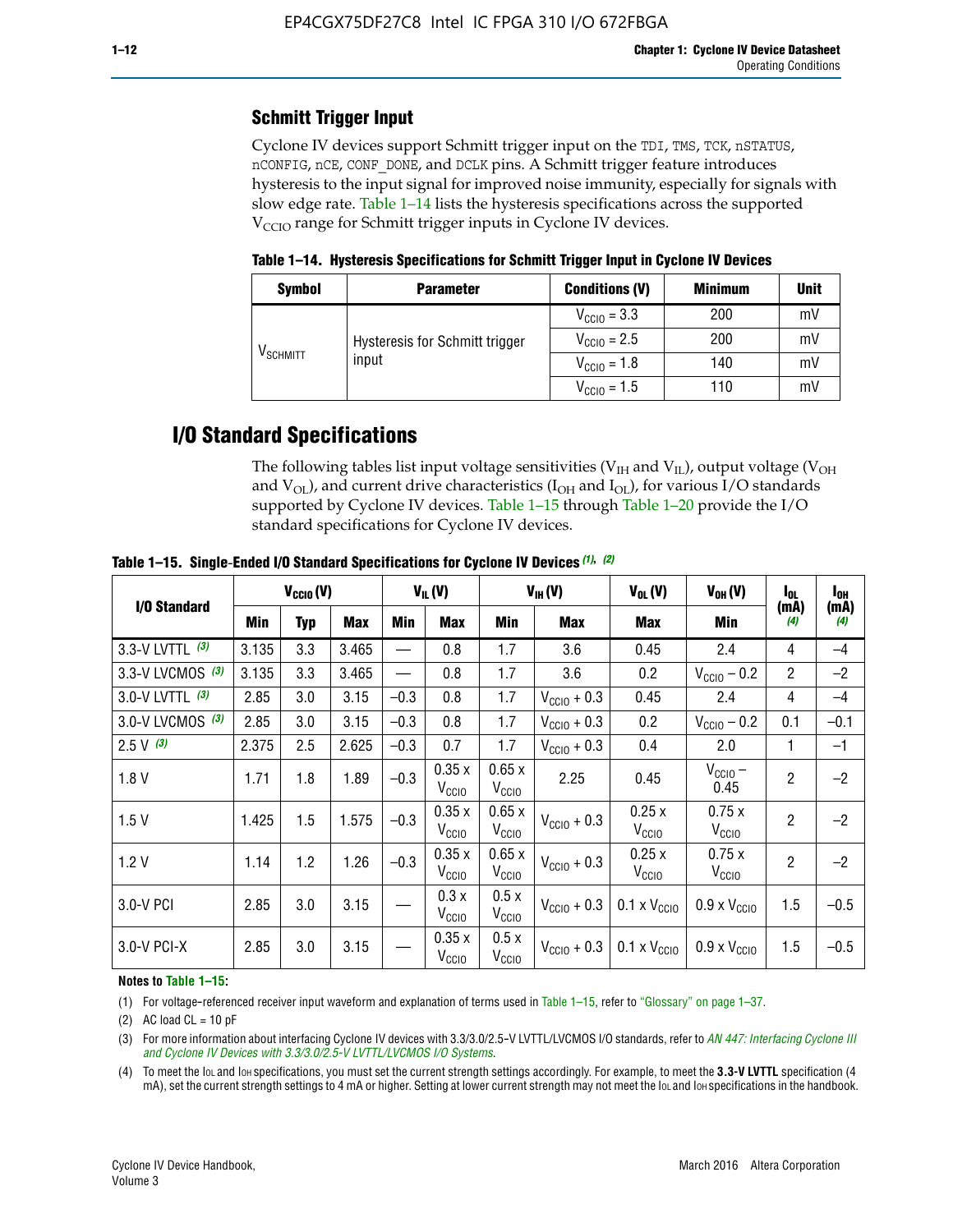| 1/0                           | $V_{CGI0}(V)$ |            |            |                                                                        |                                                                      | $V_{TT} (V)$ (2)                                                       |                     |                           |                     |
|-------------------------------|---------------|------------|------------|------------------------------------------------------------------------|----------------------------------------------------------------------|------------------------------------------------------------------------|---------------------|---------------------------|---------------------|
| <b>Standard</b>               | <b>Min</b>    | <b>Typ</b> | <b>Max</b> | Min                                                                    | <b>Typ</b>                                                           | <b>Max</b>                                                             | Min                 | <b>Typ</b>                | Max                 |
| SSTL-2<br>Class I, II         | 2.375         | 2.5        | 2.625      | 1.19                                                                   | 1.25                                                                 | 1.31                                                                   | $V_{REF}$ –<br>0.04 | V <sub>REF</sub>          | $V_{REF}$ +<br>0.04 |
| SSTL-18<br>Class I, II        | 1.7           | 1.8        | 1.9        | 0.833                                                                  | 0.9                                                                  | 0.969                                                                  | $V_{REF}$ –<br>0.04 | V <sub>REF</sub>          | $V_{REF}$ +<br>0.04 |
| HSTL-18<br>Class I, II        | 1.71          | 1.8        | .89        | 0.85                                                                   | 0.9                                                                  | 0.95                                                                   | 0.85                | 0.9                       | 0.95                |
| <b>HSTL-15</b><br>Class I, II | 1.425         | 1.5        | 1.575      | 0.71                                                                   | 0.75                                                                 | 0.79                                                                   | 0.71                | 0.75                      | 0.79                |
| HSTL-12<br>Class I, II        | 1.14          | 1.2        | 1.26       | $0.48 \times V_{\text{CC10}}$ (3)<br>$0.47 \times V_{\text{CC10}}$ (4) | $0.5 \times V_{\text{CC10}}$ (3)<br>$0.5 \times V_{\text{CC10}}$ (4) | $0.52 \times V_{\text{CC10}}$ (3)<br>$0.53 \times V_{\text{CC10}}$ (4) |                     | 0.5x<br>V <sub>CCIO</sub> |                     |

|  |  |  |  | Table 1–16. Single-Ended SSTL and HSTL I/O Reference Voltage Specifications for Cyclone IV Devices (1) |
|--|--|--|--|--------------------------------------------------------------------------------------------------------|
|--|--|--|--|--------------------------------------------------------------------------------------------------------|

#### **Notes to Table 1–16:**

(1) For an explanation of terms used in Table 1–16, refer to "Glossary" on page 1–37.

(2)  $V_{TT}$  of the transmitting device must track  $V_{REF}$  of the receiving device.

(3) Value shown refers to DC input reference voltage,  $V_{REF(DC)}$ .

(4) Value shown refers to AC input reference voltage,  $V_{REF(AC)}$ .

|  | Table 1–17.  Single-Ended SSTL and HSTL I/O Standards Signal Specifications for Cyclone IV Devices |  |  |  |  |  |
|--|----------------------------------------------------------------------------------------------------|--|--|--|--|--|
|--|----------------------------------------------------------------------------------------------------|--|--|--|--|--|

| 1/0                        |            | $V_{IL(DC)}(V)$      |                      | $V_{IH(DC)}(V)$       |         | $V_{IL(AC)}(V)$     |                     | $V_{IH(AC)}(V)$             | $V_{OL}(V)$                        | $V_{OH} (V)$                       | l <sub>ol</sub> | $I_{0H}$ |
|----------------------------|------------|----------------------|----------------------|-----------------------|---------|---------------------|---------------------|-----------------------------|------------------------------------|------------------------------------|-----------------|----------|
| <b>Standard</b>            | <b>Min</b> | <b>Max</b>           | <b>Min</b>           | <b>Max</b>            | Min     | <b>Max</b>          | Min                 | <b>Max</b>                  | <b>Max</b>                         | Min                                | (mA)            | (mA)     |
| SSTL-2<br>Class I          |            | $V_{REF}$ –<br>0.18  | $V_{REF} +$<br>0.18  |                       |         | $V_{REF}$ –<br>0.35 | $V_{REF} +$<br>0.35 |                             | $V_{TT}$ –<br>0.57                 | $V_{TT}$ +<br>0.57                 | 8.1             | $-8.1$   |
| SSTL-2<br>Class II         |            | $V_{REF}$ –<br>0.18  | $V_{REF} +$<br>0.18  |                       |         | $V_{REF}$ –<br>0.35 | $V_{REF} +$<br>0.35 |                             | $V_{TT}$ –<br>0.76                 | $V_{TT}$ +<br>0.76                 | 16.4            | $-16.4$  |
| SSTL-18<br>Class I         |            | $V_{REF}$ –<br>0.125 | $V_{REF} +$<br>0.125 |                       |         | $V_{REF}$ –<br>0.25 | $V_{REF}$ +<br>0.25 |                             | $V_{TT}$ –<br>0.475                | $V_{TT}$ +<br>0.475                | 6.7             | $-6.7$   |
| SSTL-18<br>Class II        |            | $V_{REF}$ –<br>0.125 | $V_{REF}$ +<br>0.125 |                       |         | $V_{REF}$ –<br>0.25 | $V_{REF}$ +<br>0.25 |                             | 0.28                               | $V_{CC10} -$<br>0.28               | 13.4            | $-13.4$  |
| <b>HSTL-18</b><br>Class I  |            | $V_{REF}$ –<br>0.1   | $V_{REF}$ +<br>0.1   |                       |         | $V_{REF}$ –<br>0.2  | $V_{REF}$ +<br>0.2  |                             | 0.4                                | $V_{CCIO}$ –<br>0.4                | 8               | $-8$     |
| HSTL-18<br>Class II        |            | $V_{REF}$ –<br>0.1   | $V_{REF}$ +<br>0.1   |                       |         | $V_{REF}$ –<br>0.2  | $V_{REF}$ +<br>0.2  |                             | 0.4                                | $V_{CCIO}$ $-$<br>0.4              | 16              | $-16$    |
| HSTL-15<br>Class I         |            | $V_{REF}$ –<br>0.1   | $V_{REF}$ +<br>0.1   |                       |         | $V_{REF}$ –<br>0.2  | $V_{REF}$ +<br>0.2  |                             | 0.4                                | $V_{CCIO}$ –<br>0.4                | 8               | $-8$     |
| HSTL-15<br>Class II        |            | $V_{REF}$ –<br>0.1   | $V_{REF}$ +<br>0.1   |                       |         | $V_{REF}$ –<br>0.2  | $V_{REF}$ +<br>0.2  |                             | 0.4                                | $V_{\text{CC1O}} -$<br>0.4         | 16              | $-16$    |
| <b>HSTL-12</b><br>Class I  | $-0.15$    | $V_{REF}-$<br>0.08   | $V_{REF} +$<br>0.08  | $V_{CGI0} + 0.15$     | $-0.24$ | $V_{REF}$ –<br>0.15 | $V_{REF} +$<br>0.15 | $V_{CCIO} +$<br>0.24        | $0.25 \times$<br>$V_{\rm CClO}$    | $0.75 \times$<br>V <sub>CCIO</sub> | 8               | $-8$     |
| <b>HSTL-12</b><br>Class II | $-0.15$    | $V_{REF}$ –<br>0.08  | $V_{REF} +$<br>0.08  | $V_{\rm CCl0} + 0.15$ | $-0.24$ | $V_{REF}$ –<br>0.15 | $V_{REF} +$<br>0.15 | $V_{\text{CC1O}} +$<br>0.24 | $0.25 \times$<br>V <sub>CCIO</sub> | $0.75 \times$<br>V <sub>CCIO</sub> | 14              | $-14$    |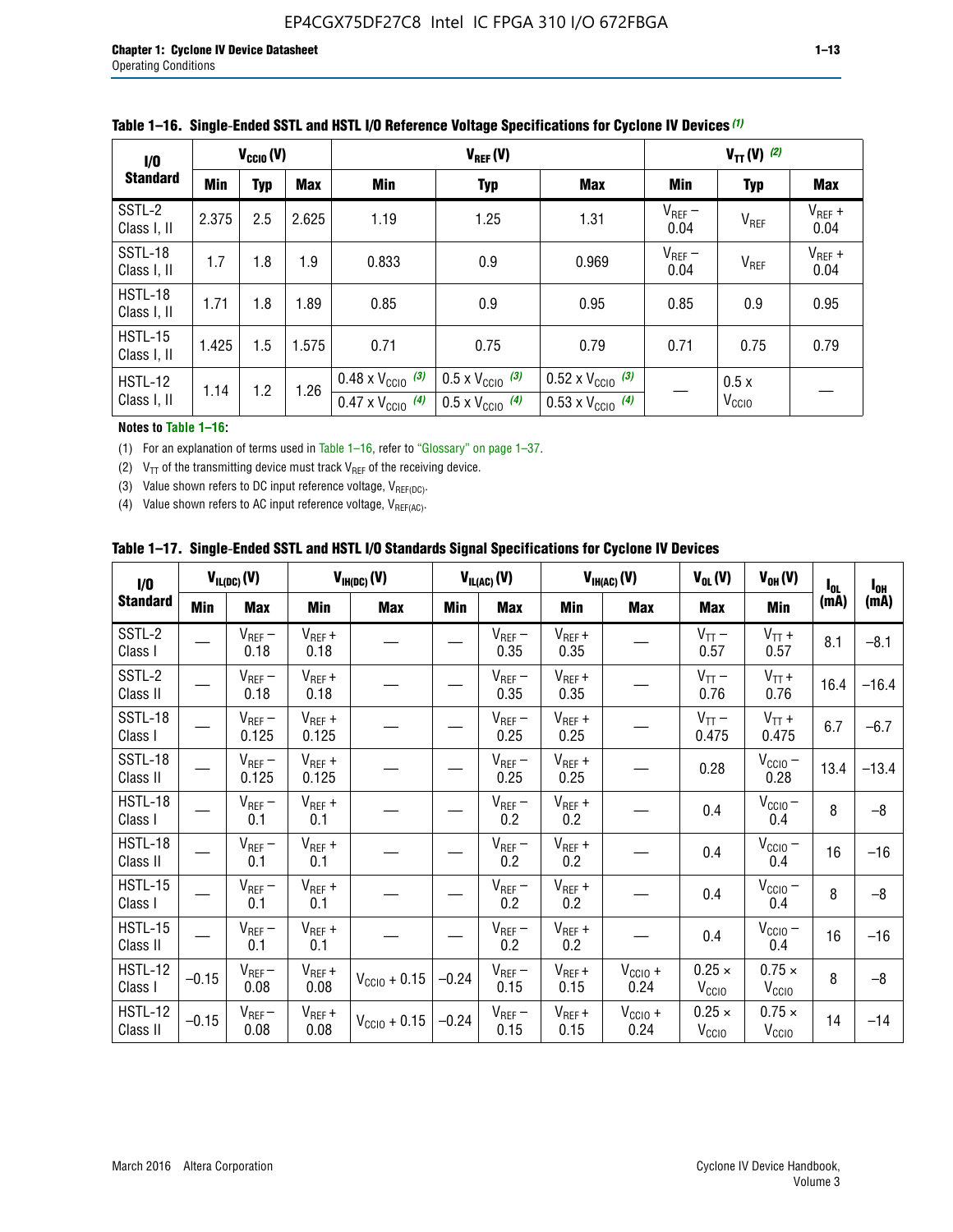**f For more information about receiver input and transmitter output waveforms, and for** other differential I/O standards, refer to the *[I/O Features in Cyclone IV Devices](http://www.altera.com/literature/hb/cyclone-iv/cyiv-51006.pdf)* chapter*.*

**Table 1–18. Differential SSTL I/O Standard Specifications for Cyclone IV Devices** *(1)*

| I/O Standard           |       | $V_{CCl0}(V)$ |            |      | $V_{\text{Swing(DC)}}(V)$ |                                | $V_{X(AC)}(V)$ |                                 |            | $V_{\text{Swing(AC)}}$<br>(V) |                                | $V_{OX(AC)}(V)$ |                                 |
|------------------------|-------|---------------|------------|------|---------------------------|--------------------------------|----------------|---------------------------------|------------|-------------------------------|--------------------------------|-----------------|---------------------------------|
|                        | Min   | Typ           | <b>Max</b> | Min  | <b>Max</b>                | <b>Min</b>                     | <b>Typ</b>     | <b>Max</b>                      | <b>Min</b> | <b>Max</b>                    | Min                            | <b>Typ</b>      | <b>Max</b>                      |
| SSTL-2<br>Class I, II  | 2.375 | 2.5           | 2.625      | 0.36 | V <sub>CCIO</sub>         | $V_{\text{CC10}}/2 - 0.2$      |                | $V_{\text{CC10}}/2$<br>$+0.2$   | 0.7        | $V_{\rm CCI}$                 | $V_{\text{CC10}}/2 -$<br>0.125 |                 | $V_{\text{CC10}}/2$<br>$+0.125$ |
| SSTL-18<br>Class I, II | 1.7   | .8            | .90        | 0.25 | V <sub>CCIO</sub>         | $V_{\text{CC10}}/2 -$<br>0.175 |                | $V_{\text{CC10}}/2$<br>$+0.175$ | 0.5        | $V_{\rm CCI}$                 | $V_{\text{CC10}}/2 -$<br>0.125 |                 | $V_{\text{CC10}}/2$<br>$+0.125$ |

#### **Note to Table 1–18:**

(1) Differential SSTL requires a  $V_{REF}$  input.

**Table 1–19. Differential HSTL I/O Standard Specifications for Cyclone IV Devices** *(1)*

|                               | $V_{CClO}(V)$ |     | $V_{X(AC)}(V)$<br>$V_{\text{DIF(DC)}}(V)$ |         |                   |                               |            |                            | $V_{CM(DC)}(V)$            | $V_{\text{DIF(AC)}}(V)$ |                            |         |                            |
|-------------------------------|---------------|-----|-------------------------------------------|---------|-------------------|-------------------------------|------------|----------------------------|----------------------------|-------------------------|----------------------------|---------|----------------------------|
| I/O Standard                  | Min           | Typ | <b>Max</b>                                | Min     | <b>Max</b>        | Min                           | <b>Typ</b> | <b>Max</b>                 | Min                        | <b>Typ</b>              | <b>Max</b>                 | Mi<br>n | <b>Max</b>                 |
| HSTL-18<br>Class I, II        | 1.71          | 1.8 | .89                                       | 0.2     |                   | 0.85                          |            | 0.95                       | 0.85                       |                         | 0.95                       | 0.4     |                            |
| <b>HSTL-15</b><br>Class I, II | 1.425         | 1.5 | .575                                      | $0.2\,$ |                   | 0.71                          |            | 0.79                       | 0.71                       |                         | 0.79                       | 0.4     |                            |
| <b>HSTL-12</b><br>Class I, II | 1.14          | 1.2 | 1.26                                      | 0.16    | V <sub>CCIO</sub> | $0.48 \times V_{\text{CC10}}$ |            | 0.52x<br>V <sub>CCIO</sub> | 0.48x<br>V <sub>CCIO</sub> |                         | 0.52x<br>V <sub>CCIO</sub> | 0.3     | 0.48x<br>V <sub>CCIO</sub> |

#### **Note to Table 1–19:**

(1) Differential HSTL requires a  $V_{REF}$  input.

**Table 1–20. Differential I/O Standard Specifications for Cyclone IV Devices** *(1)* **(Part 1 of 2)**

| I/O Standard                            |       | $V_{CCl0} (V)$ |            |            | $V_{ID}$ (mV) |      | $V_{\text{lcm}}(V)^{(2)}$                           |            |     | $V_{0D}$ (mV) $(3)$ |     | $V_{0S} (V)^{(3)}$ |            |       |
|-----------------------------------------|-------|----------------|------------|------------|---------------|------|-----------------------------------------------------|------------|-----|---------------------|-----|--------------------|------------|-------|
|                                         | Min   | Typ            | <b>Max</b> | <b>Min</b> | <b>Max</b>    | Min  | <b>Condition</b>                                    | <b>Max</b> | Min | Typ                 | Max | Min                | <b>Typ</b> | Max   |
|                                         |       |                |            |            |               | 0.05 | $D_{MAX} \leq 500$ Mbps                             | 1.80       |     |                     |     |                    |            |       |
| <b>LVPECL</b><br>(Row I/Os)<br>(6)      | 2.375 | 2.5            | 2.625      | 100        |               | 0.55 | 500 Mbps $\leq$ D <sub>MAX</sub><br>$\leq$ 700 Mbps | 1.80       |     |                     |     |                    |            |       |
|                                         |       |                |            |            |               | 1.05 | $D_{MAX}$ > 700 Mbps                                | 1.55       |     |                     |     |                    |            |       |
|                                         |       |                |            |            |               | 0.05 | $D_{MAX} \leq 500$ Mbps                             | 1.80       |     |                     |     |                    |            |       |
| <b>LVPECL</b><br>(Column<br>$1/Os)$ (6) | 2.375 | 2.5            | 2.625      | 100        |               | 0.55 | 500 Mbps $\leq D_{MAX}$<br>$\leq$ 700 Mbps          | 1.80       |     |                     |     |                    |            |       |
|                                         |       |                |            |            |               | 1.05 | $D_{MAX}$ > 700 Mbps                                | 1.55       |     |                     |     |                    |            |       |
|                                         |       |                |            |            |               | 0.05 | $D_{MAX} \leq 500$ Mbps                             | 1.80       |     |                     |     |                    |            |       |
| LVDS (Row<br>I/Os)                      | 2.375 | 2.5            | 2.625      | 100        |               | 0.55 | 500 Mbps $\leq D_{MAX}$<br>$\leq 700$ Mbps          | 1.80       | 247 |                     | 600 | 1.125              | 1.25       | 1.375 |
|                                         |       |                |            |            |               | 1.05 | $D_{MAX}$ > 700 Mbps                                | 1.55       |     |                     |     |                    |            |       |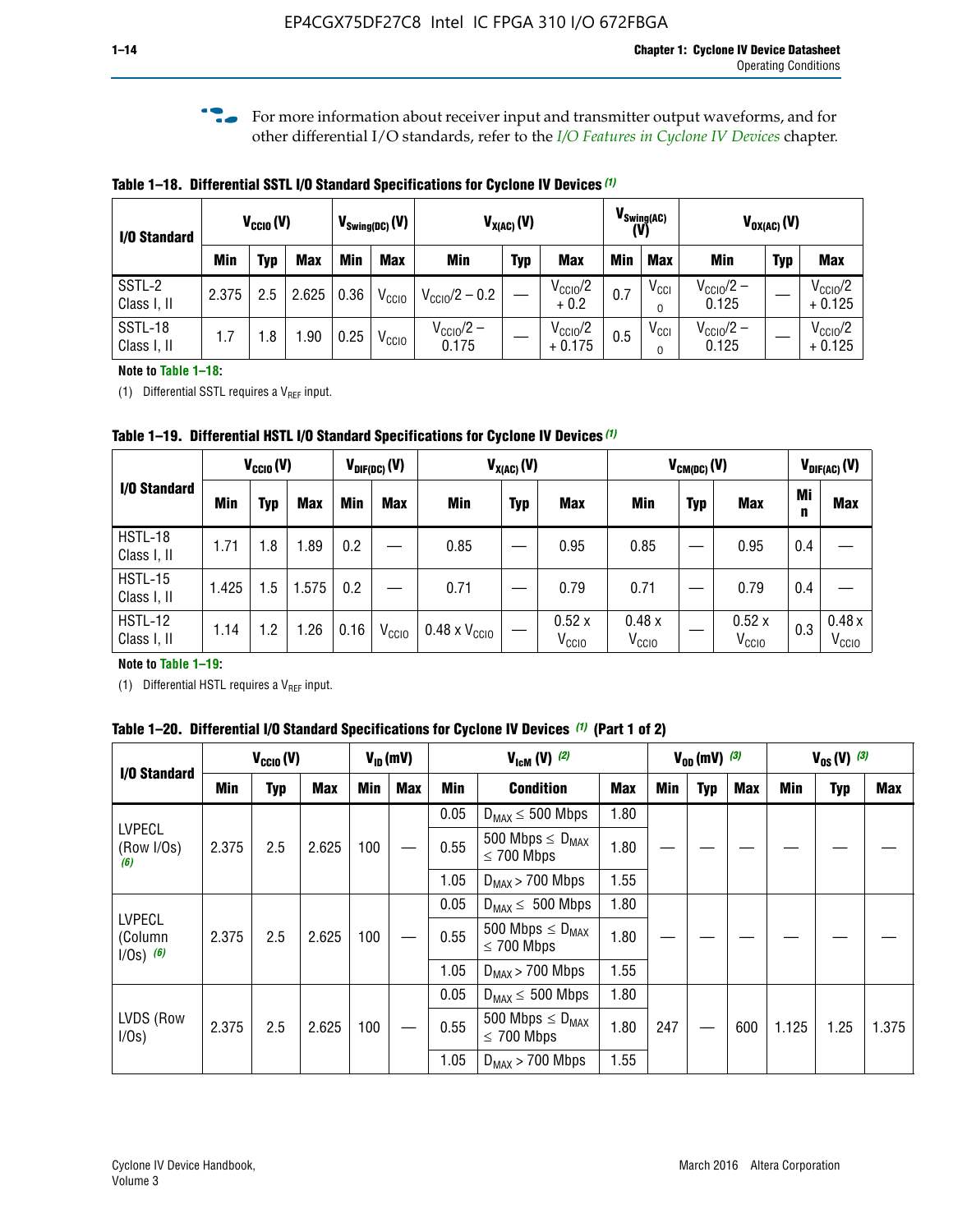### EP4CGX75DF27C8 Intel IC FPGA 310 I/O 672FBGA

|                                          |            | $V_{\text{CCIO}}(V)$ |            |     | $V_{ID}(mV)$ |            | $V_{\text{ICM}}(V)$ (2)                    |            |     | $V_{0D}$ (mV) $(3)$ |            |            | $V_{0S} (V)$ (3) |            |
|------------------------------------------|------------|----------------------|------------|-----|--------------|------------|--------------------------------------------|------------|-----|---------------------|------------|------------|------------------|------------|
| I/O Standard                             |            |                      |            |     |              |            |                                            |            |     |                     |            |            |                  |            |
|                                          | <b>Min</b> | <b>Typ</b>           | <b>Max</b> | Min | <b>Max</b>   | <b>Min</b> | <b>Condition</b>                           | <b>Max</b> | Min | <b>Typ</b>          | <b>Max</b> | <b>Min</b> | <b>Typ</b>       | <b>Max</b> |
| <b>LVDS</b>                              |            |                      |            |     |              | 0.05       | $D_{MAX} \leq 500$ Mbps                    | 1.80       |     |                     |            |            |                  |            |
| (Column<br>I/Os)                         | 2.375      | 2.5                  | 2.625      | 100 |              | 0.55       | 500 Mbps $\leq D_{MAX}$<br>$\leq 700$ Mbps | 1.80       | 247 |                     | 600        | 1.125      | 1.25             | 1.375      |
|                                          |            |                      |            |     |              | 1.05       | $D_{MAX}$ > 700 Mbps                       | 1.55       |     |                     |            |            |                  |            |
| <b>BLVDS (Row</b><br>$I/Os)$ (4)         | 2.375      | 2.5                  | 2.625      | 100 |              |            |                                            |            |     |                     |            |            |                  |            |
| <b>BLVDS</b><br>(Column<br>$1/0s)$ (4)   | 2.375      | 2.5                  | 2.625      | 100 |              |            |                                            |            |     |                     |            |            |                  |            |
| mini-LVDS<br>(Row I/Os)<br>(5)           | 2.375      | 2.5                  | 2.625      |     |              |            |                                            |            | 300 |                     | 600        | 1.0        | 1.2              | 1.4        |
| mini-LVDS<br>(Column<br>$1/Os)$ (5)      | 2.375      | 2.5                  | 2.625      |     |              |            |                                            |            | 300 |                     | 600        | 1.0        | 1.2              | 1.4        |
| RSDS <sup>®</sup> (Row<br>$1/0s$ ) $(5)$ | 2.375      | 2.5                  | 2.625      |     |              |            |                                            |            | 100 | 200                 | 600        | 0.5        | 1.2              | 1.5        |
| <b>RSDS</b><br>(Column<br>$1/Os)$ (5)    | 2.375      | 2.5                  | 2.625      |     |              |            |                                            |            | 100 | 200                 | 600        | 0.5        | 1.2              | 1.5        |
| PPDS (Row<br>$1/0s)$ (5)                 | 2.375      | 2.5                  | 2.625      |     |              |            |                                            |            | 100 | 200                 | 600        | 0.5        | 1.2              | 1.4        |
| <b>PPDS</b><br>(Column<br>$1/0s)$ (5)    | 2.375      | 2.5                  | 2.625      |     |              |            |                                            |            | 100 | 200                 | 600        | 0.5        | 1.2              | 1.4        |

#### **Table 1–20. Differential I/O Standard Specifications for Cyclone IV Devices** *(1)* **(Part 2 of 2)**

#### **Notes to Table 1–20:**

(1) For an explanation of terms used in Table 1–20, refer to "Glossary" on page 1–37.

(2)  $V_{IN}$  range: 0  $V \le V_{IN} \le 1.85$  V.

(3) R<sub>L</sub> range:  $90 \le R_L \le 110 \Omega$ .

(4) There are no fixed  $V_{IN}$ ,  $V_{OD}$ , and  $V_{OS}$  specifications for BLVDS. They depend on the system topology.

(5) The Mini-LVDS, RSDS, and PPDS standards are only supported at the output pins.

(6) The LVPECL I/O standard is only supported on dedicated clock input pins. This I/O standard is not supported for output pins.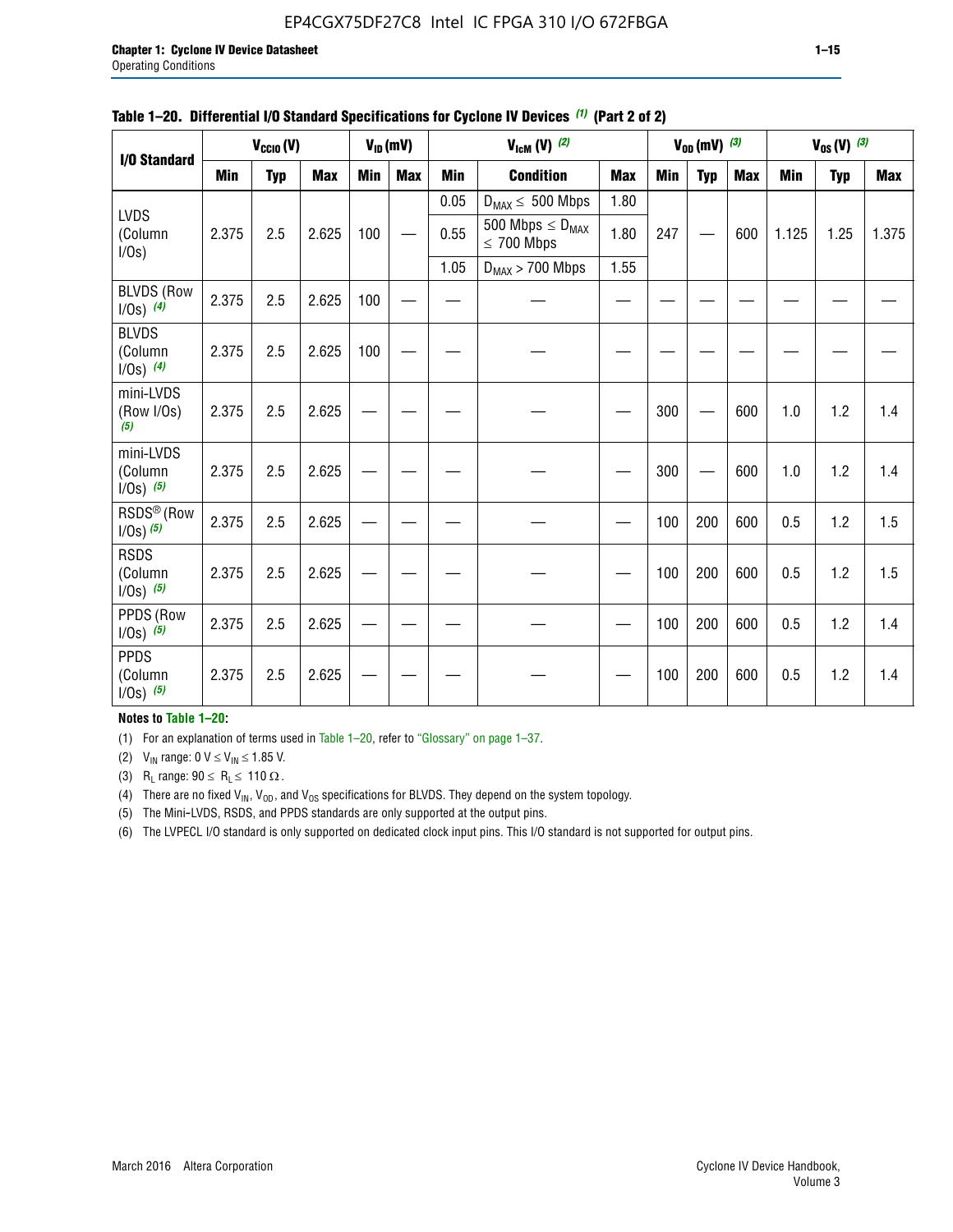## **Power Consumption**

Use the following methods to estimate power for a design:

- the Excel-based EPE
- the Quartus® II PowerPlay power analyzer feature

The interactive Excel-based EPE is used prior to designing the device to get a magnitude estimate of the device power. The Quartus II PowerPlay power analyzer provides better quality estimates based on the specifics of the design after place-and-route is complete. The PowerPlay power analyzer can apply a combination of user-entered, simulation-derived, and estimated signal activities that, combined with detailed circuit models, can yield very accurate power estimates.

f For more information about power estimation tools, refer to the *[Early Power Estimator](http://www.altera.com/literature/ug/ug_epe.pdf
)  [User Guide](http://www.altera.com/literature/ug/ug_epe.pdf
)* and the *[PowerPlay Power Analysis](http://www.altera.com/literature/hb/qts/qts_qii53013.pdf)* chapter in volume 3 of the *Quartus II Handboo*k.

## **Switching Characteristics**

This section provides performance characteristics of Cyclone IV core and periphery blocks for commercial grade devices.

These characteristics can be designated as Preliminary or Final.

- Preliminary characteristics are created using simulation results, process data, and other known parameters. The upper-right hand corner of these tables show the designation as "Preliminary".
- Final numbers are based on actual silicon characterization and testing. The numbers reflect the actual performance of the device under worst-case silicon process, voltage, and junction temperature conditions. There are no designations on finalized tables.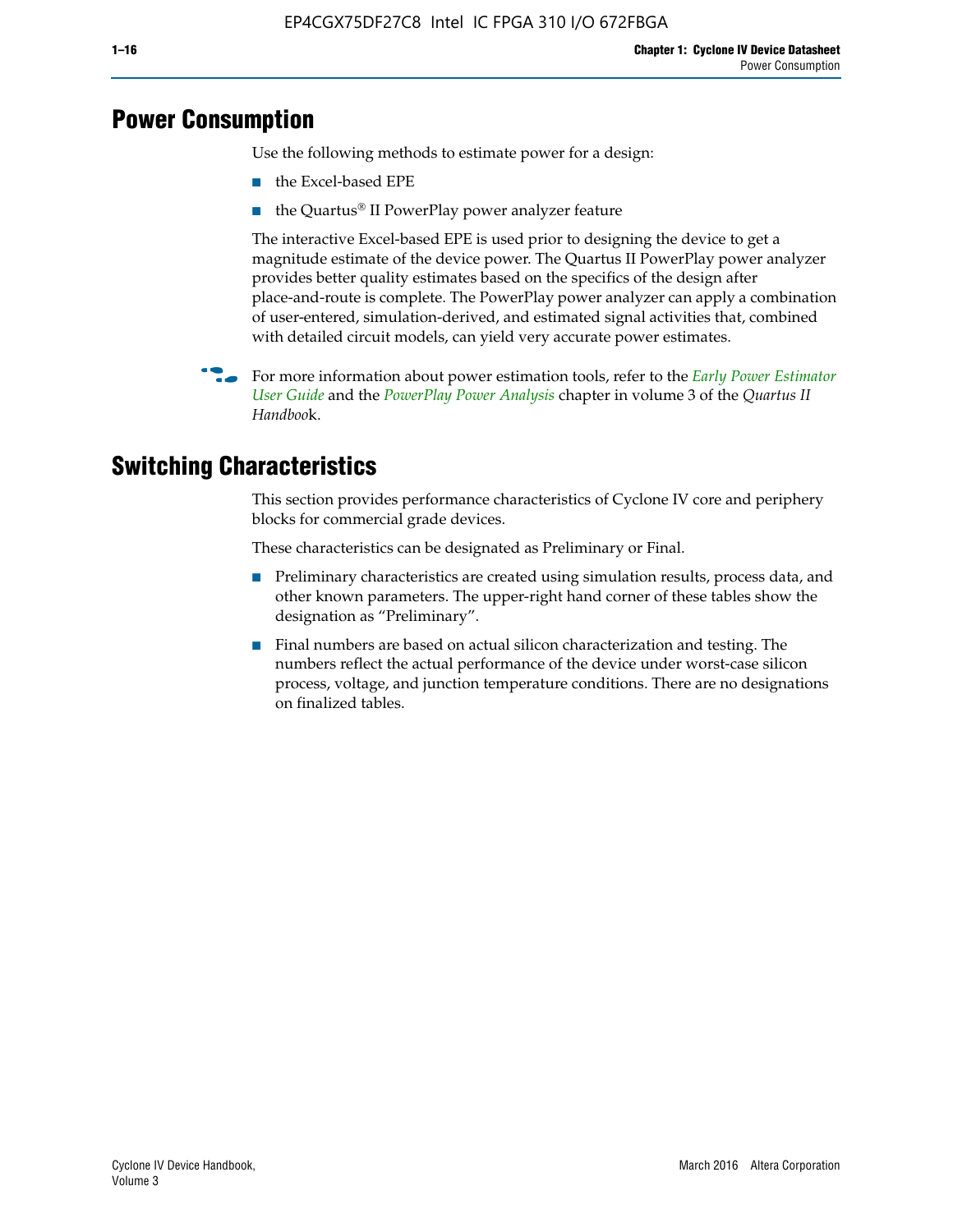## **Transceiver Performance Specifications**

Table 1–21 lists the Cyclone IV GX transceiver specifications.

#### **Table 1–21. Transceiver Specification for Cyclone IV GX Devices (Part 1 of 4)**

| Symbol/                                                   |                                                      |                          | C <sub>6</sub>             |                                                                     |                                | C7, I7                     |                                |                     | C <sub>8</sub>           |                |             |
|-----------------------------------------------------------|------------------------------------------------------|--------------------------|----------------------------|---------------------------------------------------------------------|--------------------------------|----------------------------|--------------------------------|---------------------|--------------------------|----------------|-------------|
| <b>Description</b>                                        | <b>Conditions</b>                                    | <b>Min</b>               | <b>Typ</b>                 | <b>Max</b>                                                          | <b>Min</b>                     | <b>Typ</b>                 | <b>Max</b>                     | <b>Min</b>          | <b>Typ</b>               | <b>Max</b>     | <b>Unit</b> |
| <b>Reference Clock</b>                                    |                                                      |                          |                            |                                                                     |                                |                            |                                |                     |                          |                |             |
| Supported I/O<br><b>Standards</b>                         |                                                      |                          |                            | 1.2 V PCML, 1.5 V PCML, 3.3 V PCML, Differential LVPECL, LVDS, HCSL |                                |                            |                                |                     |                          |                |             |
| Input frequency<br>from REFCLK input<br>pins              |                                                      | 50                       |                            | 156.25                                                              | 50                             |                            | 156.25                         | 50                  |                          | 156.25         | <b>MHz</b>  |
| Spread-spectrum<br>modulating clock<br>frequency          | Physical interface<br>for PCI Express<br>(PIPE) mode | 30                       |                            | 33                                                                  | 30                             |                            | 33                             | 30                  |                          | 33             | kHz         |
| Spread-spectrum<br>downspread                             | PIPE mode                                            |                          | 0 <sub>to</sub><br>$-0.5%$ |                                                                     |                                | 0 <sub>to</sub><br>$-0.5%$ |                                |                     | 0 to<br>$-0.5%$          |                |             |
| Peak-to-peak<br>differential input<br>voltage             |                                                      | 0.1                      |                            | 1.6                                                                 | 0.1                            |                            | 1.6                            | 0.1                 |                          | 1.6            | V           |
| V <sub>ICM</sub> (AC coupled)                             |                                                      |                          | $1100 \pm 5\%$             |                                                                     |                                | $1100 \pm 5\%$             |                                |                     | $1100 \pm 5\%$           |                | mV          |
| V <sub>ICM</sub> (DC coupled)                             | HCSL I/O<br>standard for PCIe<br>reference clock     | 250                      |                            | 550                                                                 | 250                            |                            | 550                            | 250                 |                          | 550            | mV          |
| <b>Transmitter REFCLK</b><br>Phase Noise (1)              | Frequency offset                                     |                          |                            | $-123$                                                              | $\overline{\phantom{0}}$       |                            | $-123$                         | —                   |                          | $-123$         | dBc/Hz      |
| <b>Transmitter REFCLK</b><br>Total Jitter (1)             | $= 1$ MHz $- 8$ MHZ                                  |                          |                            | 42.3                                                                |                                |                            | 42.3                           |                     |                          | 42.3           | ps          |
| $R_{ref}$                                                 |                                                      |                          | 2000<br>± 1%               |                                                                     |                                | 2000<br>± 1%               |                                |                     | 2000<br>± 1%             |                | $\Omega$    |
| <b>Transceiver Clock</b>                                  |                                                      |                          |                            |                                                                     |                                |                            |                                |                     |                          |                |             |
| cal blk clk clock<br>frequency                            |                                                      | 10                       |                            | 125                                                                 | 10                             |                            | 125                            | 10                  | $\overline{\phantom{0}}$ | 125            | MHz         |
| fixedclk Clock<br>frequency                               | <b>PCIe Receiver</b><br>Detect                       | $\overline{\phantom{0}}$ | 125                        |                                                                     | $\qquad \qquad \longleftarrow$ | 125                        | $\qquad \qquad \longleftarrow$ | —                   | 125                      |                | <b>MHz</b>  |
| reconfig_clk<br>clock frequency                           | Dynamic<br>reconfiguration<br>clock frequency        | 2.5/<br>37.5<br>(2)      |                            | 50                                                                  | 2.5/<br>37.5<br>(2)            |                            | 50                             | 2.5/<br>37.5<br>(2) |                          | 50             | <b>MHz</b>  |
| Delta time between<br>reconfig clk                        |                                                      |                          |                            | $\overline{2}$                                                      |                                |                            | $\overline{c}$                 |                     |                          | $\overline{2}$ | ms          |
| Transceiver block<br>minimum<br>power-down pulse<br>width |                                                      |                          | 1                          |                                                                     |                                | 1                          |                                |                     | $\mathbf{1}$             |                | μs          |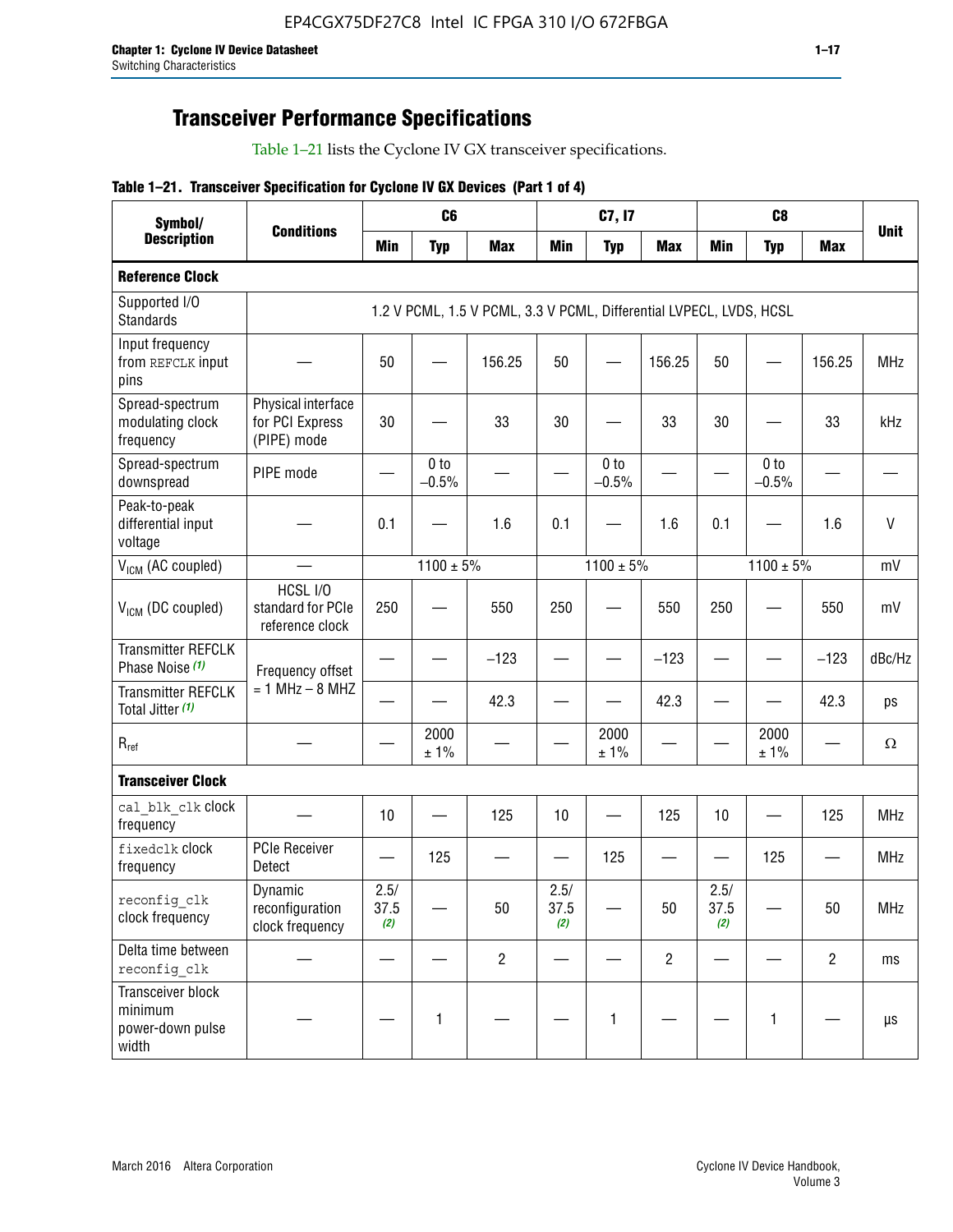| Symbol/                                                                                        |                                                                           | C <sub>6</sub><br>C7, I7<br>C <sub>8</sub> |                  |                                    |                          |                                    |                                     |                          |                          |                                                     |              |
|------------------------------------------------------------------------------------------------|---------------------------------------------------------------------------|--------------------------------------------|------------------|------------------------------------|--------------------------|------------------------------------|-------------------------------------|--------------------------|--------------------------|-----------------------------------------------------|--------------|
| <b>Description</b>                                                                             | <b>Conditions</b>                                                         | <b>Min</b>                                 | <b>Typ</b>       | <b>Max</b>                         | <b>Min</b>               | <b>Typ</b>                         | <b>Max</b>                          | <b>Min</b>               | <b>Typ</b>               | <b>Max</b>                                          | <b>Unit</b>  |
| <b>Receiver</b>                                                                                |                                                                           |                                            |                  |                                    |                          |                                    |                                     |                          |                          |                                                     |              |
| Supported I/O<br>Standards                                                                     | 1.4 V PCML,<br>1.5 V PCML,<br>2.5 V PCML,<br>LVPECL, LVDS                 |                                            |                  |                                    |                          |                                    |                                     |                          |                          |                                                     |              |
| Data rate (F324 and<br>smaller package) (15)                                                   |                                                                           | 600                                        |                  | 2500                               | 600                      |                                    | 2500                                | 600                      |                          | 2500                                                | <b>Mbps</b>  |
| Data rate (F484 and<br>larger package) (15)                                                    |                                                                           | 600                                        |                  | 3125                               | 600                      |                                    | 3125                                | 600                      |                          | 2500                                                | <b>Mbps</b>  |
| Absolute V <sub>MAX</sub> for a<br>receiver pin $(3)$                                          |                                                                           |                                            |                  | 1.6                                |                          |                                    | 1.6                                 |                          |                          | 1.6                                                 | V            |
| Operational V <sub>MAX</sub> for<br>a receiver pin                                             |                                                                           |                                            |                  | 1.5                                |                          |                                    | 1.5                                 |                          |                          | 1.5                                                 | V            |
| Absolute V <sub>MIN</sub> for a<br>receiver pin                                                |                                                                           | $-0.4$                                     |                  |                                    | $-0.4$                   |                                    |                                     | $-0.4$                   |                          |                                                     | $\mathsf{V}$ |
| Peak-to-peak<br>differential input<br>voltage V <sub>ID</sub> (diff p-p)                       | $V_{ICM} = 0.82 V$<br>setting, Data Rate<br>$= 600$ Mbps to<br>3.125 Gbps | 0.1                                        |                  | 2.7                                | 0.1                      |                                    | 2.7                                 | 0.1                      |                          | 2.7                                                 | $\mathsf{V}$ |
| $\rm V_{IGM}$                                                                                  | $V_{IGM} = 0.82 V$<br>setting                                             |                                            | $820 \pm$<br>10% |                                    |                          | 820 $\pm$<br>10%                   |                                     |                          | $820 \pm$<br>10%         |                                                     | mV           |
| Differential on-chip                                                                           | 100 $-\Omega$ setting                                                     | $\overline{\phantom{0}}$                   | 100              | $\overline{\phantom{0}}$           |                          | 100                                | $\overline{\phantom{0}}$            |                          | 100                      | $\overline{\phantom{0}}$                            | $\Omega$     |
| termination resistors                                                                          | 150 $-\Omega$ setting                                                     |                                            | 150              |                                    |                          | 150                                |                                     |                          | 150                      |                                                     | $\Omega$     |
| Differential and<br>common mode<br>return loss                                                 | PIPE, Serial<br>Rapid I/O SR,<br>SATA, CPRI LV,<br>SDI, XAUI              |                                            |                  |                                    |                          | Compliant                          |                                     |                          |                          |                                                     |              |
| Programmable ppm<br>detector $(4)$                                                             |                                                                           |                                            |                  |                                    |                          | ± 62.5, 100, 125, 200,<br>250, 300 |                                     |                          |                          |                                                     | ppm          |
| Clock data recovery<br>(CDR) ppm<br>tolerance (without<br>spread-spectrum<br>clocking enabled) |                                                                           |                                            |                  | $\pm 300$ (5),<br>±350<br>(6), (7) |                          |                                    | ±300<br>$(5)$ ,<br>±350<br>(6), (7) |                          |                          | $\pm 300$<br>$(5)$ <sub>,</sub><br>±350<br>(6), (7) | ppm          |
| CDR ppm tolerance<br>(with synchronous<br>spread-spectrum<br>clocking enabled) (8)             |                                                                           |                                            |                  | 350 to<br>$-5350$<br>(7), (9)      |                          |                                    | 350 to<br>$-5350$<br>(7), (9)       |                          |                          | 350 to<br>$-5350$<br>(7), (9)                       | ppm          |
| Run length                                                                                     |                                                                           |                                            | 80               |                                    |                          | 80                                 |                                     |                          | 80                       |                                                     | UI           |
|                                                                                                | No Equalization                                                           | $\overline{\phantom{0}}$                   |                  | 1.5                                | $\overline{\phantom{0}}$ |                                    | 1.5                                 | $\overline{\phantom{0}}$ | $\overline{\phantom{0}}$ | 1.5                                                 | dB           |
| Programmable                                                                                   | Medium Low                                                                | —                                          |                  | 4.5                                |                          |                                    | 4.5                                 |                          | $\overline{\phantom{0}}$ | 4.5                                                 | dB           |
| equalization                                                                                   | Medium High                                                               | $\overline{\phantom{0}}$                   | $\qquad \qquad$  | 5.5                                | $\qquad \qquad$          | $\qquad \qquad \qquad$             | 5.5                                 | $\overline{\phantom{m}}$ | $\overline{\phantom{0}}$ | 5.5                                                 | dB           |
|                                                                                                | High                                                                      | —                                          |                  | $\overline{7}$                     | —                        |                                    | $\overline{7}$                      |                          | —                        | $\overline{7}$                                      | dB           |

#### **Table 1–21. Transceiver Specification for Cyclone IV GX Devices (Part 2 of 4)**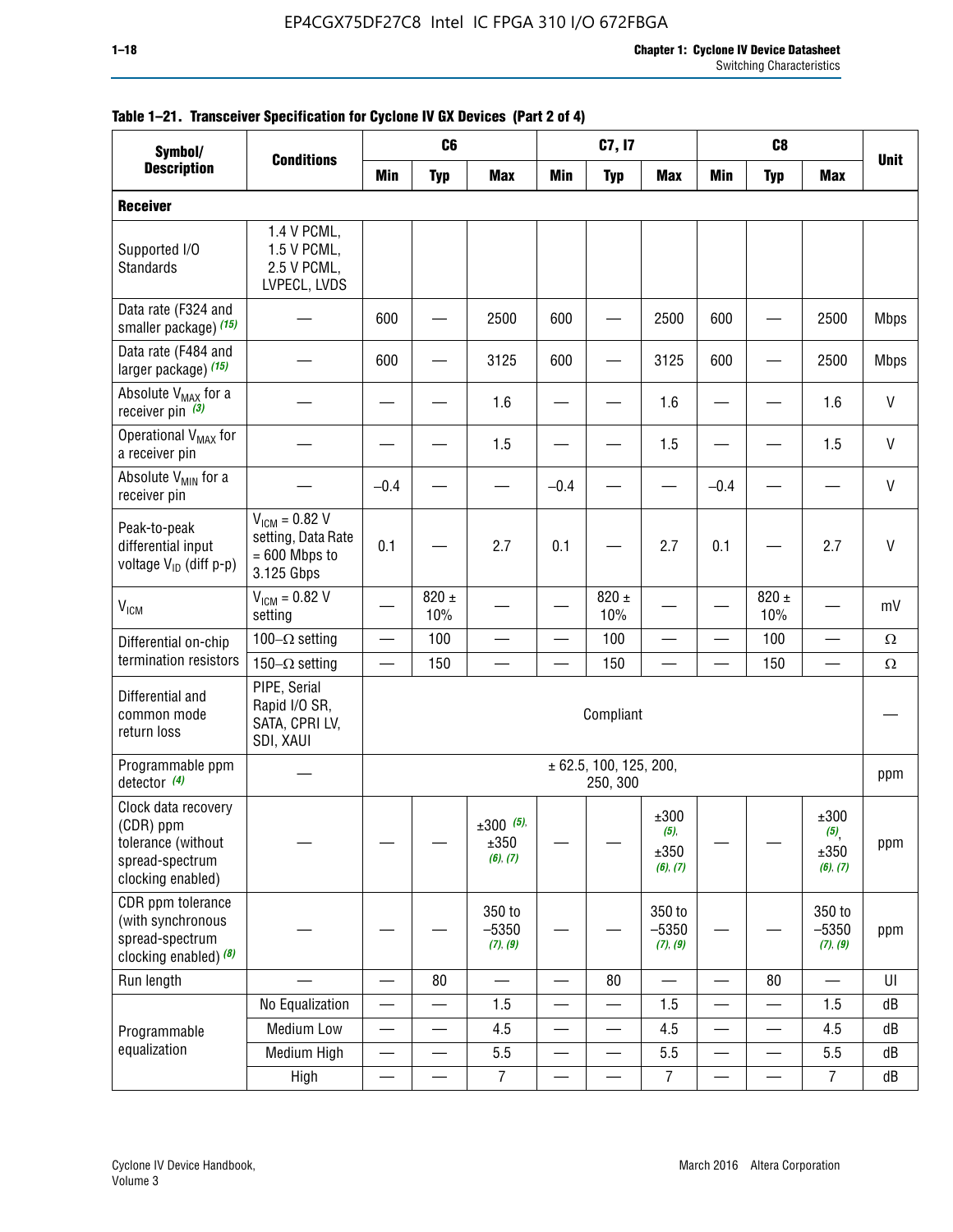#### **Table 1–21. Transceiver Specification for Cyclone IV GX Devices (Part 3 of 4)**

| Symbol/                                                                 |                                                                     |                          | C <sub>6</sub>           |                          |                          | C7, I7                         |                          |                          | C <sub>8</sub>           |                          |                                |
|-------------------------------------------------------------------------|---------------------------------------------------------------------|--------------------------|--------------------------|--------------------------|--------------------------|--------------------------------|--------------------------|--------------------------|--------------------------|--------------------------|--------------------------------|
| <b>Description</b>                                                      | <b>Conditions</b>                                                   | <b>Min</b>               | <b>Typ</b>               | <b>Max</b>               | <b>Min</b>               | <b>Typ</b>                     | <b>Max</b>               | <b>Min</b>               | <b>Typ</b>               | <b>Max</b>               | <b>Unit</b>                    |
| Signal detect/loss<br>threshold                                         | PIPE mode                                                           | 65                       |                          | 175                      | 65                       |                                | 175                      | 65                       | —                        | 175                      | mV                             |
| $t_{LTR}$ (10)                                                          | $\overline{\phantom{0}}$                                            | $\overline{\phantom{0}}$ | $\qquad \qquad \qquad$   | 75                       | $\overline{\phantom{0}}$ | $\qquad \qquad \longleftarrow$ | 75                       |                          | $\overline{\phantom{0}}$ | 75                       | $\mu s$                        |
| (11)<br>$t_{\text{LTR-LTD\_Manual}}$                                    |                                                                     | 15                       |                          |                          | 15                       |                                |                          | 15                       |                          |                          | μs                             |
| $t_{LTD}$ (12)                                                          |                                                                     | 0                        | 100                      | 4000                     | 0                        | 100                            | 4000                     | 0                        | 100                      | 4000                     | ns                             |
| $t_{\text{LTD\_Manual}}$ (13)                                           | $\overline{\phantom{0}}$                                            | $\overline{\phantom{0}}$ | $\overline{\phantom{0}}$ | 4000                     | $\overline{\phantom{0}}$ | $\overline{\phantom{0}}$       | 4000                     | $\overline{\phantom{0}}$ | $\overline{\phantom{0}}$ | 4000                     | ns                             |
| $t_{\text{LTD\_Auto}}$ (14)                                             |                                                                     |                          |                          | 4000                     |                          |                                | 4000                     |                          |                          | 4000                     | ns                             |
| Receiver buffer and<br>CDR offset<br>cancellation time<br>(per channel) |                                                                     |                          |                          | 17000                    |                          |                                | 17000                    |                          |                          | 17000                    | recon<br>fig_c<br>lk<br>cycles |
|                                                                         | DC Gain Setting =<br>0                                              |                          | 0                        |                          |                          | $\mathbf 0$                    |                          |                          | $\pmb{0}$                |                          | dB                             |
| Programmable DC<br>gain                                                 | DC Gain Setting =<br>1                                              |                          | 3                        |                          |                          | 3                              |                          |                          | 3                        |                          | dB                             |
|                                                                         | DC Gain Setting =<br>$\overline{2}$                                 |                          | $\,6\,$                  |                          |                          | $\,6\,$                        |                          |                          | 6                        |                          | dB                             |
| <b>Transmitter</b>                                                      |                                                                     |                          |                          |                          |                          |                                |                          |                          |                          |                          |                                |
| Supported I/O<br><b>Standards</b>                                       | 1.5 V PCML                                                          |                          |                          |                          |                          |                                |                          |                          |                          |                          |                                |
| Data rate (F324 and<br>smaller package)                                 |                                                                     | 600                      |                          | 2500                     | 600                      |                                | 2500                     | 600                      | $\overline{\phantom{0}}$ | 2500                     | <b>Mbps</b>                    |
| Data rate (F484 and<br>larger package)                                  |                                                                     | 600                      | -                        | 3125                     | 600                      | —                              | 3125                     | 600                      | —                        | 2500                     | <b>Mbps</b>                    |
| $\rm V_{\rm OCM}$                                                       | 0.65 V setting                                                      | $\overline{\phantom{0}}$ | 650                      | —                        | $\overline{\phantom{0}}$ | 650                            | —                        | $\qquad \qquad$          | 650                      | $\overline{\phantom{0}}$ | mV                             |
| Differential on-chip                                                    | 100 $-\Omega$ setting                                               |                          | 100                      | $\overline{\phantom{0}}$ | $\overline{\phantom{0}}$ | 100                            | —                        | $\overline{\phantom{0}}$ | 100                      | $\overline{\phantom{0}}$ | $\Omega$                       |
| termination resistors                                                   | 150 $-\Omega$ setting                                               | $\qquad \qquad -$        | 150                      | —                        | $\overline{\phantom{0}}$ | 150                            | $\overline{\phantom{0}}$ | $\qquad \qquad$          | 150                      |                          | Ω                              |
| Differential and<br>common mode<br>return loss                          | PIPE, CPRI LV,<br>Serial Rapid I/O<br>SR, SDI, XAUI,<br><b>SATA</b> |                          |                          |                          |                          | Compliant                      |                          |                          |                          |                          |                                |
| Rise time                                                               | $\qquad \qquad$                                                     | 50                       | $\overline{\phantom{0}}$ | 200                      | 50                       | $\overline{\phantom{0}}$       | 200                      | 50                       | $\overline{\phantom{0}}$ | 200                      | ps                             |
| Fall time                                                               |                                                                     | 50                       | $\overline{\phantom{0}}$ | 200                      | 50                       |                                | 200                      | 50                       | $\overline{\phantom{0}}$ | 200                      | ps                             |
| Intra-differential pair<br>skew                                         |                                                                     |                          |                          | 15                       |                          |                                | 15                       |                          | $\overline{\phantom{0}}$ | 15                       | ps                             |
| Intra-transceiver<br>block skew                                         |                                                                     |                          |                          | 120                      |                          |                                | 120                      |                          |                          | 120                      | ps                             |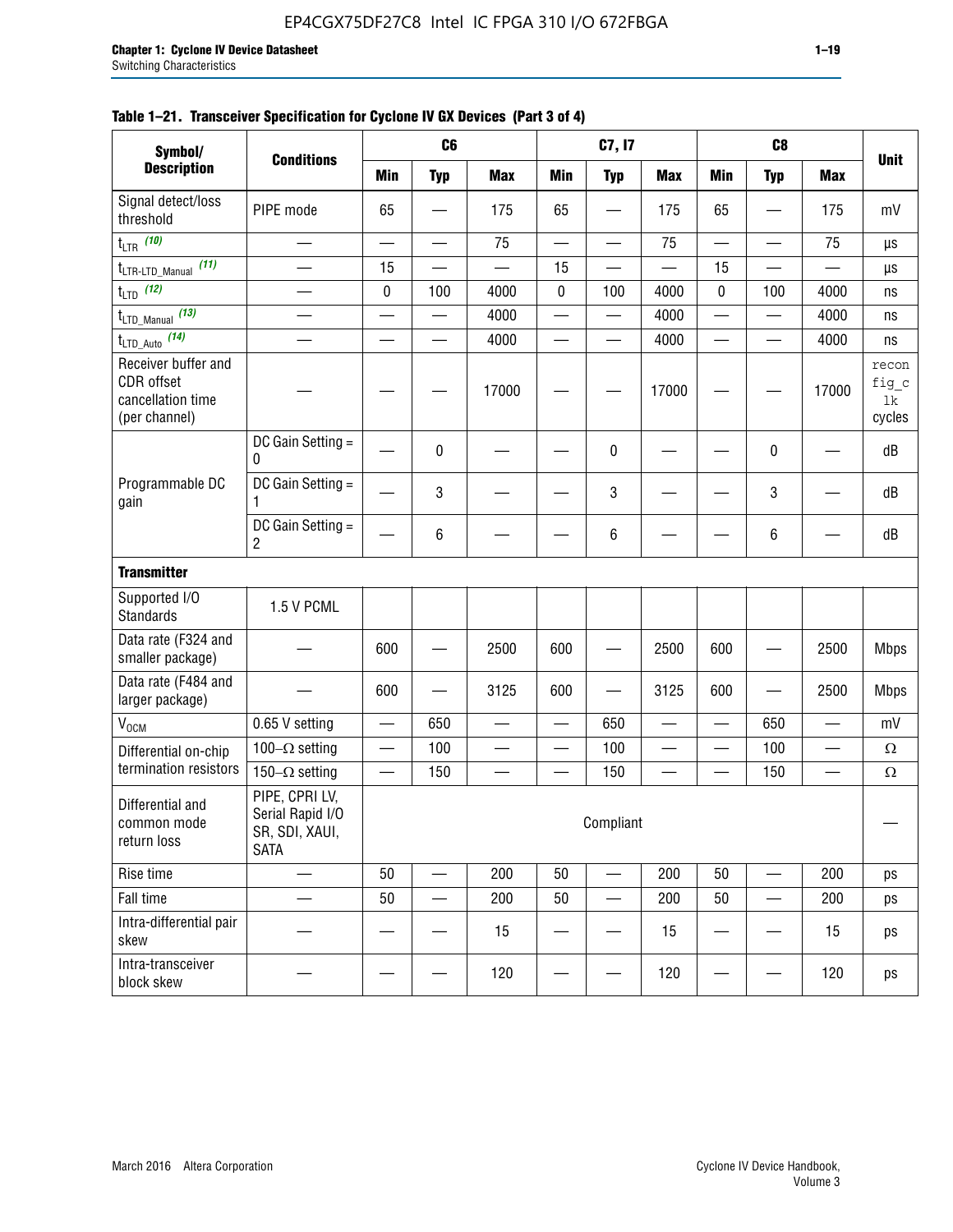#### **Table 1–21. Transceiver Specification for Cyclone IV GX Devices (Part 4 of 4)**

| Symbol/                                          | <b>Conditions</b> |            | C <sub>6</sub> |            |            | C7, I7     |                                    |            | C8  |            | <b>Unit</b> |
|--------------------------------------------------|-------------------|------------|----------------|------------|------------|------------|------------------------------------|------------|-----|------------|-------------|
| <b>Description</b>                               |                   | <b>Min</b> | Typ            | <b>Max</b> | <b>Min</b> | <b>Typ</b> | <b>Max</b>                         | <b>Min</b> | Typ | <b>Max</b> |             |
| <b>PLD-Transceiver Interface</b>                 |                   |            |                |            |            |            |                                    |            |     |            |             |
| Interface speed<br>(F324 and smaller<br>package) |                   | 25         |                | 125        | 25         |            | 125                                | 25         |     | 125        | <b>MHz</b>  |
| Interface speed<br>(F484 and larger<br>package)  |                   | 25         |                | 156.25     | 25         |            | 156.25                             | 25         |     | 156.25     | <b>MHz</b>  |
| Digital reset pulse<br>width                     |                   |            |                |            |            |            | Minimum is 2 parallel clock cycles |            |     |            |             |

#### **Notes to Table 1–21:**

(1) This specification is valid for transmitter output jitter specification with a maximum total jitter value of 112 ps, typically for 3.125 Gbps SRIO and XAUI protocols.

(2) The minimum reconfig\_clk frequency is 2.5 MHz if the transceiver channel is configured in **Transmitter Only** mode. The minimum reconfig\_clk frequency is 37.5 MHz if the transceiver channel is configured in **Receiver Only** or **Receiver and Transmitter** mode.

(3) The device cannot tolerate prolonged operation at this absolute maximum.

- (4) The rate matcher supports only up to  $\pm 300$  parts per million (ppm).
- (5) Supported for the F169 and F324 device packages only.
- (6) Supported for the F484, F672, and F896 device packages only. Pending device characterization.
- (7) To support CDR ppm tolerance greater than ±300 ppm, implement ppm detector in user logic and configure CDR to Manual Lock Mode.
- (8) Asynchronous spread-spectrum clocking is not supported.
- (9) For the EP4CGX30 (F484 package only), EP4CGX50, and EP4CGX75 devices, the CDR ppl tolerance is ±200 ppm.
- (10) Time taken until pll\_locked goes high after pll\_powerdown deasserts.
- (11) Time that the CDR must be kept in lock-to-reference mode after rx analogreset deasserts and before rx locktodata is asserted in manual mode.

(12) Time taken to recover valid data after the rx locktodata signal is asserted in manual mode (Figure 1–2), or after rx freqlocked signal goes high in automatic mode (Figure 1–3).

(13) Time taken to recover valid data after the rx locktodata signal is asserted in manual mode.

- (14) Time taken to recover valid data after the rx freqlocked signal goes high in automatic mode.
- (15) To support data rates lower than the minimum specification through oversampling, use the CDR in LTR mode only.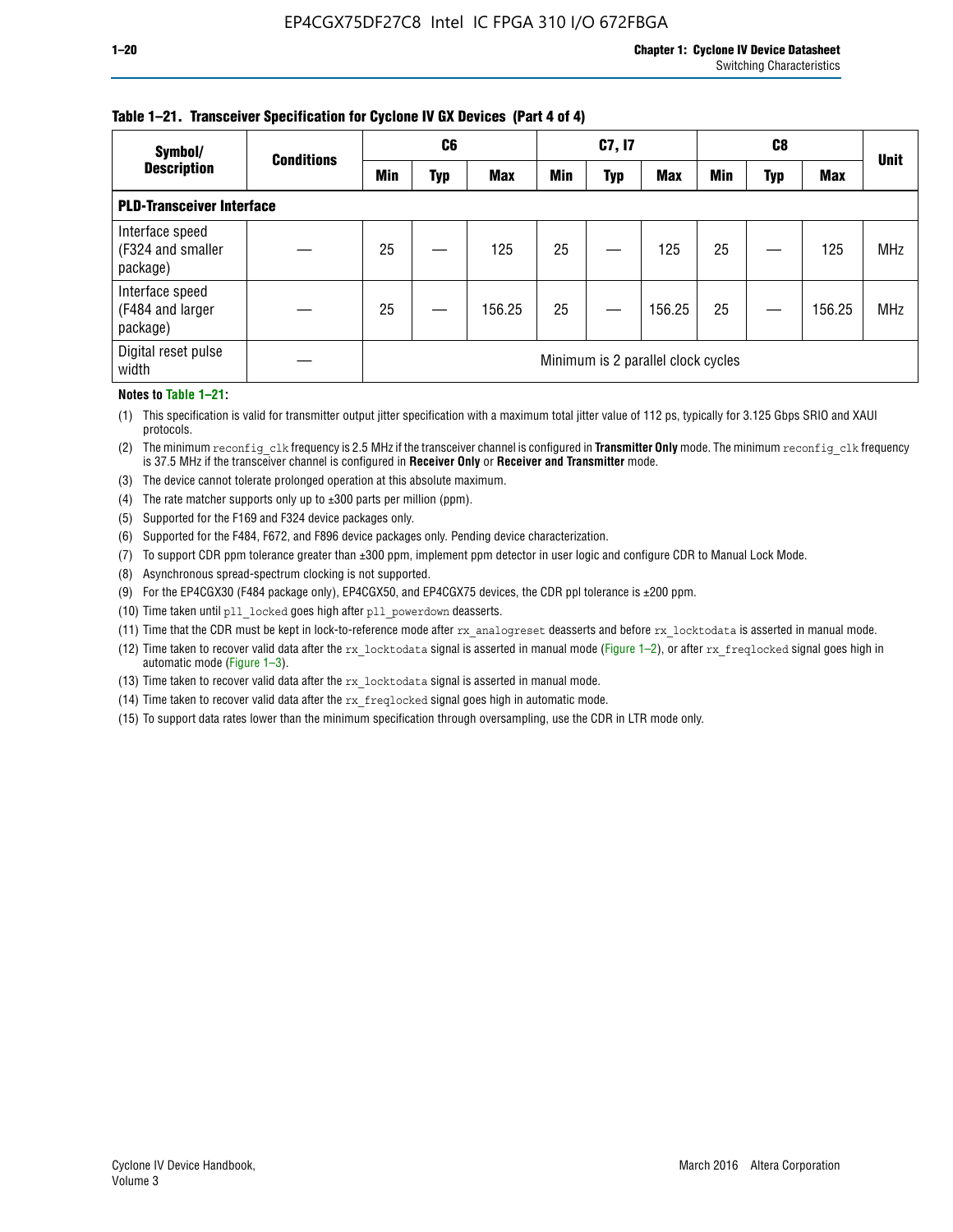Figure 1–2 shows the lock time parameters in manual mode.

 $\Box$  LTD = lock-to-data. LTR = lock-to-reference.





Figure 1–3 shows the lock time parameters in automatic mode.

**Figure 1–3. Lock Time Parameters for Automatic Mode**

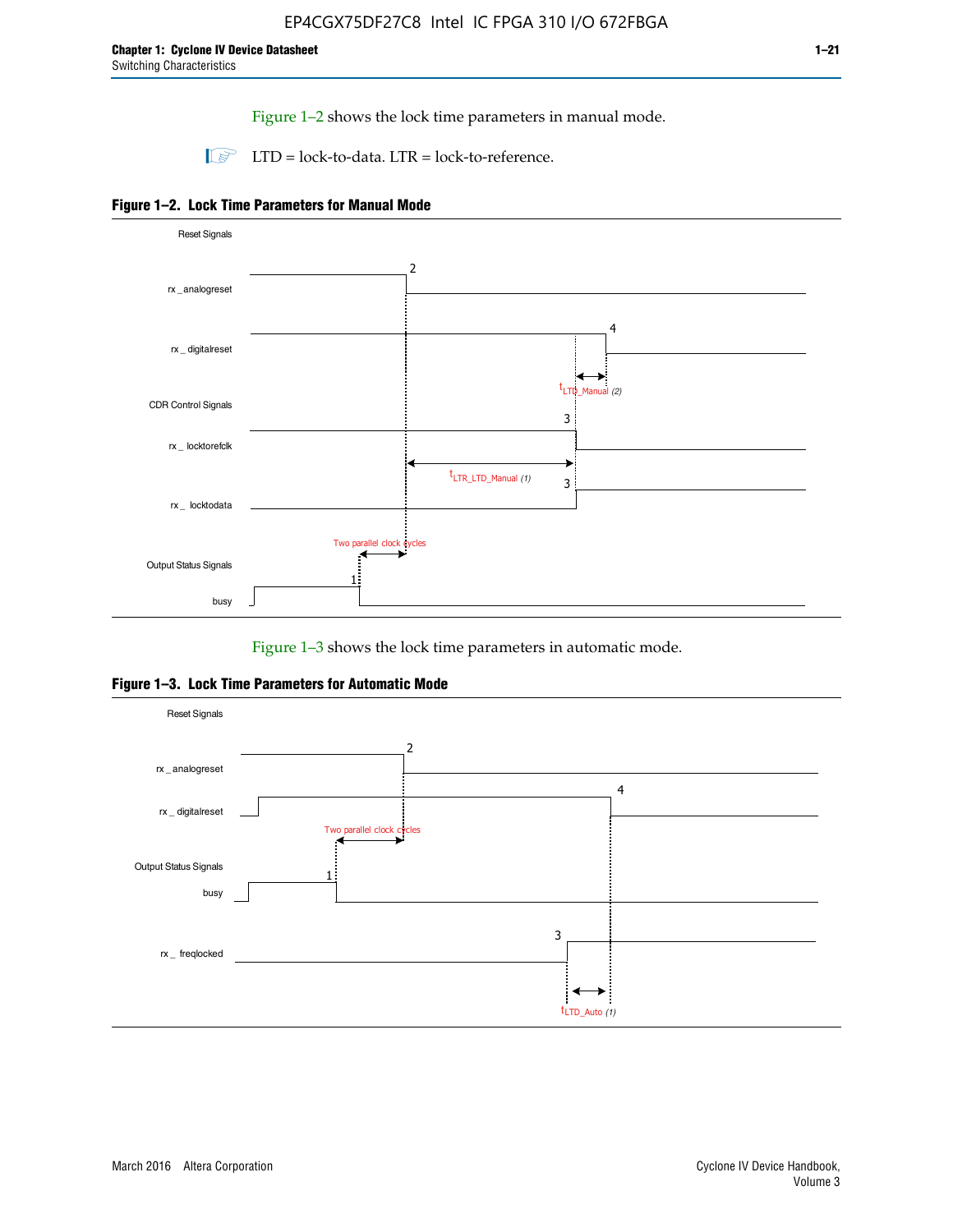#### Figure 1–4 shows the differential receiver input waveform.





Figure 1–5 shows the transmitter output waveform.





Table 1–22 lists the typical V<sub>OD</sub> for Tx term that equals 100  $\Omega$ .

|  |  | Table 1–22. Typical V <sub>0D</sub> Setting, Tx Term = 100 $\Omega$ |  |  |
|--|--|---------------------------------------------------------------------|--|--|
|--|--|---------------------------------------------------------------------|--|--|

|                                                        |     |     |     | V <sub>on</sub> Setting (mV) |      |      |
|--------------------------------------------------------|-----|-----|-----|------------------------------|------|------|
| <b>Symbol</b>                                          |     |     |     | 4(1)                         |      |      |
| $\rm V_{OD}$ differential peak<br>to peak typical (mV) | 400 | 600 | 800 | 900                          | 1000 | 1200 |

**Note to Table 1–22:**

(1) This setting is required for compliance with the PCIe protocol.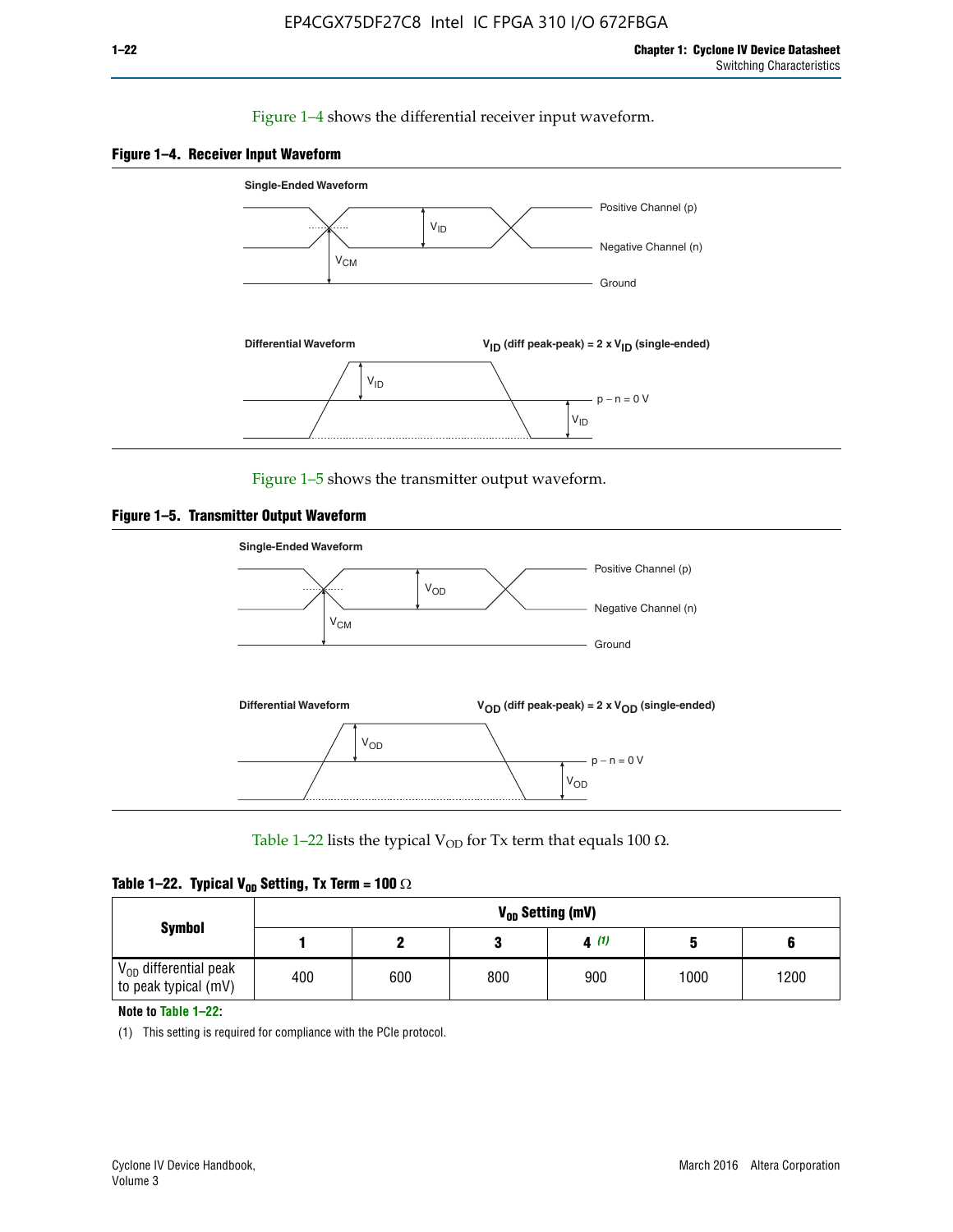Table 1–23 lists the Cyclone IV GX transceiver block AC specifications.

| Symbol/                                                                 | <b>Conditions</b>  |       | C <sub>6</sub> |            |        | C7, I7     |       |        | <b>Unit</b> |            |                |
|-------------------------------------------------------------------------|--------------------|-------|----------------|------------|--------|------------|-------|--------|-------------|------------|----------------|
| <b>Description</b>                                                      |                    | Min   | <b>Typ</b>     | <b>Max</b> | Min    | <b>Typ</b> | Max   | Min    | <b>Typ</b>  | <b>Max</b> |                |
| <b>PCIe Transmit Jitter Generation (3)</b>                              |                    |       |                |            |        |            |       |        |             |            |                |
| Total jitter at 2.5 Gbps<br>(Gen1)                                      | Compliance pattern |       |                | 0.25       |        |            | 0.25  |        |             | 0.25       | UI             |
| <b>PCIe Receiver Jitter Tolerance (3)</b>                               |                    |       |                |            |        |            |       |        |             |            |                |
| Total jitter at 2.5 Gbps<br>(Gen1)                                      | Compliance pattern | > 0.6 |                |            | > 0.6  |            |       |        | UI          |            |                |
| <b>GIGE Transmit Jitter Generation (4)</b>                              |                    |       |                |            |        |            |       |        |             |            |                |
| Deterministic jitter                                                    | Pattern = CRPAT    |       |                | 0.14       |        |            | 0.14  |        |             | 0.14       | UI             |
| (peak-to-peak)                                                          |                    |       |                |            |        |            |       |        |             |            |                |
| Total jitter (peak-to-peak)                                             | Pattern = CRPAT    |       |                | 0.279      |        |            | 0.279 |        |             | 0.279      | UI             |
| <b>GIGE Receiver Jitter Tolerance</b> (4)                               |                    |       |                |            |        |            |       |        |             |            |                |
| Deterministic jitter<br>tolerance (peak-to-peak)                        | Pattern = CJPAT    | > 0.4 |                |            |        | > 0.4      |       | > 0.4  |             |            | $\mathsf{III}$ |
| Combined deterministic<br>and random jitter<br>tolerance (peak-to-peak) | Pattern = CJPAT    |       | > 0.66         |            | > 0.66 |            |       | > 0.66 |             |            | UI             |

#### **Table 1–23. Transceiver Block AC Specification for Cyclone IV GX Devices** *(1)***,** *(2)*

**Notes to Table 1–23:**

(1) Dedicated refclk pins were used to drive the input reference clocks.

(2) The jitter numbers specified are valid for the stated conditions only.

(3) The jitter numbers for PIPE are compliant to the PCIe Base Specification 2.0.

(4) The jitter numbers for GIGE are compliant to the IEEE802.3-2002 Specification.

## **Core Performance Specifications**

The following sections describe the clock tree specifications, PLLs, embedded multiplier, memory block, and configuration specifications for Cyclone IV Devices.

## **Clock Tree Specifications**

Table 1–24 lists the clock tree specifications for Cyclone IV devices.

**Table 1–24. Clock Tree Performance for Cyclone IV Devices** *(Part 1 of 2)*

| <b>Device</b> |     | <b>Performance</b> |                |           |             |              |                  |     |             |  |  |  |  |  |  |
|---------------|-----|--------------------|----------------|-----------|-------------|--------------|------------------|-----|-------------|--|--|--|--|--|--|
|               | C6  | C7                 | C <sub>8</sub> | $C8L$ (1) | $C9L$ $(1)$ | $\mathbf{I}$ | <b>18L</b> $(1)$ | A7  | <b>Unit</b> |  |  |  |  |  |  |
| EP4CE6        | 500 | 437.5              | 402            | 362       | 265         | 437.5        | 362              | 402 | <b>MHz</b>  |  |  |  |  |  |  |
| EP4CE10       | 500 | 437.5              | 402            | 362       | 265         | 437.5        | 362              | 402 | <b>MHz</b>  |  |  |  |  |  |  |
| EP4CE15       | 500 | 437.5              | 402            | 362       | 265         | 437.5        | 362              | 402 | <b>MHz</b>  |  |  |  |  |  |  |
| EP4CE22       | 500 | 437.5              | 402            | 362       | 265         | 437.5        | 362              | 402 | <b>MHz</b>  |  |  |  |  |  |  |
| EP4CE30       | 500 | 437.5              | 402            | 362       | 265         | 437.5        | 362              | 402 | <b>MHz</b>  |  |  |  |  |  |  |
| EP4CE40       | 500 | 437.5              | 402            | 362       | 265         | 437.5        | 362              | 402 | <b>MHz</b>  |  |  |  |  |  |  |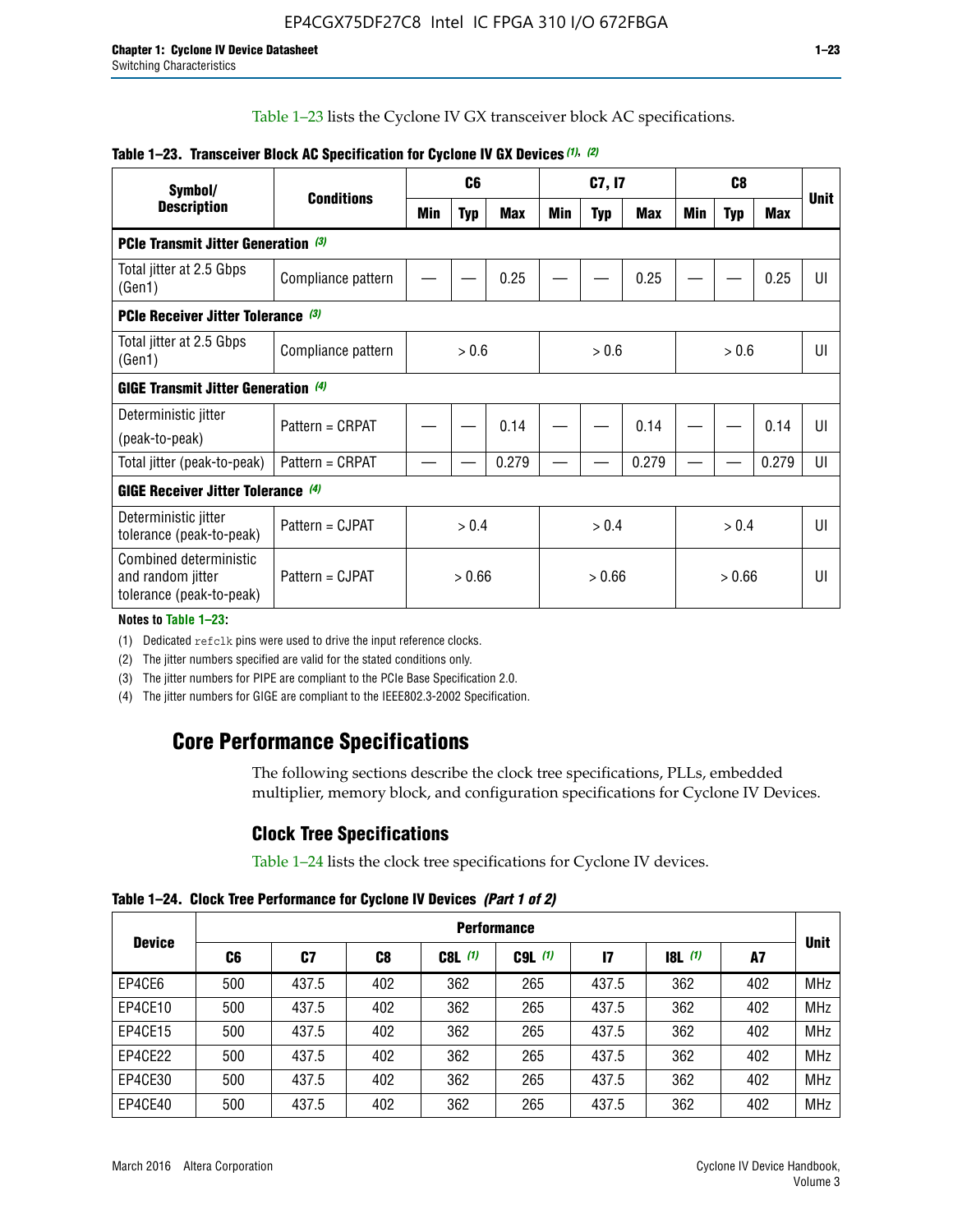|               |     |       |     |           | <b>Performance</b> |              |           |    |             |
|---------------|-----|-------|-----|-----------|--------------------|--------------|-----------|----|-------------|
| <b>Device</b> | C6  | C7    | C8  | $C8L$ (1) | $C9L$ $(1)$        | $\mathbf{I}$ | $18L$ (1) | A7 | <b>Unit</b> |
| EP4CE55       | 500 | 437.5 | 402 | 362       | 265                | 437.5        | 362       |    | <b>MHz</b>  |
| EP4CE75       | 500 | 437.5 | 402 | 362       | 265                | 437.5        | 362       |    | <b>MHz</b>  |
| EP4CE115      |     | 437.5 | 402 | 362       | 265                | 437.5        | 362       |    | <b>MHz</b>  |
| EP4CGX15      | 500 | 437.5 | 402 |           |                    | 437.5        |           |    | <b>MHz</b>  |
| EP4CGX22      | 500 | 437.5 | 402 |           |                    | 437.5        |           |    | <b>MHz</b>  |
| EP4CGX30      | 500 | 437.5 | 402 |           |                    | 437.5        |           |    | <b>MHz</b>  |
| EP4CGX50      | 500 | 437.5 | 402 |           |                    | 437.5        |           |    | <b>MHz</b>  |
| EP4CGX75      | 500 | 437.5 | 402 |           |                    | 437.5        |           |    | <b>MHz</b>  |
| EP4CGX110     | 500 | 437.5 | 402 |           |                    | 437.5        |           |    | <b>MHz</b>  |
| EP4CGX150     | 500 | 437.5 | 402 |           |                    | 437.5        |           |    | <b>MHz</b>  |

**Table 1–24. Clock Tree Performance for Cyclone IV Devices** *(Part 2 of 2)*

**Note to Table 1–24:**

(1) Cyclone IV E 1.0 V core voltage devices only support C8L, C9L, and I8L speed grades.

## **PLL Specifications**

Table 1–25 lists the PLL specifications for Cyclone IV devices when operating in the commercial junction temperature range (0°C to 85°C), the industrial junction temperature range (–40°C to 100°C), the extended industrial junction temperature range (–40°C to 125°C), and the automotive junction temperature range (–40°C to 125°C). For more information about the PLL block, refer to "Glossary" on page 1–37.

|  |  | Table 1–25. PLL Specifications for Cyclone IV Devices $(1)$ , $(2)$ (Part 1 of 2) |  |
|--|--|-----------------------------------------------------------------------------------|--|
|--|--|-----------------------------------------------------------------------------------|--|

| <b>Symbol</b>                                          | <b>Parameter</b>                                            | Min | <b>Typ</b>               | Max   | <b>Unit</b>   |
|--------------------------------------------------------|-------------------------------------------------------------|-----|--------------------------|-------|---------------|
|                                                        | Input clock frequency $(-6, -7, -8)$ speed grades)          | 5   | —                        | 472.5 | <b>MHz</b>    |
| $f_{\text{IN}}$ (3)                                    | Input clock frequency (-8L speed grade)                     | 5   |                          | 362   | <b>MHz</b>    |
|                                                        | Input clock frequency (-9L speed grade)                     | 5   |                          | 265   | <b>MHz</b>    |
| f <sub>INPFD</sub>                                     | PFD input frequency                                         | 5   |                          | 325   | <b>MHz</b>    |
| $f_{VCO}$ (4)                                          | PLL internal VCO operating range                            | 600 | $\overline{\phantom{0}}$ | 1300  | <b>MHz</b>    |
| f <sub>INDUTY</sub>                                    | Input clock duty cycle                                      | 40  |                          | 60    | $\frac{0}{0}$ |
| $t_{\text{INJITTER\_CCJ}}$ (5)                         | Input clock cycle-to-cycle jitter<br>$F_{REF} \geq 100$ MHz |     |                          | 0.15  | UI            |
|                                                        | $F_{RFF}$ < 100 MHz                                         |     |                          | ±750  | ps            |
| $f_{\text{OUT\_EXT}}$ (external clock<br>output) $(3)$ | PLL output frequency                                        |     |                          | 472.5 | <b>MHz</b>    |
|                                                        | PLL output frequency (-6 speed grade)                       |     |                          | 472.5 | <b>MHz</b>    |
|                                                        | PLL output frequency (-7 speed grade)                       |     |                          | 450   | <b>MHz</b>    |
| $f_{OUT}$ (to global clock)                            | PLL output frequency (-8 speed grade)                       |     |                          | 402.5 | <b>MHz</b>    |
|                                                        | PLL output frequency (-8L speed grade)                      |     |                          | 362   | <b>MHz</b>    |
|                                                        | PLL output frequency (-9L speed grade)                      | 45  |                          | 265   | <b>MHz</b>    |
| t <sub>outputy</sub>                                   | Duty cycle for external clock output (when set to 50%)      |     | 50                       | 55    | $\frac{0}{0}$ |
| $t_{\text{LOCK}}$                                      | Time required to lock from end of device configuration      |     |                          |       | ms            |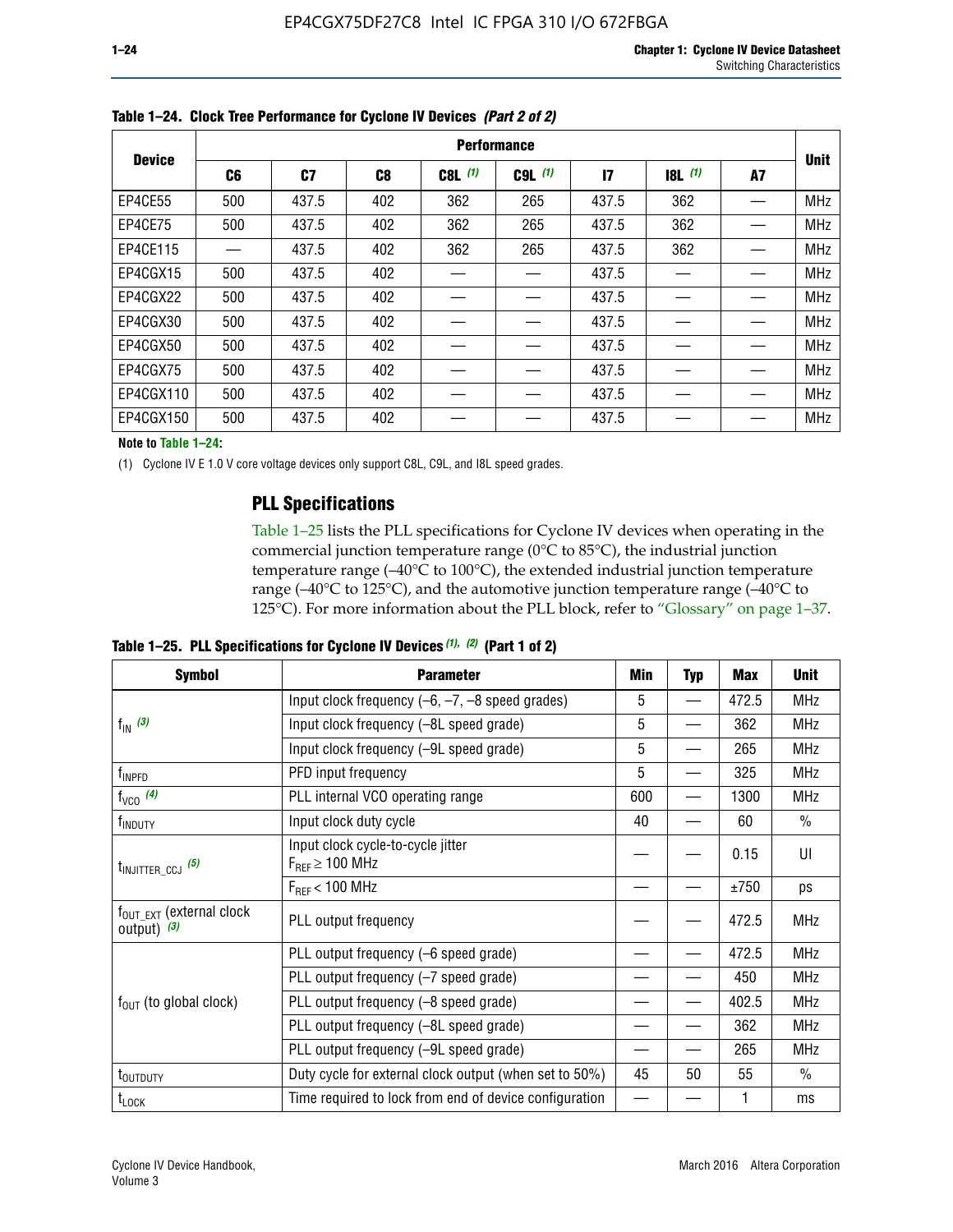| <b>Symbol</b>                            | <b>Parameter</b>                                                                                                                     | Min | <b>Typ</b> | <b>Max</b> | <b>Unit</b>              |
|------------------------------------------|--------------------------------------------------------------------------------------------------------------------------------------|-----|------------|------------|--------------------------|
| t <sub>DLOCK</sub>                       | Time required to lock dynamically (after switchover,<br>reconfiguring any non-post-scale counters/delays or<br>areset is deasserted) |     |            | 1          | ms                       |
| t <sub>outjitter_period_dedclk</sub> (6) | Dedicated clock output period jitter<br>$F_{\text{OUT}} \geq 100 \text{ MHz}$                                                        |     |            | 300        | ps                       |
|                                          | $F_{\text{OUT}}$ < 100 MHz                                                                                                           |     |            | 30         | mUI                      |
| t <sub>outjitter_ccj_dedclk</sub> (6)    | Dedicated clock output cycle-to-cycle jitter<br>$F_{OIII} \geq 100$ MHz                                                              |     |            | 300        | ps                       |
|                                          | $F_{\text{OUT}}$ < 100 MHz                                                                                                           |     |            | 30         | mUI                      |
| t <sub>outjitter_period_io</sub> (6)     | Regular I/O period jitter<br>$F_{OUT} \ge 100$ MHz                                                                                   |     |            | 650        | ps                       |
|                                          | $F_{\text{OUT}}$ < 100 MHz                                                                                                           |     |            | 75         | mUI                      |
| $t_{\text{OUTJITTER\_CCJ\_IO}}$ (6)      | Regular I/O cycle-to-cycle jitter<br>$F_{OUT} \geq 100$ MHz                                                                          |     |            | 650        | ps                       |
|                                          | $F_{\text{OUT}}$ < 100 MHz                                                                                                           |     |            | 75         | mUI                      |
| t <sub>PLL_PSERR</sub>                   | Accuracy of PLL phase shift                                                                                                          |     |            | ±50        | ps                       |
| t <sub>ARESET</sub>                      | Minimum pulse width on areset signal.                                                                                                | 10  |            |            | ns                       |
| t <sub>configpll</sub>                   | Time required to reconfigure scan chains for PLLs                                                                                    |     | 3.5(7)     |            | <b>SCANCLK</b><br>cycles |
| $\mathsf{f}_{\mathsf{SCANCLK}}$          | scanclk frequency                                                                                                                    |     |            | 100        | <b>MHz</b>               |
| ICASC_OUTJITTER_PERIOD_DEDCLK            | Period jitter for dedicated clock output in cascaded<br>PLLs ( $F_{OUT} \ge 100$ MHz)                                                |     |            | 425        | ps                       |
| (8), (9)                                 | Period jitter for dedicated clock output in cascaded                                                                                 |     |            | 10F        | -- 111                   |

#### **Table 1–25. PLL Specifications for Cyclone IV Devices** *(1), (2)* **(Part 2 of 2)**

#### **Notes to Table 1–25:**

- (1) This table is applicable for general purpose PLLs and multipurpose PLLs.
- (2) You must connect  $V_{CCD-PLL}$  to  $V_{CCINT}$  through the decoupling capacitor and ferrite bead.
- (3) This parameter is limited in the Quartus II software by the I/O maximum frequency. The maximum I/O frequency is different for each I/O standard.
- (4) The V<sub>CO</sub> frequency reported by the Quartus II software in the PLL Summary section of the compilation report takes into consideration the V<sub>CO</sub> post-scale counter K value. Therefore, if the counter K has a value of 2, the frequency reported can be lower than the f<sub>VCO</sub> specification.

PLLs (F<sub>OUT</sub> < 100 MHz)  $\vert$   $\vert$   $\vert$  42.5 mUI

- (5) A high input jitter directly affects the PLL output jitter. To have low PLL output clock jitter, you must provide a clean clock source that is less than 200 ps.
- (6) Peak-to-peak jitter with a probability level of 10–12 (14 sigma, 99.99999999974404% confidence level). The output jitter specification applies to the intrinsic jitter of the PLL when an input jitter of 30 ps is applied.
- (7) With 100-MHz scanclk frequency.
- (8) The cascaded PLLs specification is applicable only with the following conditions:
	- **■** Upstream PLL—0.59 MHz  $\leq$  Upstream PLL bandwidth  $<$  1 MHz
	- Downstream PLL—Downstream PLL bandwidth > 2 MHz
- (9) PLL cascading is not supported for transceiver applications.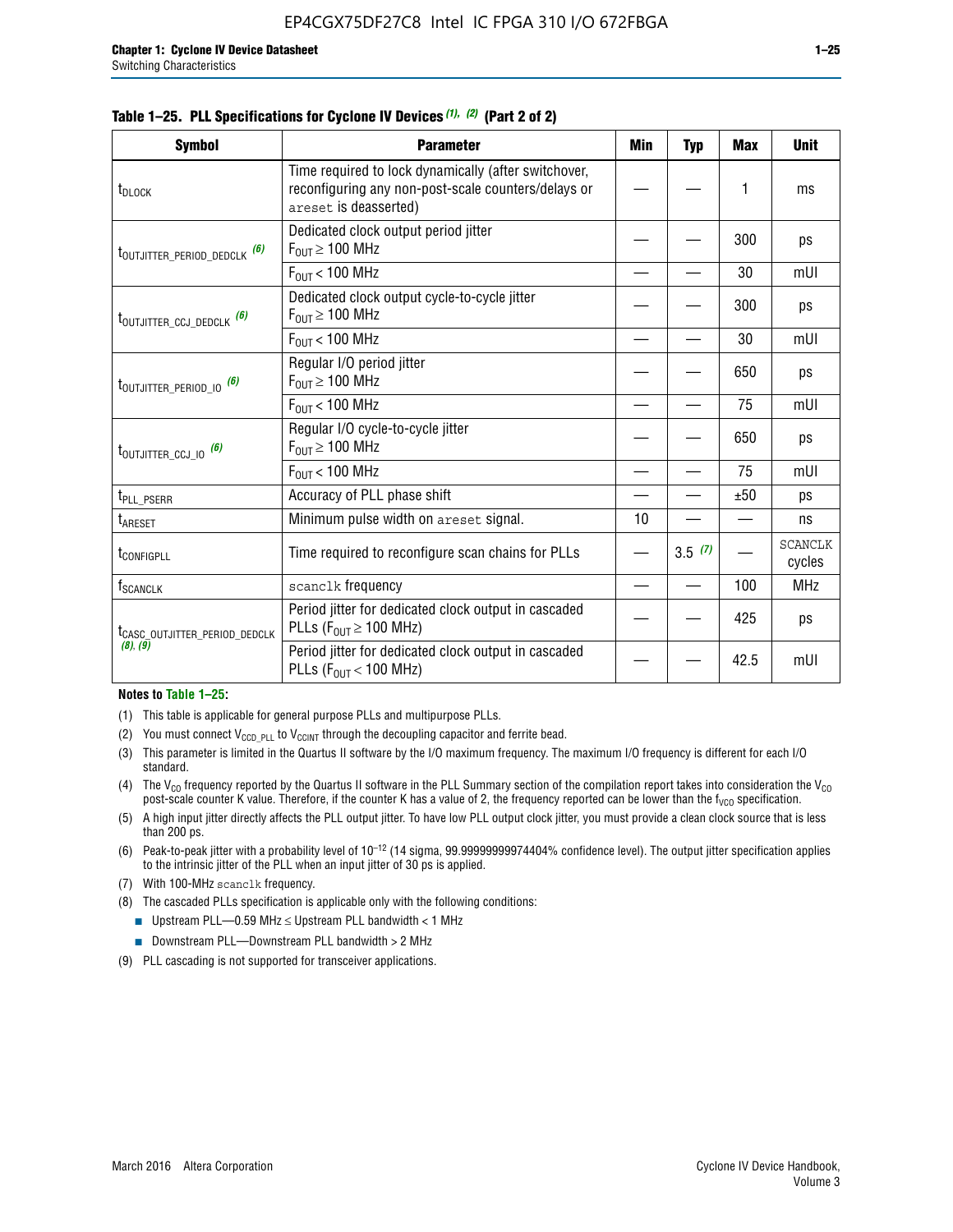## **Embedded Multiplier Specifications**

Table 1–26 lists the embedded multiplier specifications for Cyclone IV devices.

#### **Table 1–26. Embedded Multiplier Specifications for Cyclone IV Devices**

|                                | <b>Resources Used</b>        |     | <b>Performance</b> |     |                 |     |             |  |  |  |  |  |
|--------------------------------|------------------------------|-----|--------------------|-----|-----------------|-----|-------------|--|--|--|--|--|
| Mode                           | <b>Number of Multipliers</b> | C6  | C7, I7, A7         | C8  | <b>C8L, I8L</b> | C9L | <b>Unit</b> |  |  |  |  |  |
| $9 \times 9$ -bit multiplier   |                              | 340 | 300                | 260 | 240             | 175 | <b>MHz</b>  |  |  |  |  |  |
| $18 \times 18$ -bit multiplier |                              | 287 | 250                | 200 | 185             | 135 | <b>MHz</b>  |  |  |  |  |  |

## **Memory Block Specifications**

Table 1–27 lists the M9K memory block specifications for Cyclone IV devices.

#### **Table 1–27. Memory Block Performance Specifications for Cyclone IV Devices**

|               |                                           |            | <b>Resources Used</b>       |                |            |                |                 |     |             |
|---------------|-------------------------------------------|------------|-----------------------------|----------------|------------|----------------|-----------------|-----|-------------|
| <b>Memory</b> | <b>Mode</b>                               | <b>LEs</b> | <b>M9K</b><br><b>Memory</b> | C <sub>6</sub> | C7, I7, A7 | C <sub>8</sub> | <b>C8L, I8L</b> | C9L | <b>Unit</b> |
|               | FIFO 256 $\times$ 36                      | 47         |                             | 315            | 274        | 238            | 200             | 157 | <b>MHz</b>  |
| M9K Block     | Single-port $256 \times 36$               | 0          |                             | 315            | 274        | 238            | 200             | 157 | <b>MHz</b>  |
|               | Simple dual-port $256 \times 36$ CLK      | 0          |                             | 315            | 274        | 238            | 200             | 157 | <b>MHz</b>  |
|               | True dual port $512 \times 18$ single CLK | 0          |                             | 315            | 274        | 238            | 200             | 157 | <b>MHz</b>  |

### **Configuration and JTAG Specifications**

Table 1–28 lists the configuration mode specifications for Cyclone IV devices.

#### **Table 1–28. Passive Configuration Mode Specifications for Cyclone IV Devices** *(1)*

| <b>Programming Mode</b>         | V <sub>CCINT</sub> Voltage Level (V) | <b>DCLK f<sub>MAX</sub></b> | <b>Unit</b> |
|---------------------------------|--------------------------------------|-----------------------------|-------------|
| Passive Serial (PS)             | 1.0 $(3)$                            | 66                          | MHz         |
|                                 | 1.2                                  | 133                         | MHz         |
| Fast Passive Parallel (FPP) (2) | 1.0 $(3)$                            | 66                          | <b>MHz</b>  |
|                                 | 12(4)                                | 100                         | <b>MHz</b>  |

#### **Notes to Table 1–28:**

- (1) For more information about PS and FPP configuration timing parameters, refer to the *[Configuration and Remote](http://www.altera.com/literature/hb/cyclone-iv/cyiv-51008.pdf)  [System Upgrades in Cyclone IV Devices](http://www.altera.com/literature/hb/cyclone-iv/cyiv-51008.pdf)* chapter.
- (2) FPP configuration mode supports all Cyclone IV E devices (except for E144 package devices) and EP4CGX50, EP4CGX75, EP4CGX110, and EP4CGX150 only.
- (3)  $V_{CCMT}$  = 1.0 V is only supported for Cyclone IV E 1.0 V core voltage devices.
- (4) Cyclone IV E devices support 1.2 V V<sub>CCINT</sub>. Cyclone IV E 1.2 V core voltage devices support 133 MHz DCLK f<sub>MAX</sub> for EP4CE6, EP4CE10, EP4CE15, EP4CE22, EP4CE30, and EP4CE40 only.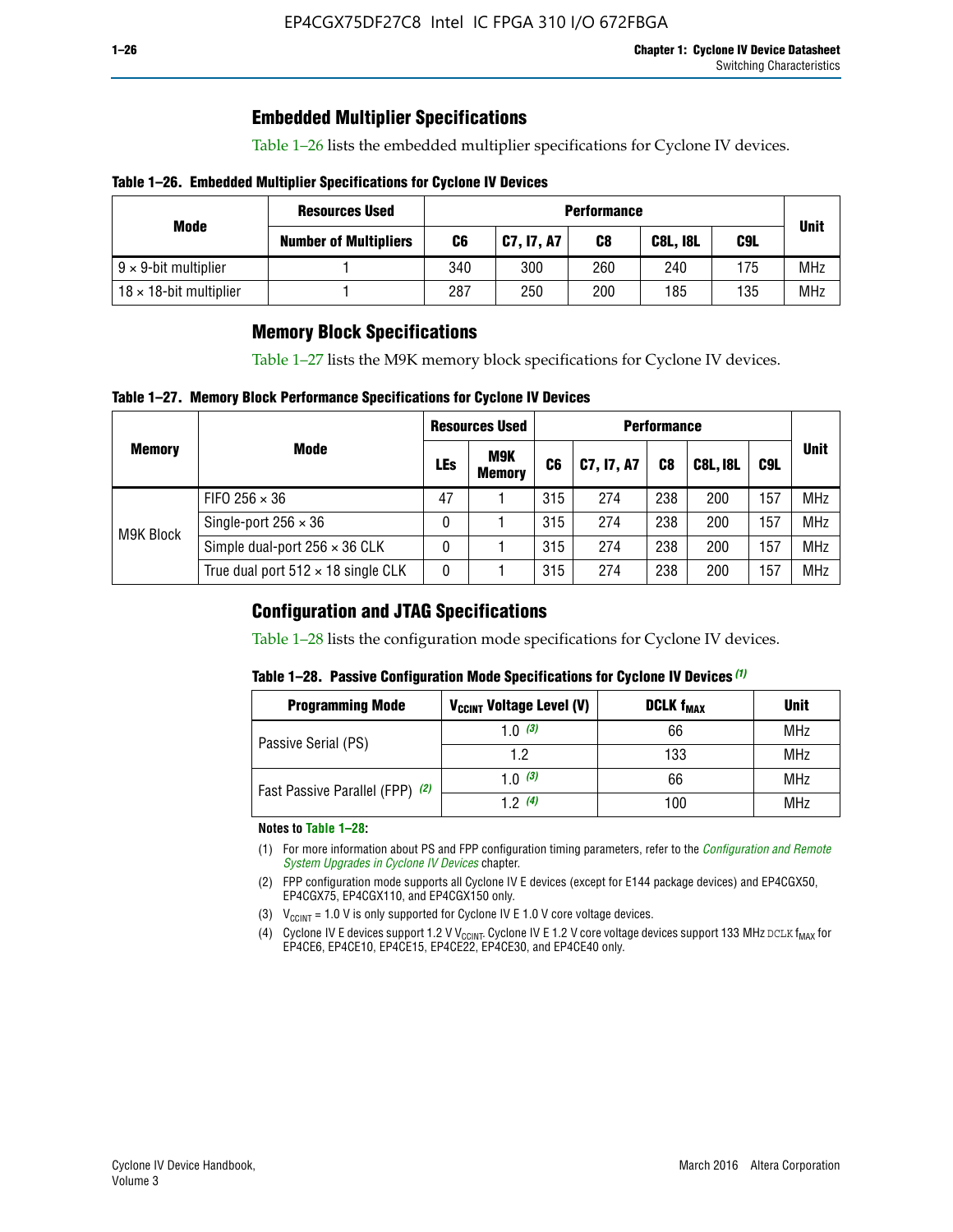Table 1–29 lists the active configuration mode specifications for Cyclone IV devices.

**Table 1–29. Active Configuration Mode Specifications for Cyclone IV Devices**

| <b>Programming Mode</b>  | <b>DCLK Range</b> | <b>Typical DCLK</b> | Unit |
|--------------------------|-------------------|---------------------|------|
| Active Parallel (AP) (1) | 20 to 40          | 33                  | MHz  |
| Active Serial (AS)       | 20 to 40          | 33                  | MHz  |

**Note to Table 1–29:**

(1) AP configuration mode is only supported for Cyclone IV E devices.

Table 1–30 lists the JTAG timing parameters and values for Cyclone IV devices.

**Table 1–30. JTAG Timing Parameters for Cyclone IV Devices** *(1)*

| <b>Symbol</b>         | <b>Parameter</b>                                       | Min | <b>Max</b> | <b>Unit</b> |
|-----------------------|--------------------------------------------------------|-----|------------|-------------|
| $t_{JCP}$             | <b>TCK clock period</b>                                | 40  |            | ns          |
| $t_{\rm JCH}$         | TCK clock high time                                    | 19  |            | ns          |
| $t_{JCL}$             | TCK clock low time                                     | 19  |            | ns          |
| t <sub>JPSU_TDI</sub> | JTAG port setup time for TDI                           | 1   |            | ns          |
| t <sub>JPSU_TMS</sub> | JTAG port setup time for TMS                           | 3   |            | ns          |
| t <sub>JPH</sub>      | JTAG port hold time                                    | 10  |            | ns          |
| t <sub>JPCO</sub>     | JTAG port clock to output (2), (3)                     |     | 15         | ns          |
| $t_{JPZX}$            | JTAG port high impedance to valid output $(2)$ , $(3)$ |     | 15         | ns          |
| t <sub>JPXZ</sub>     | JTAG port valid output to high impedance $(2)$ , $(3)$ |     | 15         | ns          |
| $t_{\rm JSSU}$        | Capture register setup time                            | 5   |            | ns          |
| $t_{\mathsf{JSH}}$    | Capture register hold time                             | 10  |            | ns          |
| $t_{\rm JSCO}$        | Update register clock to output                        |     | 25         | ns          |
| $t_{\text{JSZX}}$     | Update register high impedance to valid output         |     | 25         | ns          |
| t <sub>JSXZ</sub>     | Update register valid output to high impedance         |     | 25         | ns          |

**Notes to Table 1–30:**

(1) For more information about JTAG waveforms, refer to "JTAG Waveform" in "Glossary" on page 1–37.

(2) The specification is shown for 3.3-, 3.0-, and 2.5-V LVTTL/LVCMOS operation of JTAG pins. For 1.8-V LVTTL/LVCMOS and 1.5-V LVCMOS, the output time specification is 16 ns.

(3) For EP4CGX22, EP4CGX30 (F324 and smaller package), EP4CGX110, and EP4CGX150 devices, the output time specification for 3.3-, 3.0-, and 2.5-V LVTTL/LVCMOS operation of JTAG pins is 16 ns. For 1.8-V LVTTL/LVCMOS and 1.5-V LVCMOS, the output time specification is 18 ns.

## **Periphery Performance**

This section describes periphery performance, including high-speed I/O and external memory interface.

I/O performance supports several system interfaces, such as the high-speed I/O interface, external memory interface, and the PCI/PCI-X bus interface. I/Os using the SSTL-18 Class I termination standard can achieve up to the stated DDR2 SDRAM interfacing speeds. I/Os using general-purpose I/O standards such as 3.3-, 3.0-, 2.5-, 1.8-, or 1.5-LVTTL/LVCMOS are capable of a typical 200 MHz interfacing frequency with a 10 pF load.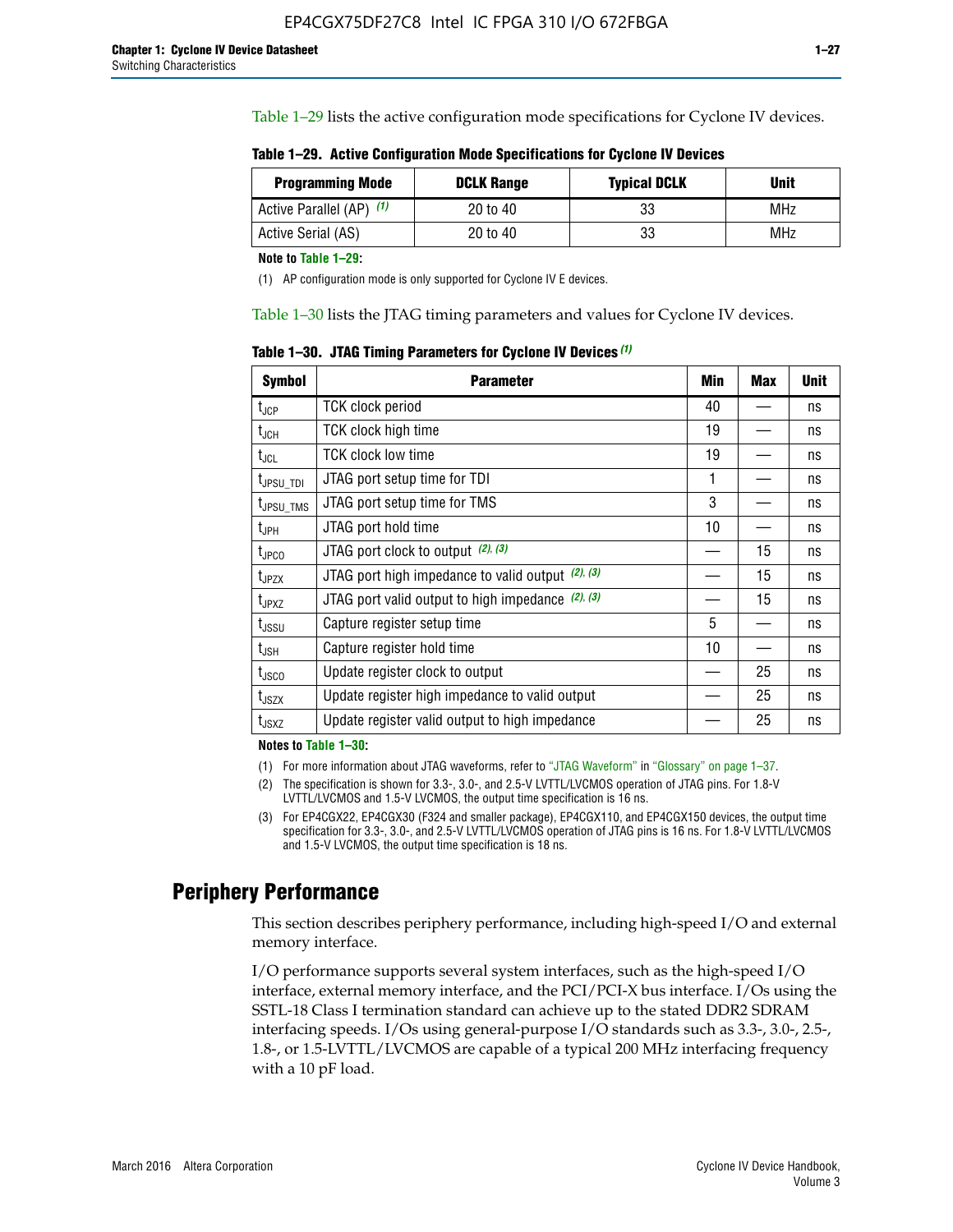- For more information about the supported maximum clock rate, device and pin planning, IP implementation, and device termination, refer to *[Section III: System](http://www.altera.com/literature/hb/external-memory/emi_intro_specs.pdf)  [Performance Specifications](http://www.altera.com/literature/hb/external-memory/emi_intro_specs.pdf)* of the *External Memory Interfaces Handbook*.
- **1 Actual achievable frequency depends on design- and system-specific factors. Perform** HSPICE/IBIS simulations based on your specific design and system setup to determine the maximum achievable frequency in your system.

## **High-Speed I/O Specifications**

Table 1–31 through Table 1–36 list the high-speed I/O timing for Cyclone IV devices. For definitions of high-speed timing specifications, refer to "Glossary" on page 1–37.

**Table 1–31. RSDS Transmitter Timing Specifications for Cyclone IV Devices** *(1)***,** *(2)***,** *(4)* **(Part 1 of 2)**

|                                                      |                                     |            | C6                       |            |            | C7, I7                   |            |                 | <b>C8, A7</b>            |            |            | <b>C8L, I8L</b>          |            | C <sub>9</sub> L |                          |            |             |
|------------------------------------------------------|-------------------------------------|------------|--------------------------|------------|------------|--------------------------|------------|-----------------|--------------------------|------------|------------|--------------------------|------------|------------------|--------------------------|------------|-------------|
| <b>Symbol</b>                                        | <b>Modes</b>                        | <b>Min</b> | <b>Typ</b>               | <b>Max</b> | <b>Min</b> | <b>Typ</b>               | <b>Max</b> | <b>Min</b>      | <b>Typ</b>               | <b>Max</b> | <b>Min</b> | <b>Typ</b>               | <b>Max</b> | Min              | <b>Typ</b>               | <b>Max</b> | <b>Unit</b> |
|                                                      | $\times$ 10                         | 5          | $\overline{\phantom{0}}$ | 180        | 5          | —                        | 155.5      | 5               | $\overline{\phantom{0}}$ | 155.5      | 5          |                          | 155.5      | 5                |                          | 132.5      | <b>MHz</b>  |
|                                                      | $\times 8$                          | 5          |                          | 180        | 5          |                          | 155.5      | $5\phantom{.0}$ | $\overline{\phantom{0}}$ | 155.5      | 5          |                          | 155.5      | 5                |                          | 132.5      | <b>MHz</b>  |
| f <sub>HSCLK</sub><br>(input clock                   | $\times 7$                          | 5          | $\overline{\phantom{0}}$ | 180        | 5          |                          | 155.5      | 5               | $\overline{\phantom{0}}$ | 155.5      | 5          |                          | 155.5      | 5                |                          | 132.5      | <b>MHz</b>  |
| frequency)                                           | $\times$ 4                          | 5          | $\overline{\phantom{0}}$ | 180        | 5          | $\overline{\phantom{0}}$ | 155.5      | 5               | $\equiv$                 | 155.5      | 5          | $\overline{\phantom{0}}$ | 155.5      | 5                | $\overline{\phantom{0}}$ | 132.5      | <b>MHz</b>  |
|                                                      | $\times 2$                          | 5          | $\equiv$                 | 180        | 5          |                          | 155.5      | 5               | $\equiv$                 | 155.5      | 5          | $\equiv$                 | 155.5      | 5                | $\overline{\phantom{0}}$ | 132.5      | <b>MHz</b>  |
|                                                      | $\times$ 1                          | 5          |                          | 360        | 5          |                          | 311        | 5               | $\overline{\phantom{0}}$ | 311        | 5          | $\overline{\phantom{0}}$ | 311        | 5                |                          | 265        | <b>MHz</b>  |
|                                                      | $\times$ 10                         | 100        | $\overline{\phantom{0}}$ | 360        | 100        |                          | 311        | 100             | $\overline{\phantom{0}}$ | 311        | 100        | $\overline{\phantom{0}}$ | 311        | 100              |                          | 265        | <b>Mbps</b> |
|                                                      | $\times 8$                          | 80         |                          | 360        | 80         |                          | 311        | 80              | $\overline{\phantom{0}}$ | 311        | 80         | $\overline{\phantom{0}}$ | 311        | 80               | $\overline{\phantom{0}}$ | 265        | <b>Mbps</b> |
| Device<br>operation in                               | $\times 7$                          | 70         | $\overline{\phantom{0}}$ | 360        | 70         |                          | 311        | 70              | $\overline{\phantom{0}}$ | 311        | 70         | $\overline{\phantom{0}}$ | 311        | 70               | $\overline{\phantom{0}}$ | 265        | <b>Mbps</b> |
| <b>Mbps</b>                                          | $\times$ 4                          | 40         |                          | 360        | 40         |                          | 311        | 40              |                          | 311        | 40         | $\overline{\phantom{0}}$ | 311        | 40               | $\overline{\phantom{0}}$ | 265        | <b>Mbps</b> |
|                                                      | $\times 2$                          | 20         |                          | 360        | 20         | $\equiv$                 | 311        | 20              | $\overline{\phantom{0}}$ | 311        | 20         |                          | 311        | 20               | $\equiv$                 | 265        | <b>Mbps</b> |
|                                                      | $\times$ 1                          | 10         |                          | 360        | 10         |                          | 311        | 10              |                          | 311        | 10         | $\overline{\phantom{0}}$ | 311        | 10               | $\overline{\phantom{0}}$ | 265        | <b>Mbps</b> |
| t <sub>DUTY</sub>                                    | —                                   | 45         | $\overline{\phantom{0}}$ | 55         | 45         |                          | 55         | 45              | $\overline{\phantom{0}}$ | 55         | 45         |                          | 55         | 45               |                          | 55         | $\%$        |
| Transmitter<br>channel-to-<br>channel skew<br>(TCCS) |                                     |            |                          | 200        |            |                          | 200        |                 |                          | 200        |            |                          | 200        |                  |                          | 200        | ps          |
| Output jitter<br>(peak to peak)                      |                                     |            |                          | 500        |            |                          | 500        |                 |                          | 550        |            |                          | 600        |                  |                          | 700        | ps          |
| $t_{\text{RISE}}$                                    | $20 - 80\%$<br>$C_{LOAD} =$<br>5 pF |            | 500                      |            |            | 500                      |            |                 | 500                      |            |            | 500                      |            |                  | 500                      |            | ps          |
| t <sub>FALL</sub>                                    | $20 - 80\%$<br>$C_{LOAD} =$<br>5 pF |            | 500                      |            |            | 500                      |            |                 | 500                      |            |            | 500                      |            |                  | 500                      |            | ps          |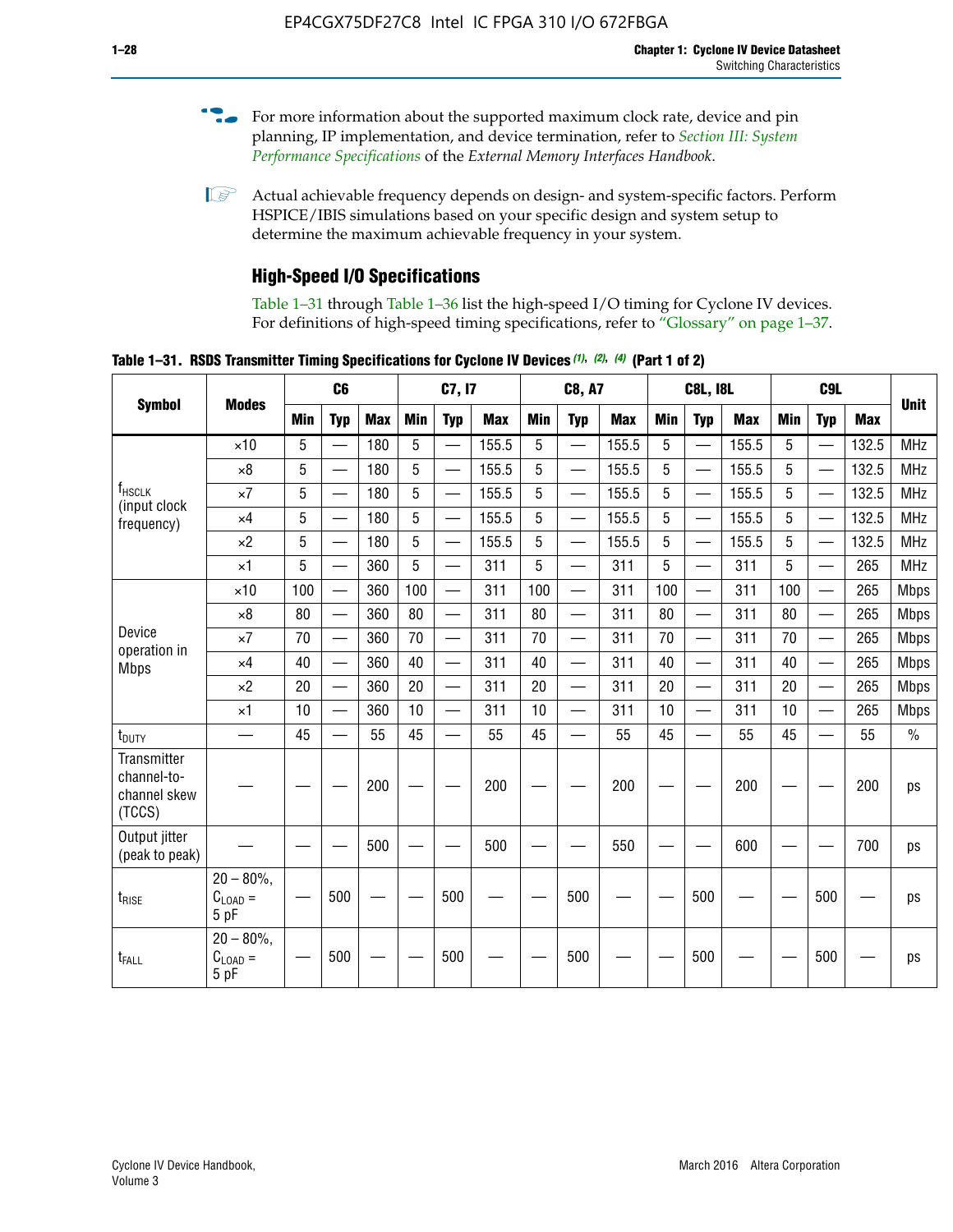#### **Table 1–31. RSDS Transmitter Timing Specifications for Cyclone IV Devices** *(1)***,** *(2)***,** *(4)* **(Part 2 of 2)**

**Notes to Table 1–31:**

(1) Applicable for true RSDS and emulated RSDS\_E\_3R transmitter.

(2) Cyclone IV E devices—true RSDS transmitter is only supported at the output pin of Row I/O Banks 1, 2, 5, and 6. Emulated RSDS transmitter is supported at the output pin of all I/O Banks. Cyclone IV GX devices—true RSDS transmitter is only supported at the output pin of Row I/O Banks 5 and 6. Emulated RSDS transmitter is supported at the output

pin of I/O Banks 3, 4, 5, 6, 7, 8, and 9.

(3)  $t_{\text{LOCK}}$  is the time required for the PLL to lock from the end-of-device configuration.

(4) Cyclone IV E 1.0 V core voltage devices only support C8L, C9L, and I8L speed grades. Cyclone IV E 1.2 V core voltage devices only support C6, C7, C8, I7, and A7 speed grades. Cyclone IV GX devices only support C6, C7, C8, and I7 speed grades.

| <b>Symbol</b>                   |                                              |     | C <sub>6</sub>           |     |     | C7, I7                   |            |            | <b>C8, A7</b>            |     |            | <b>C8L, I8L</b>          |            |     | C <sub>9</sub> L         |            |               |
|---------------------------------|----------------------------------------------|-----|--------------------------|-----|-----|--------------------------|------------|------------|--------------------------|-----|------------|--------------------------|------------|-----|--------------------------|------------|---------------|
|                                 | <b>Modes</b>                                 | Min | <b>Typ</b>               | Max | Min | <b>Typ</b>               | <b>Max</b> | <b>Min</b> | <b>Typ</b>               | Max | <b>Min</b> | <b>Typ</b>               | <b>Max</b> | Min | <b>Typ</b>               | <b>Max</b> | <b>Unit</b>   |
|                                 | $\times$ 10                                  | 5   |                          | 85  | 5   |                          | 85         | 5          |                          | 85  | 5          |                          | 85         | 5   |                          | 72.5       | <b>MHz</b>    |
|                                 | $\times 8$                                   | 5   | —                        | 85  | 5   | —<br>—                   | 85         | 5          | $\overline{\phantom{0}}$ | 85  | 5          | —                        | 85         | 5   | —                        | 72.5       | <b>MHz</b>    |
| f <sub>HSCLK</sub> (input       | $\times 7$                                   | 5   | —                        | 85  | 5   |                          | 85         | 5          | $\overline{\phantom{0}}$ | 85  | 5          | —                        | 85         | 5   | —<br>—                   | 72.5       | <b>MHz</b>    |
| clock<br>frequency)             | $\times$ 4                                   | 5   | $\overline{\phantom{0}}$ | 85  | 5   | $\sim$                   | 85         | 5          | $\overline{\phantom{0}}$ | 85  | 5          | $\overline{\phantom{0}}$ | 85         | 5   | $\overline{\phantom{0}}$ | 72.5       | <b>MHz</b>    |
|                                 | $\times 2$                                   | 5   | —                        | 85  | 5   | —                        | 85         | 5          |                          | 85  | 5          | —                        | 85         | 5   | $\hspace{0.05cm}$        | 72.5       | <b>MHz</b>    |
|                                 | $\times$ 1                                   | 5   | $\overline{\phantom{0}}$ | 170 | 5   | $\overline{\phantom{0}}$ | 170        | 5          | $\overline{\phantom{0}}$ | 170 | 5          | $\overline{\phantom{0}}$ | 170        | 5   |                          | 145        | <b>MHz</b>    |
|                                 | $\times$ 10                                  | 100 | $\equiv$                 | 170 | 100 | $\overline{\phantom{0}}$ | 170        | 100        | $\overline{\phantom{0}}$ | 170 | 100        | $\overline{\phantom{0}}$ | 170        | 100 |                          | 145        | <b>Mbps</b>   |
|                                 | $\times 8$                                   | 80  | $\qquad \qquad$          | 170 | 80  | —                        | 170        | 80         | —                        | 170 | 80         | $\overline{\phantom{0}}$ | 170        | 80  |                          | 145        | <b>Mbps</b>   |
| Device                          | $\times 7$                                   | 70  | $\overline{\phantom{0}}$ | 170 | 70  | $\overline{\phantom{0}}$ | 170        | 70         | $\overline{\phantom{0}}$ | 170 | 70         | $\overline{\phantom{0}}$ | 170        | 70  |                          | 145        | <b>Mbps</b>   |
| operation in<br><b>Mbps</b>     | $\times$ 4                                   | 40  | $\qquad \qquad$          | 170 | 40  | —                        | 170        | 40         | $\overline{\phantom{0}}$ | 170 | 40         | $\overline{\phantom{0}}$ | 170        | 40  | —                        | 145        | <b>Mbps</b>   |
|                                 | $\times 2$                                   | 20  | $\overline{\phantom{0}}$ | 170 | 20  | $\overline{\phantom{0}}$ | 170        | 20         | $\overline{\phantom{0}}$ | 170 | 20         |                          | 170        | 20  | $\overline{\phantom{0}}$ | 145        | <b>Mbps</b>   |
|                                 | $\times$ 1                                   | 10  | $\overline{\phantom{0}}$ | 170 | 10  | $\overline{\phantom{0}}$ | 170        | 10         | $\overline{\phantom{0}}$ | 170 | 10         | $\overline{\phantom{0}}$ | 170        | 10  |                          | 145        | <b>Mbps</b>   |
| $t_{\text{DUTY}}$               | $\overline{\phantom{0}}$                     | 45  | $\equiv$                 | 55  | 45  | $\sim$                   | 55         | 45         | $\overline{\phantom{0}}$ | 55  | 45         | $\overline{\phantom{0}}$ | 55         | 45  |                          | 55         | $\frac{0}{0}$ |
| <b>TCCS</b>                     |                                              |     |                          | 200 |     |                          | 200        | $\sim$     |                          | 200 |            | <u>—</u>                 | 200        |     |                          | 200        | ps            |
| Output jitter<br>(peak to peak) |                                              |     |                          | 500 |     |                          | 500        |            |                          | 550 |            |                          | 600        |     |                          | 700        | ps            |
| $t_{\text{RISE}}$               | $20 - 80\%$ ,<br>$C_{LOAD} =$<br>5 pF        |     | 500                      |     |     | 500                      |            |            | 500                      |     |            | 500                      |            |     | 500                      |            | ps            |
| t <sub>FALL</sub>               | $20 - 80\%$ ,<br>$C_{\text{LOAD}} =$<br>5 pF |     | 500                      |     |     | 500                      |            |            | 500                      |     |            | 500                      |            |     | 500                      |            | ps            |

### **Table 1–32. Emulated RSDS\_E\_1R Transmitter Timing Specifications for Cyclone IV Devices** *(1), (3)* **(Part 1 of 2)**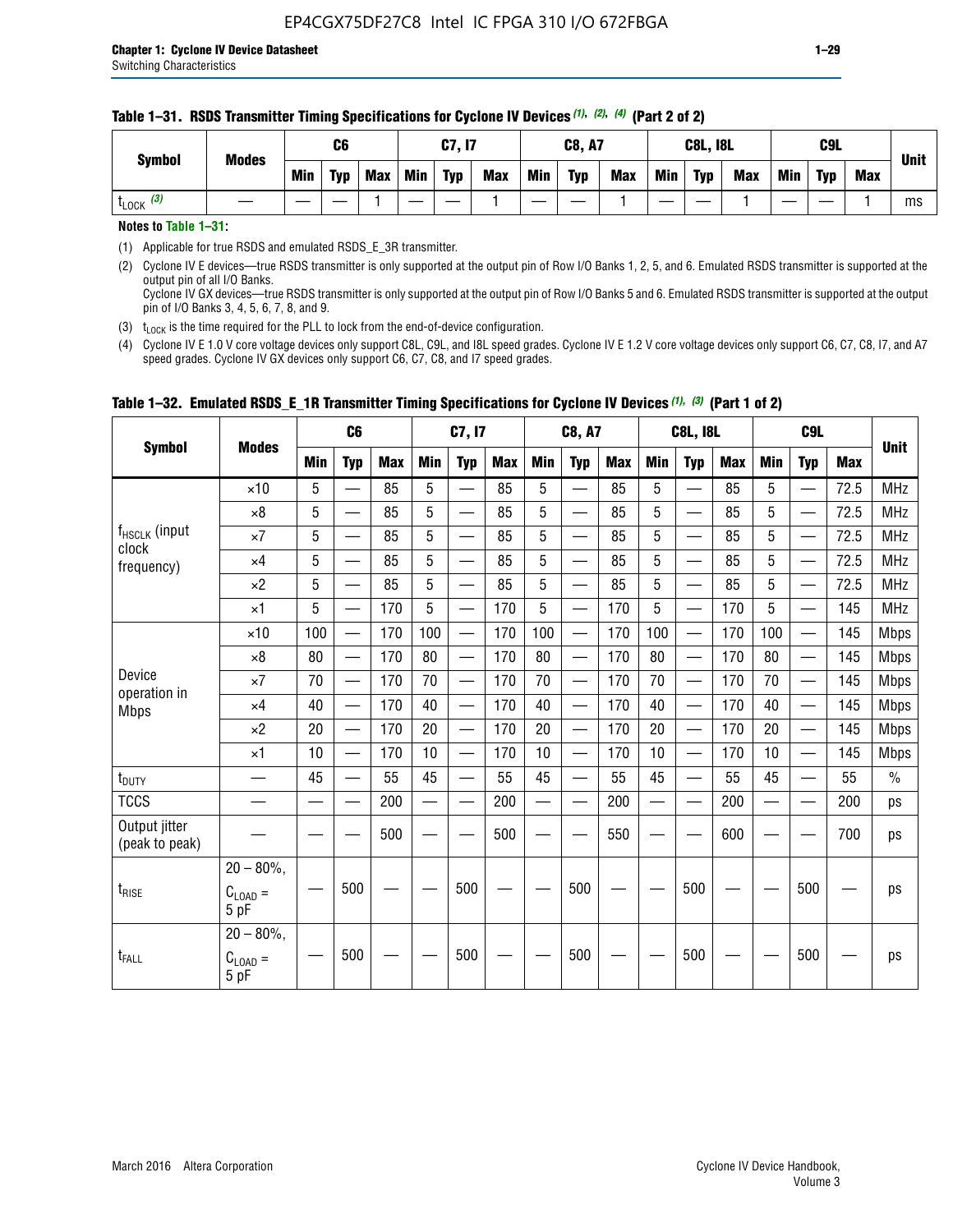| <b>Symbol</b>        | <b>Modes</b> |     | C6         |            |     | C7, I7     |     |     | <b>C8, A7</b> |     |     | <b>C8L, I8L</b> |            |     | C <sub>9</sub> L |            |             |
|----------------------|--------------|-----|------------|------------|-----|------------|-----|-----|---------------|-----|-----|-----------------|------------|-----|------------------|------------|-------------|
|                      |              | Min | <b>Typ</b> | <b>Max</b> | Min | <b>Typ</b> | Max | Min | <b>Typ</b>    | Max | Min | <b>Typ</b>      | <b>Max</b> | Min | <b>Typ</b>       | <b>Max</b> | <b>Unit</b> |
| (2)<br><b>L</b> LOCK |              |     |            |            |     |            |     |     |               |     |     |                 |            |     |                  |            | ms          |

#### **Table 1–32. Emulated RSDS\_E\_1R Transmitter Timing Specifications for Cyclone IV Devices** *(1), (3)* **(Part 2 of 2)**

**Notes to Table 1–32:**

(1) Emulated RSDS\_E\_1R transmitter is supported at the output pin of all I/O Banks of Cyclone IV E devices and I/O Banks 3, 4, 5, 6, 7, 8, and 9 of Cyclone IV GX devices.

(2)  $t_{\text{LOCK}}$  is the time required for the PLL to lock from the end-of-device configuration.

(3) Cyclone IV E 1.0 V core voltage devices only support C8L, C9L, and I8L speed grades. Cyclone IV E 1.2 V core voltage devices only support C6, C7, C8, I7, and A7 speed grades. Cyclone IV GX devices only support C6, C7, C8, and I7 speed grades.

| <b>Symbol</b>                      |                                              |     | C <sub>6</sub>           |            |            | C7, I7                   |            |            | <b>C8, A7</b>            |            |                          | <b>C8L, I8L</b>          |            |            | C <sub>9L</sub>          |            | <b>Unit</b>   |
|------------------------------------|----------------------------------------------|-----|--------------------------|------------|------------|--------------------------|------------|------------|--------------------------|------------|--------------------------|--------------------------|------------|------------|--------------------------|------------|---------------|
|                                    | <b>Modes</b>                                 | Min | <b>Typ</b>               | <b>Max</b> | <b>Min</b> | <b>Typ</b>               | <b>Max</b> | <b>Min</b> | <b>Typ</b>               | <b>Max</b> | <b>Min</b>               | <b>Typ</b>               | <b>Max</b> | <b>Min</b> | <b>Typ</b>               | <b>Max</b> |               |
|                                    | $\times$ 10                                  | 5   | $\overline{\phantom{0}}$ | 200        | 5          | —                        | 155.5      | 5          | $\overline{\phantom{0}}$ | 155.5      | 5                        | —                        | 155.5      | 5          | $\overline{\phantom{0}}$ | 132.5      | <b>MHz</b>    |
|                                    | $\times 8$                                   | 5   |                          | 200        | 5          | —                        | 155.5      | 5          | —                        | 155.5      | 5                        | —                        | 155.5      | 5          |                          | 132.5      | <b>MHz</b>    |
| f <sub>HSCLK</sub> (input<br>clock | $\times 7$                                   | 5   |                          | 200        | 5          | —                        | 155.5      | 5          | —                        | 155.5      | 5                        | $\overline{\phantom{0}}$ | 155.5      | 5          |                          | 132.5      | <b>MHz</b>    |
| frequency)                         | $\times$ 4                                   | 5   |                          | 200        | 5          | $\overline{\phantom{0}}$ | 155.5      | 5          | $\overline{\phantom{0}}$ | 155.5      | 5                        | $\overline{\phantom{0}}$ | 155.5      | 5          | $\overline{\phantom{0}}$ | 132.5      | <b>MHz</b>    |
|                                    | $\times 2$                                   | 5   | $\overline{\phantom{0}}$ | 200        | 5          | —                        | 155.5      | 5          | $\overline{\phantom{0}}$ | 155.5      | 5                        | $\overline{\phantom{0}}$ | 155.5      | 5          |                          | 132.5      | <b>MHz</b>    |
|                                    | $\times$ 1                                   | 5   |                          | 400        | 5          |                          | 311        | 5          | $\overline{\phantom{0}}$ | 311        | 5                        | —                        | 311        | 5          |                          | 265        | <b>MHz</b>    |
|                                    | $\times$ 10                                  | 100 |                          | 400        | 100        | $\overline{\phantom{0}}$ | 311        | 100        | $\overline{\phantom{0}}$ | 311        | 100                      | $\overline{\phantom{0}}$ | 311        | 100        |                          | 265        | <b>Mbps</b>   |
|                                    | $\times 8$                                   | 80  |                          | 400        | 80         | $\equiv$                 | 311        | 80         | $\overline{\phantom{0}}$ | 311        | 80                       | $\overline{\phantom{0}}$ | 311        | 80         |                          | 265        | <b>Mbps</b>   |
| Device                             | $\times 7$                                   | 70  |                          | 400        | 70         | $\overline{\phantom{0}}$ | 311        | 70         | $\overline{\phantom{0}}$ | 311        | 70                       | $\equiv$                 | 311        | 70         |                          | 265        | <b>Mbps</b>   |
| operation in<br><b>Mbps</b>        | $\times$ 4                                   | 40  |                          | 400        | 40         |                          | 311        | 40         | $\overline{\phantom{0}}$ | 311        | 40                       | —                        | 311        | 40         |                          | 265        | <b>Mbps</b>   |
|                                    | $\times 2$                                   | 20  | $\overline{\phantom{0}}$ | 400        | 20         | —                        | 311        | 20         | $\overline{\phantom{0}}$ | 311        | 20                       | $\overline{\phantom{0}}$ | 311        | 20         |                          | 265        | <b>Mbps</b>   |
|                                    | $\times$ 1                                   | 10  |                          | 400        | 10         |                          | 311        | 10         | $\overline{\phantom{0}}$ | 311        | 10                       | $\overline{\phantom{0}}$ | 311        | 10         |                          | 265        | <b>Mbps</b>   |
| $t_{\text{DUTY}}$                  | $\overline{\phantom{0}}$                     | 45  |                          | 55         | 45         | $\overline{\phantom{0}}$ | 55         | 45         | $\overline{\phantom{0}}$ | 55         | 45                       | $\equiv$                 | 55         | 45         | $\overline{\phantom{0}}$ | 55         | $\frac{0}{0}$ |
| <b>TCCS</b>                        |                                              |     |                          | 200        | $\equiv$   |                          | 200        |            | $\overline{\phantom{0}}$ | 200        | $\overline{\phantom{0}}$ |                          | 200        |            |                          | 200        | ps            |
| Output jitter<br>(peak to peak)    |                                              |     |                          | 500        |            |                          | 500        |            |                          | 550        |                          |                          | 600        |            |                          | 700        | ps            |
| $t_{\text{RISE}}$                  | $20 - 80\%$ ,<br>$C_{\text{LOAD}} =$<br>5 pF |     | 500                      |            |            | 500                      |            |            | 500                      |            |                          | 500                      |            |            | 500                      |            | ps            |
| t <sub>FALL</sub>                  | $20 - 80\%$<br>$C_{\text{LOAD}} =$<br>5 pF   |     | 500                      |            |            | 500                      |            |            | 500                      |            |                          | 500                      |            |            | 500                      |            | ps            |
| $t_{\text{LOCK}}$ (3)              |                                              |     |                          | 1          |            |                          | 1          |            |                          | 1          |                          |                          | 1          |            |                          |            | ms            |

**Table 1–33. Mini-LVDS Transmitter Timing Specifications for Cyclone IV Devices** *(1)***,** *(2)***,** *(4)*

**Notes to Table 1–33:**

(1) Applicable for true and emulated mini-LVDS transmitter.

(2) Cyclone IV E—true mini-LVDS transmitter is only supported at the output pin of Row I/O Banks 1, 2, 5, and 6. Emulated mini-LVDS transmitter is supported at the output pin of all I/O banks.

Cyclone IV GX—true mini-LVDS transmitter is only supported at the output pin of Row I/O Banks 5 and 6. Emulated mini-LVDS transmitter is supported at the output pin of I/O Banks 3, 4, 5, 6, 7, 8, and 9.

(3)  $t_{\text{LOCK}}$  is the time required for the PLL to lock from the end-of-device configuration.

(4) Cyclone IV E 1.0 V core voltage devices only support C8L, C9L, and I8L speed grades. Cyclone IV E 1.2 V core voltage devices only support C6, C7, C8, I7, and A7 speed grades. Cyclone IV GX devices only support C6, C7, C8, and I7 speed grades.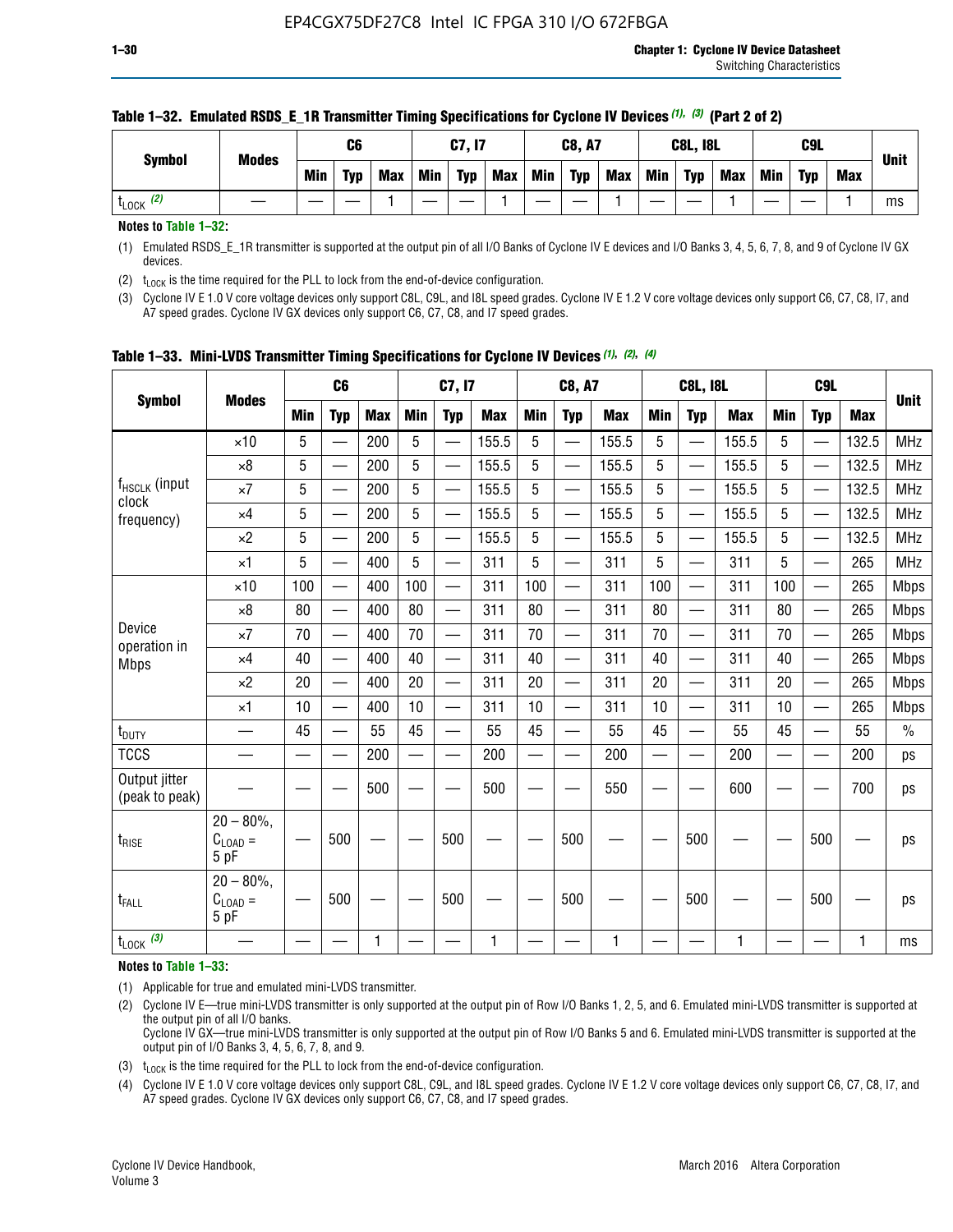|                                 |              |     | C <sub>6</sub> |     | C7, I7     |            | <b>C8, A7</b> |     | <b>C8L, I8L</b> |            | C <sub>9</sub> L |               |
|---------------------------------|--------------|-----|----------------|-----|------------|------------|---------------|-----|-----------------|------------|------------------|---------------|
| <b>Symbol</b>                   | <b>Modes</b> | Min | <b>Max</b>     | Min | <b>Max</b> | <b>Min</b> | <b>Max</b>    | Min | <b>Max</b>      | <b>Min</b> | <b>Max</b>       | <b>Unit</b>   |
|                                 | $\times$ 10  | 5   | 420            | 5   | 370        | 5          | 320           | 5   | 320             | 5          | 250              | <b>MHz</b>    |
|                                 | $\times 8$   | 5   | 420            | 5   | 370        | 5          | 320           | 5   | 320             | 5          | 250              | <b>MHz</b>    |
| f <sub>HSCLK</sub> (input       | $\times 7$   | 5   | 420            | 5   | 370        | 5          | 320           | 5   | 320             | 5          | 250              | MHz           |
| clock<br>frequency)             | $\times$ 4   | 5   | 420            | 5   | 370        | 5          | 320           | 5   | 320             | 5          | 250              | <b>MHz</b>    |
|                                 | $\times 2$   | 5   | 420            | 5   | 370        | 5          | 320           | 5   | 320             | 5          | 250              | <b>MHz</b>    |
|                                 | $\times$ 1   | 5   | 420            | 5   | 402.5      | 5          | 402.5         | 5   | 362             | 5          | 265              | <b>MHz</b>    |
|                                 | $\times$ 10  | 100 | 840            | 100 | 740        | 100        | 640           | 100 | 640             | 100        | 500              | <b>Mbps</b>   |
|                                 | $\times 8$   | 80  | 840            | 80  | 740        | 80         | 640           | 80  | 640             | 80         | 500              | <b>Mbps</b>   |
|                                 | $\times 7$   | 70  | 840            | 70  | 740        | 70         | 640           | 70  | 640             | 70         | 500              | <b>Mbps</b>   |
| <b>HSIODR</b>                   | $\times$ 4   | 40  | 840            | 40  | 740        | 40         | 640           | 40  | 640             | 40         | 500              | <b>Mbps</b>   |
|                                 | $\times 2$   | 20  | 840            | 20  | 740        | 20         | 640           | 20  | 640             | 20         | 500              | <b>Mbps</b>   |
|                                 | $\times$ 1   | 10  | 420            | 10  | 402.5      | 10         | 402.5         | 10  | 362             | 10         | 265              | <b>Mbps</b>   |
| t <sub>DUTY</sub>               |              | 45  | 55             | 45  | 55         | 45         | 55            | 45  | 55              | 45         | 55               | $\frac{0}{0}$ |
| <b>TCCS</b>                     |              |     | 200            |     | 200        |            | 200           |     | 200             |            | 200              | ps            |
| Output jitter<br>(peak to peak) |              |     | 500            |     | 500        |            | 550           |     | 600             |            | 700              | ps            |
| $t_{\text{LOCK}}$ (2)           |              |     | 1              |     | 1          |            | 1             |     | 1               |            | 1                | ms            |

**Table 1–34. True LVDS Transmitter Timing Specifications for Cyclone IV Devices** *(1)***,** *(3)*

**Notes to Table 1–34:**

(1) Cyclone IV E—true LVDS transmitter is only supported at the output pin of Row I/O Banks 1, 2, 5, and 6. Cyclone IV GX—true LVDS transmitter is only supported at the output pin of Row I/O Banks 5 and 6.

(2)  $t_{\text{LOCK}}$  is the time required for the PLL to lock from the end-of-device configuration.

(3) Cyclone IV E 1.0 V core voltage devices only support C8L, C9L, and I8L speed grades. Cyclone IV E 1.2 V core voltage devices only support C6, C7, C8, I7, and A7 speed grades. Cyclone IV GX devices only support C6, C7, C8, and I7 speed grades.

|  |  |  |  |  |  | Table 1–35. Emulated LVDS Transmitter Timing Specifications for Cyclone IV Devices <sup>(1),</sup> <sup>(3)</sup> (Part 1 of 2) |  |  |
|--|--|--|--|--|--|---------------------------------------------------------------------------------------------------------------------------------|--|--|
|--|--|--|--|--|--|---------------------------------------------------------------------------------------------------------------------------------|--|--|

| <b>Symbol</b>               |              | C <sub>6</sub> |            | C7, I7     |            | <b>C8, A7</b> |            | <b>C8L, I8L</b> |            | C <sub>9L</sub> |            |             |
|-----------------------------|--------------|----------------|------------|------------|------------|---------------|------------|-----------------|------------|-----------------|------------|-------------|
|                             | <b>Modes</b> | Min            | <b>Max</b> | <b>Min</b> | <b>Max</b> | <b>Min</b>    | <b>Max</b> | <b>Min</b>      | <b>Max</b> | <b>Min</b>      | <b>Max</b> | Unit        |
|                             | $\times$ 10  | 5              | 320        | 5          | 320        | 5             | 275        | 5               | 275        | 5               | 250        | <b>MHz</b>  |
|                             | $\times 8$   | 5              | 320        | 5          | 320        | 5             | 275        | 5               | 275        | 5               | 250        | <b>MHz</b>  |
| $f_{HSCLK}$ (input<br>clock | $\times 7$   | 5              | 320        | 5          | 320        | 5             | 275        | 5               | 275        | 5               | 250        | <b>MHz</b>  |
| frequency)                  | $\times$ 4   | 5              | 320        | 5          | 320        | 5             | 275        | 5               | 275        | 5               | 250        | <b>MHz</b>  |
|                             | $\times 2$   | 5              | 320        | 5          | 320        | 5             | 275        | 5               | 275        | 5               | 250        | <b>MHz</b>  |
|                             | $\times$ 1   | 5              | 402.5      | 5          | 402.5      | 5             | 402.5      | 5               | 362        | 5               | 265        | <b>MHz</b>  |
|                             | $\times$ 10  | 100            | 640        | 100        | 640        | 100           | 550        | 100             | 550        | 100             | 500        | <b>Mbps</b> |
|                             | $\times 8$   | 80             | 640        | 80         | 640        | 80            | 550        | 80              | 550        | 80              | 500        | <b>Mbps</b> |
|                             | $\times 7$   | 70             | 640        | 70         | 640        | 70            | 550        | 70              | 550        | 70              | 500        | <b>Mbps</b> |
| <b>HSIODR</b>               | $\times$ 4   | 40             | 640        | 40         | 640        | 40            | 550        | 40              | 550        | 40              | 500        | <b>Mbps</b> |
|                             | $\times 2$   | 20             | 640        | 20         | 640        | 20            | 550        | 20              | 550        | 20              | 500        | <b>Mbps</b> |
|                             | ×1           | 10             | 402.5      | 10         | 402.5      | 10            | 402.5      | 10              | 362        | 10              | 265        | <b>Mbps</b> |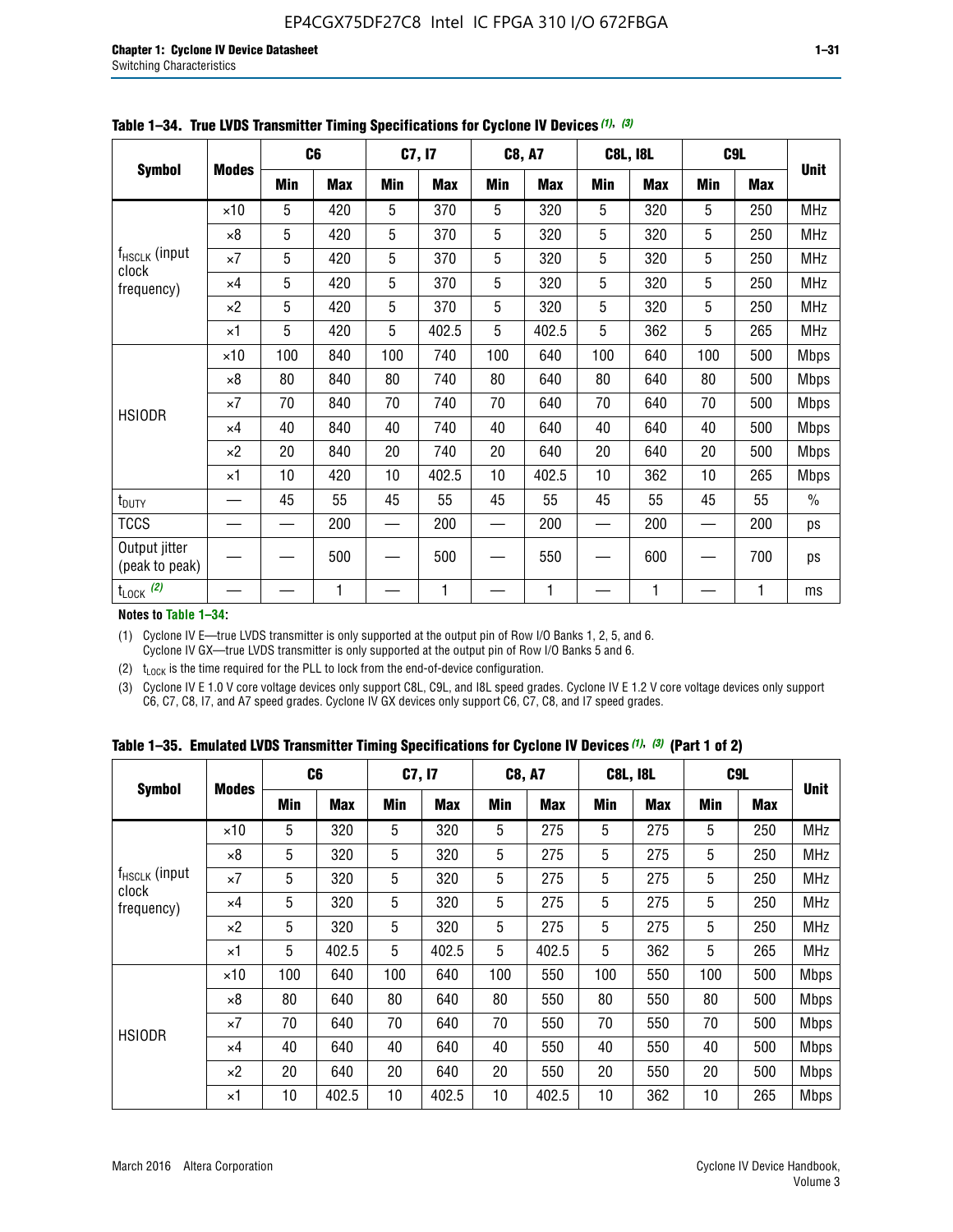| <b>Symbol</b>                   |              | C <sub>6</sub> |            | C7, I7     |            | <b>C8, A7</b> |            | <b>C8L, I8L</b> |            |     | C <sub>9</sub> L |               |
|---------------------------------|--------------|----------------|------------|------------|------------|---------------|------------|-----------------|------------|-----|------------------|---------------|
|                                 | <b>Modes</b> | Min            | <b>Max</b> | <b>Min</b> | <b>Max</b> | <b>Min</b>    | <b>Max</b> | Min             | <b>Max</b> | Min | <b>Max</b>       | <b>Unit</b>   |
| t <sub>DUTY</sub>               |              | 45             | 55         | 45         | 55         | 45            | 55         | 45              | 55         | 45  | 55               | $\frac{0}{0}$ |
| <b>TCCS</b>                     |              |                | 200        |            | 200        |               | 200        |                 | 200        | –   | 200              | ps            |
| Output jitter<br>(peak to peak) |              |                | 500        |            | 500        |               | 550        |                 | 600        | __  | 700              | ps            |
| $t_{\text{LOCK}}$ (2)           |              |                |            |            |            |               |            |                 |            |     |                  | ms            |

#### **Table 1–35. Emulated LVDS Transmitter Timing Specifications for Cyclone IV Devices** *(1)***,** *(3)* **(Part 2 of 2)**

#### **Notes to Table 1–35:**

(1) Cyclone IV E—emulated LVDS transmitter is supported at the output pin of all I/O Banks.

Cyclone IV GX—emulated LVDS transmitter is supported at the output pin of I/O Banks 3, 4, 5, 6, 7, 8, and 9.

(2)  $t_{\text{LOCK}}$  is the time required for the PLL to lock from the end-of-device configuration.

(3) Cyclone IV E 1.0 V core voltage devices only support C8L, C9L, and I8L speed grades. Cyclone IV E 1.2 V core voltage devices only support C6, C7, C8, I7, and A7 speed grades. Cyclone IV GX devices only support C6, C7, C8, and I7 speed grades.

|                                    |              | C <sub>6</sub> |            | C7, I7 |            | <b>C8, A7</b> |            |     | <b>C8L, I8L</b> | C <sub>9</sub> L         |     |             |
|------------------------------------|--------------|----------------|------------|--------|------------|---------------|------------|-----|-----------------|--------------------------|-----|-------------|
| <b>Symbol</b>                      | <b>Modes</b> | <b>Min</b>     | <b>Max</b> | Min    | <b>Max</b> | Min           | <b>Max</b> | Min | <b>Max</b>      | <b>Min</b>               | Max | <b>Unit</b> |
|                                    | $\times$ 10  | 10             | 437.5      | 10     | 370        | 10            | 320        | 10  | 320             | 10                       | 250 | <b>MHz</b>  |
|                                    | ×8           | 10             | 437.5      | 10     | 370        | 10            | 320        | 10  | 320             | 10                       | 250 | <b>MHz</b>  |
| f <sub>HSCLK</sub> (input<br>clock | $\times 7$   | 10             | 437.5      | 10     | 370        | 10            | 320        | 10  | 320             | 10                       | 250 | <b>MHz</b>  |
| frequency)                         | $\times 4$   | 10             | 437.5      | 10     | 370        | 10            | 320        | 10  | 320             | 10                       | 250 | <b>MHz</b>  |
|                                    | $\times 2$   | 10             | 437.5      | 10     | 370        | 10            | 320        | 10  | 320             | 10                       | 250 | <b>MHz</b>  |
|                                    | ×1           | 10             | 437.5      | 10     | 402.5      | 10            | 402.5      | 10  | 362             | 10                       | 265 | <b>MHz</b>  |
|                                    | $\times$ 10  | 100            | 875        | 100    | 740        | 100           | 640        | 100 | 640             | 100                      | 500 | <b>Mbps</b> |
|                                    | $\times 8$   | 80             | 875        | 80     | 740        | 80            | 640        | 80  | 640             | 80                       | 500 | <b>Mbps</b> |
| <b>HSIODR</b>                      | $\times 7$   | 70             | 875        | 70     | 740        | 70            | 640        | 70  | 640             | 70                       | 500 | <b>Mbps</b> |
|                                    | $\times 4$   | 40             | 875        | 40     | 740        | 40            | 640        | 40  | 640             | 40                       | 500 | <b>Mbps</b> |
|                                    | $\times 2$   | 20             | 875        | 20     | 740        | 20            | 640        | 20  | 640             | 20                       | 500 | <b>Mbps</b> |
|                                    | ×1           | 10             | 437.5      | 10     | 402.5      | 10            | 402.5      | 10  | 362             | 10                       | 265 | <b>Mbps</b> |
| SW                                 |              |                | 400        |        | 400        |               | 400        |     | 550             | —                        | 640 | ps          |
| Input jitter<br>tolerance          |              |                | 500        |        | 500        |               | 550        |     | 600             | $\overline{\phantom{0}}$ | 700 | ps          |
| $t_{\text{LOCK}}$ (2)              |              |                | 1          |        | 1          |               | 1          |     | 1               |                          |     | ms          |

**Table 1–36. LVDS Receiver Timing Specifications for Cyclone IV Devices** *(1)***,** *(3)*

#### **Notes to Table 1–36:**

(1) Cyclone IV E—LVDS receiver is supported at all I/O Banks.

Cyclone IV GX—LVDS receiver is supported at I/O Banks 3, 4, 5, 6, 7, 8, and 9.

(2)  $t_{\text{LOCK}}$  is the time required for the PLL to lock from the end-of-device configuration.

(3) Cyclone IV E 1.0 V core voltage devices only support C8L, C9L, and I8L speed grades. Cyclone IV E 1.2 V core voltage devices only support C6, C7, C8, I7, and A7 speed grades. Cyclone IV GX devices only support C6, C7, C8, and I7 speed grades.

### **External Memory Interface Specifications**

The external memory interfaces for Cyclone IV devices are auto-calibrating and easy to implement.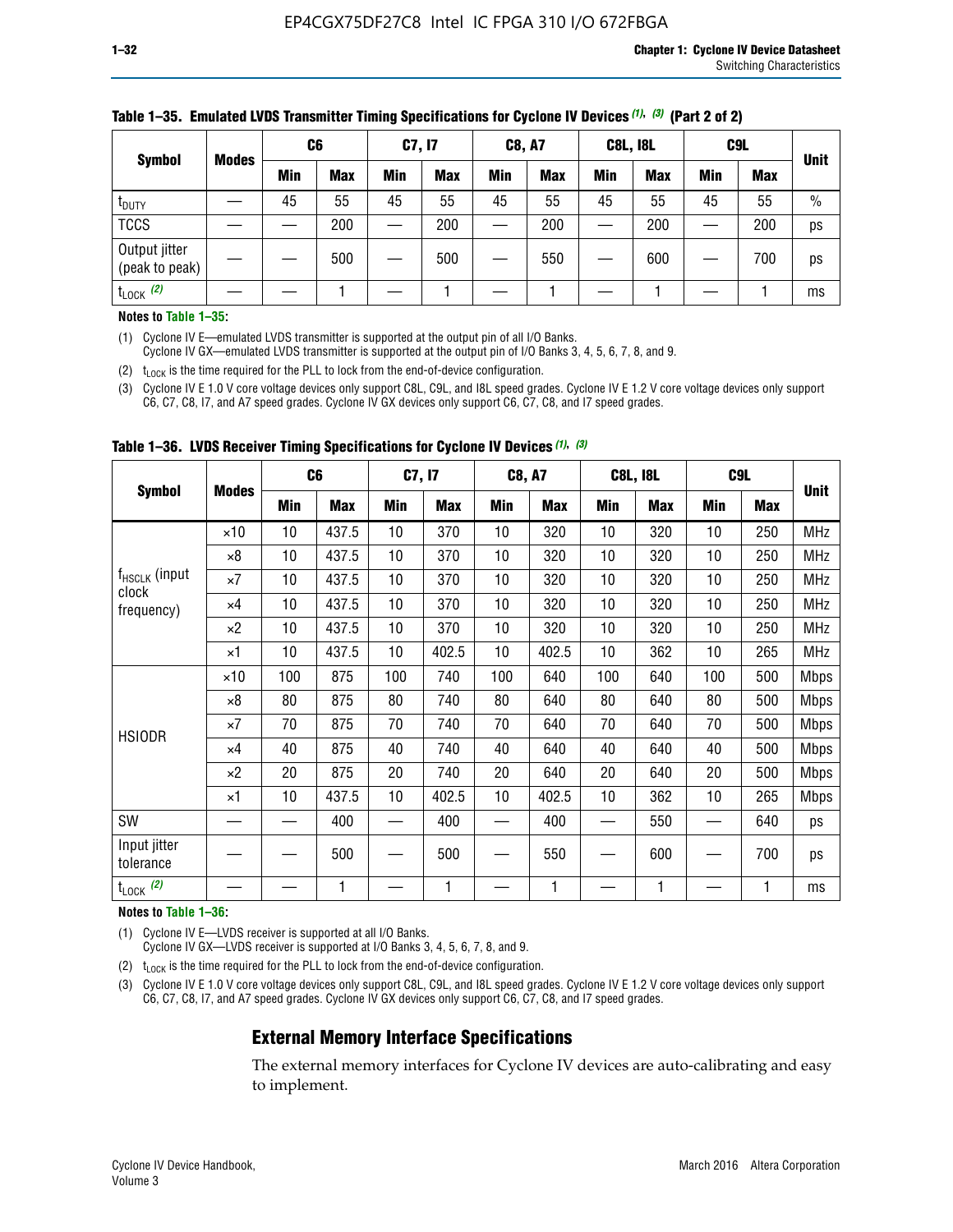**for more information about the supported maximum clock rate, device and pin** planning, IP implementation, and device termination, refer to *[Section III: System](http://www.altera.com/literature/hb/external-memory/emi_intro_specs.pdf)  [Performance Specifications](http://www.altera.com/literature/hb/external-memory/emi_intro_specs.pdf)* of the *External Memory Interface Handbook*.

Table 1–37 lists the memory output clock jitter specifications for Cyclone IV devices.

**Table 1–37. Memory Output Clock Jitter Specifications for Cyclone IV Devices** *(1)***,** *(2)*

| <b>Parameter</b>             | Symbol         | Min    | <b>Max</b> | <b>Unit</b> |
|------------------------------|----------------|--------|------------|-------------|
| Clock period jitter          | $L$ JIT(per)   | $-125$ | 125        | ps          |
| Cycle-to-cycle period jitter | $L$ JIT $(cc)$ | $-200$ | 200        | ps          |
| Duty cycle jitter            | LJIT(duty)     | $-150$ | 150        | рs          |

**Notes to Table 1–37:**

- (1) Memory output clock jitter measurements are for 200 consecutive clock cycles, as specified in the JEDEC DDR2 standard.
- (2) The clock jitter specification applies to memory output clock pins generated using DDIO circuits clocked by a PLL output routed on a global clock (GCLK) network.

## **Duty Cycle Distortion Specifications**

Table 1–38 lists the worst case duty cycle distortion for Cyclone IV devices.

**Table 1–38. Duty Cycle Distortion on Cyclone IV Devices I/O Pins** *(1)***,** *(2), (3)*

| <b>Symbol</b>     | C6  |            | C7, I7     |            | <b>C8, I8L, A7</b> |            |            | C9L        | <b>Unit</b>   |
|-------------------|-----|------------|------------|------------|--------------------|------------|------------|------------|---------------|
|                   | Min | <b>Max</b> | <b>Min</b> | <b>Max</b> | Min                | <b>Max</b> | <b>Min</b> | <b>Max</b> |               |
| Output Duty Cycle | 45  | 55         | 45         | 55         | 45                 | 55         | 45         | 55         | $\frac{0}{0}$ |

**Notes to Table 1–38:**

(1) The duty cycle distortion specification applies to clock outputs from the PLLs, global clock tree, and IOE driving the dedicated and general purpose I/O pins.

(2) Cyclone IV devices meet the specified duty cycle distortion at the maximum output toggle rate for each combination of I/O standard and current strength.

(3) Cyclone IV E 1.0 V core voltage devices only support C8L, C9L, and I8L speed grades. Cyclone IV E 1.2 V core voltage devices only support C6, C7, C8, I7, and A7 speed grades. Cyclone IV GX devices only support C6, C7, C8, and I7 speed grades.

## **OCT Calibration Timing Specification**

Table 1–39 lists the duration of calibration for series OCT with calibration at device power-up for Cyclone IV devices.

#### **Table 1–39. Timing Specification for Series OCT with Calibration at Device Power-Up for Cyclone IV Devices** *(1)*

| Symbol  | <b>Description</b>                                            | <b>Maximum</b> | <b>Units</b> |
|---------|---------------------------------------------------------------|----------------|--------------|
| LOCTCAL | Duration of series OCT with<br>calibration at device power-up | 20             | μs           |

#### **Note to Table 1–39***:*

(1) OCT calibration takes place after device configuration and before entering user mode.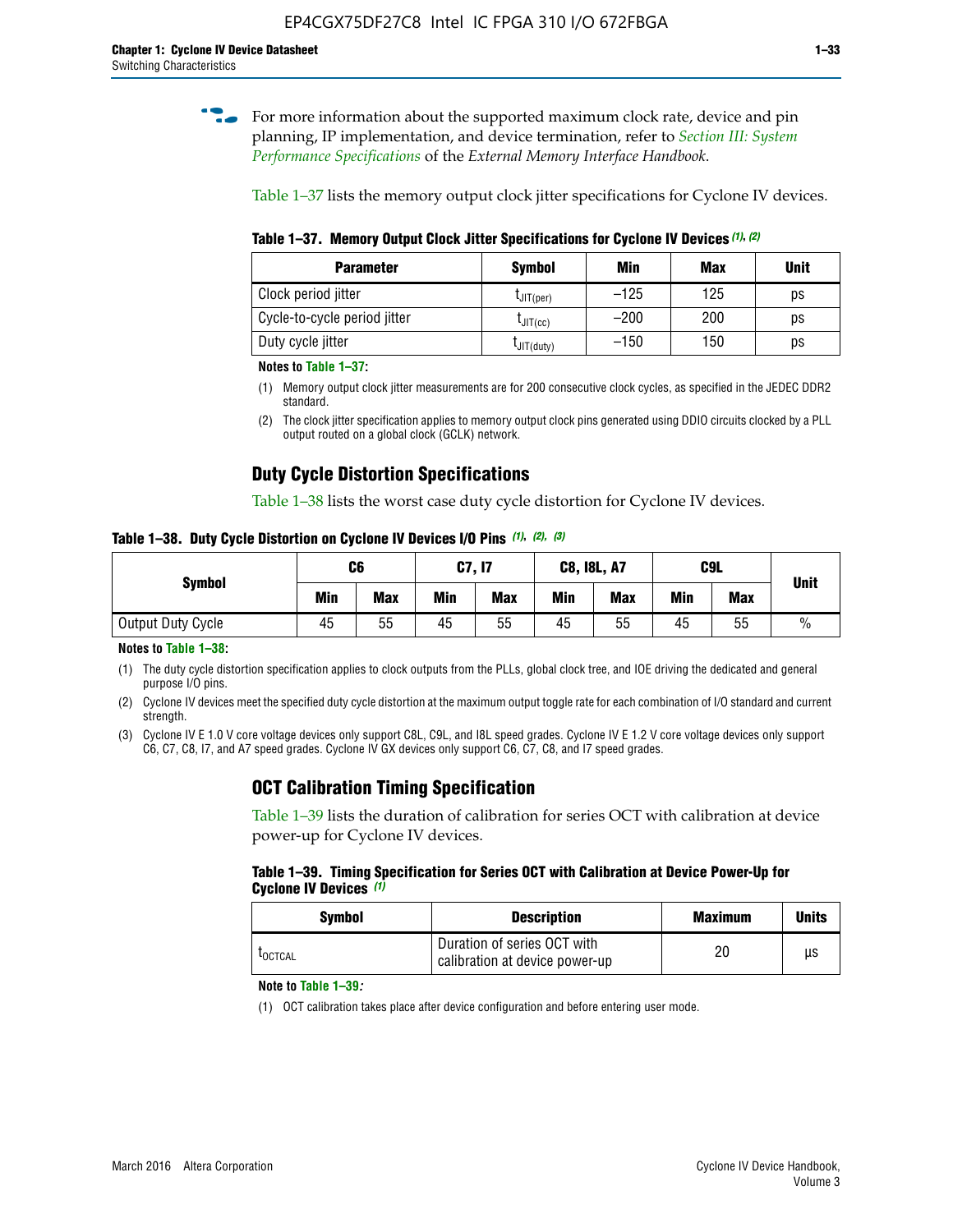## **IOE Programmable Delay**

Table 1–40 and Table 1–41 list the IOE programmable delay for Cyclone IV E 1.0 V core voltage devices.

#### **Table 1–40. IOE Programmable Delay on Column Pins for Cyclone IV E 1.0 V Core Voltage Devices** *(1)***,** *(2)*

|                                                                       |                                | <b>Number</b>  |                      |                    |            | <b>Max Offset</b> |                    |       |             |
|-----------------------------------------------------------------------|--------------------------------|----------------|----------------------|--------------------|------------|-------------------|--------------------|-------|-------------|
| <b>Parameter</b>                                                      | <b>Paths Affected</b>          | 0f             | Min<br><b>Offset</b> | <b>Fast Corner</b> |            |                   | <b>Slow Corner</b> |       | <b>Unit</b> |
|                                                                       |                                | <b>Setting</b> |                      | C8L                | <b>18L</b> | C8L               | C9L                | 18L   |             |
| Input delay from pin to<br>internal cells                             | Pad to I/O<br>dataout to core  |                | 0                    | 2.054              | 1.924      | 3.387             | 4.017              | 3.411 | ns          |
| Input delay from pin to<br>input register                             | Pad to I/O input<br>register   | 8              | 0                    | 2.010              | 1.875      | 3.341             | 4.252              | 3.367 | ns          |
| Delay from output register<br>to output pin                           | I/O output<br>register to pad  | 2              | 0                    | 0.641              | 0.631      | 1.111             | 1.377              | 1.124 | ns          |
| Input delay from<br>dual-purpose clock pin to<br>fan-out destinations | Pad to global<br>clock network | 12             | 0                    | 0.971              | 0.931      | 1.684             | 2.298              | 1.684 | ns          |

#### **Notes to Table 1–40:**

(1) The incremental values for the settings are generally linear. For the exact values for each setting, use the latest version of the Quartus II software.

(2) The minimum and maximum offset timing numbers are in reference to setting **0** as available in the Quartus II software.

| Table 1–41. IOE Programmable Delay on Row Pins for Cyclone IV E 1.0 V Core Voltage Devices (1), (2) |  |  |
|-----------------------------------------------------------------------------------------------------|--|--|
|-----------------------------------------------------------------------------------------------------|--|--|

|                                                                       |                                | <b>Number</b>  |                      | <b>Max Offset</b>  |            |                    |             |       |    |  |
|-----------------------------------------------------------------------|--------------------------------|----------------|----------------------|--------------------|------------|--------------------|-------------|-------|----|--|
| <b>Parameter</b>                                                      | <b>Paths Affected</b>          | 0f             | Min<br><b>Offset</b> | <b>Fast Corner</b> |            | <b>Slow Corner</b> | <b>Unit</b> |       |    |  |
|                                                                       |                                | <b>Setting</b> |                      | C8L                | <b>18L</b> | C8L                | C9L         | 18L   |    |  |
| Input delay from pin to<br>internal cells                             | Pad to I/O<br>dataout to core  |                | 0                    | 2.057              | 1.921      | 3.389              | 4.146       | 3.412 | ns |  |
| Input delay from pin to<br>input register                             | Pad to I/O input<br>register   | 8              | 0                    | 2.059              | 1.919      | 3.420              | 4.374       | 3.441 | ns |  |
| Delay from output register<br>to output pin                           | I/O output<br>register to pad  | 2              | 0                    | 0.670              | 0.623      | 1.160              | 1.420       | 1.168 | ns |  |
| Input delay from<br>dual-purpose clock pin to<br>fan-out destinations | Pad to global<br>clock network | 12             | 0                    | 0.960              | 0.919      | 1.656              | 2.258       | 1.656 | ns |  |

#### **Notes to Table 1–41:**

(1) The incremental values for the settings are generally linear. For the exact values for each setting, use the latest version of the Quartus II software.

(2) The minimum and maximum offset timing numbers are in reference to setting **0** as available in the Quartus II software.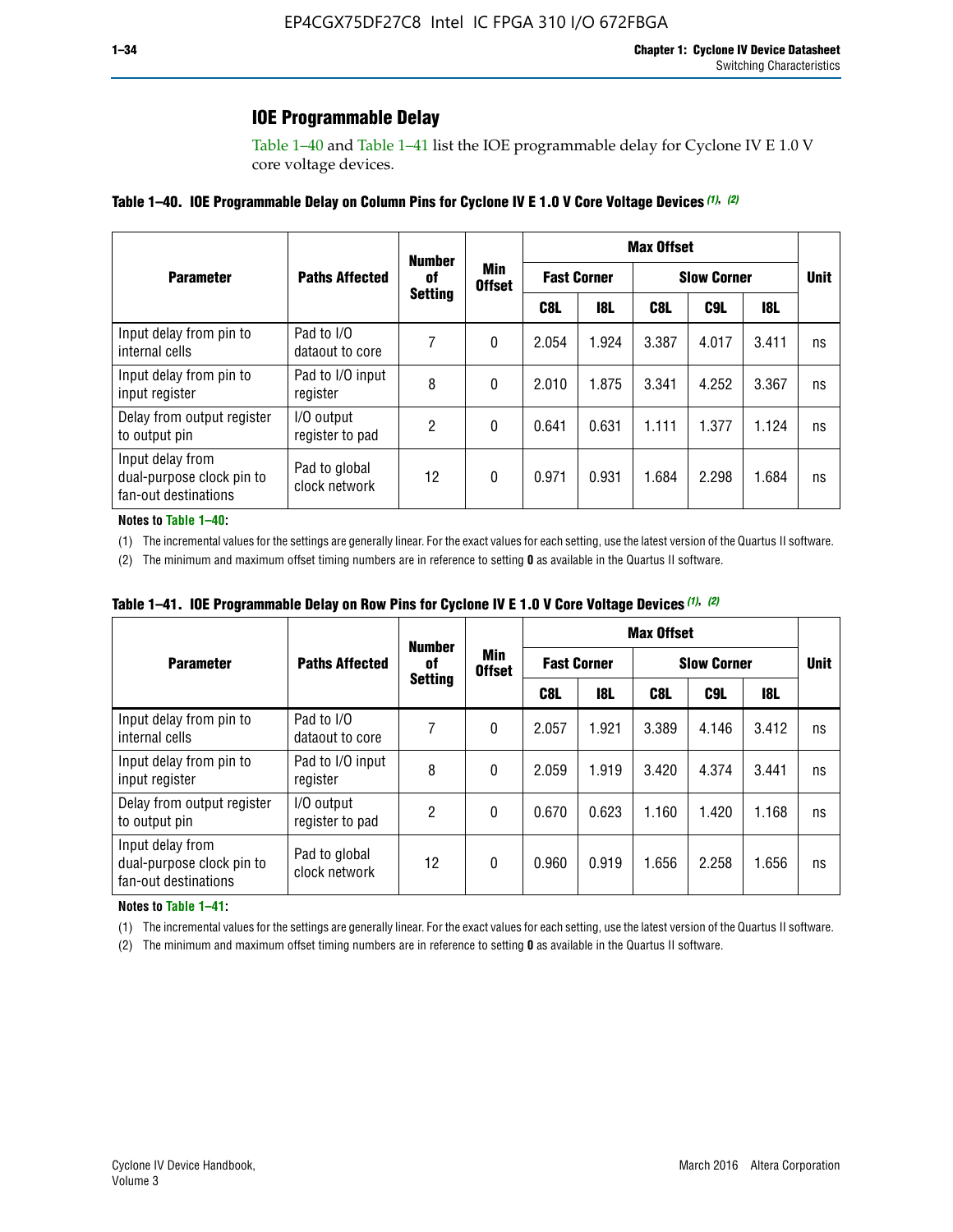Table 1–42 and Table 1–43 list the IOE programmable delay for Cyclone IV E 1.2 V core voltage devices.

|                                                                       |                                   | <b>Number</b>  |                             |                |                    |           |       | <b>Max Offset</b> |                    |               |       |             |
|-----------------------------------------------------------------------|-----------------------------------|----------------|-----------------------------|----------------|--------------------|-----------|-------|-------------------|--------------------|---------------|-------|-------------|
| <b>Parameter</b>                                                      | <b>Paths</b><br><b>Affected</b>   | of             | <b>Min</b><br><b>Offset</b> |                | <b>Fast Corner</b> |           |       |                   | <b>Slow Corner</b> |               |       | <b>Unit</b> |
|                                                                       |                                   | <b>Setting</b> |                             | C <sub>6</sub> | $\mathbf{I}$       | <b>A7</b> | C6    | C7                | C8                 | $\mathsf{I}7$ | A7    |             |
| Input delay from pin to<br>internal cells                             | Pad to I/O<br>dataout to<br>core  | 7              | 0                           | 1.314          | 1.211              | 1.211     | 2.177 | 2.340             | 2.433              | 2.388         | 2.508 | ns          |
| Input delay from pin to<br>input register                             | Pad to I/O<br>input register      | 8              | $\Omega$                    | 1.307          | 1.203              | 1.203     | 2.19  | 2.387             | 2.540              | 2.430         | 2.545 | ns          |
| Delay from output<br>register to output pin                           | I/O output<br>register to<br>pad  | 2              | 0                           | 0.437          | 0.402              | 0.402     | 0.747 | 0.820             | 0.880              | 0.834         | 0.873 | ns          |
| Input delay from<br>dual-purpose clock pin<br>to fan-out destinations | Pad to global<br>clock<br>network | 12             | 0                           | 0.693          | 0.665              | 0.665     | 1.200 | 1.379             | 1.532              | 1.393         | 1.441 | ns          |

**Table 1–42. IOE Programmable Delay on Column Pins for Cyclone IV E 1.2 V Core Voltage Devices** *(1)***,** *(2)*

**Notes to Table 1–42:**

(1) The incremental values for the settings are generally linear. For the exact values for each setting, use the latest version of the Quartus II software.

(2) The minimum and maximum offset timing numbers are in reference to setting **0** as available in the Quartus II software.

|                                                                       |                                   | <b>Number</b>  |                             |       |                    |           |       | <b>Max Offset</b> |                    |               |       |             |
|-----------------------------------------------------------------------|-----------------------------------|----------------|-----------------------------|-------|--------------------|-----------|-------|-------------------|--------------------|---------------|-------|-------------|
| <b>Parameter</b>                                                      | <b>Paths</b><br><b>Affected</b>   | 0f             | <b>Min</b><br><b>Offset</b> |       | <b>Fast Corner</b> |           |       |                   | <b>Slow Corner</b> |               |       | <b>Unit</b> |
|                                                                       |                                   | <b>Setting</b> |                             | C6    | $\mathbf{I}$       | <b>A7</b> | C6    | C7                | C8                 | $\mathsf{I}7$ | A7    |             |
| Input delay from pin to<br>internal cells                             | Pad to I/O<br>dataout to<br>core  | 7              | $\Omega$                    | 1.314 | 1.209              | 1.209     | 2.201 | 2.386             | 2.510              | 2.429         | 2.548 | ns          |
| Input delay from pin to<br>input register                             | Pad to I/O<br>input register      | 8              | $\Omega$                    | 1.312 | 1.207              | 1.207     | 2.202 | 2.402             | 2.558              | 2.447         | 2.557 | ns          |
| Delay from output<br>register to output pin                           | I/O output<br>register to<br>pad  | 2              | $\Omega$                    | 0.458 | 0.419              | 0.419     | 0.783 | 0.861             | 0.924              | 0.875         | 0.915 | ns          |
| Input delay from<br>dual-purpose clock pin<br>to fan-out destinations | Pad to global<br>clock<br>network | 12             | $\Omega$                    | 0.686 | 0.657              | 0.657     | 1.185 | 1.360             | 1.506              | 1.376         | 1.422 | ns          |

**Table 1–43. IOE Programmable Delay on Row Pins for Cyclone IV E 1.2 V Core Voltage Devices** *(1)***,** *(2)*

#### **Notes to Table 1–43:**

(1) The incremental values for the settings are generally linear. For the exact values for each setting, use the latest version of the Quartus II software.

(2) The minimum and maximum offset timing numbers are in reference to setting **0** as available in the Quartus II software.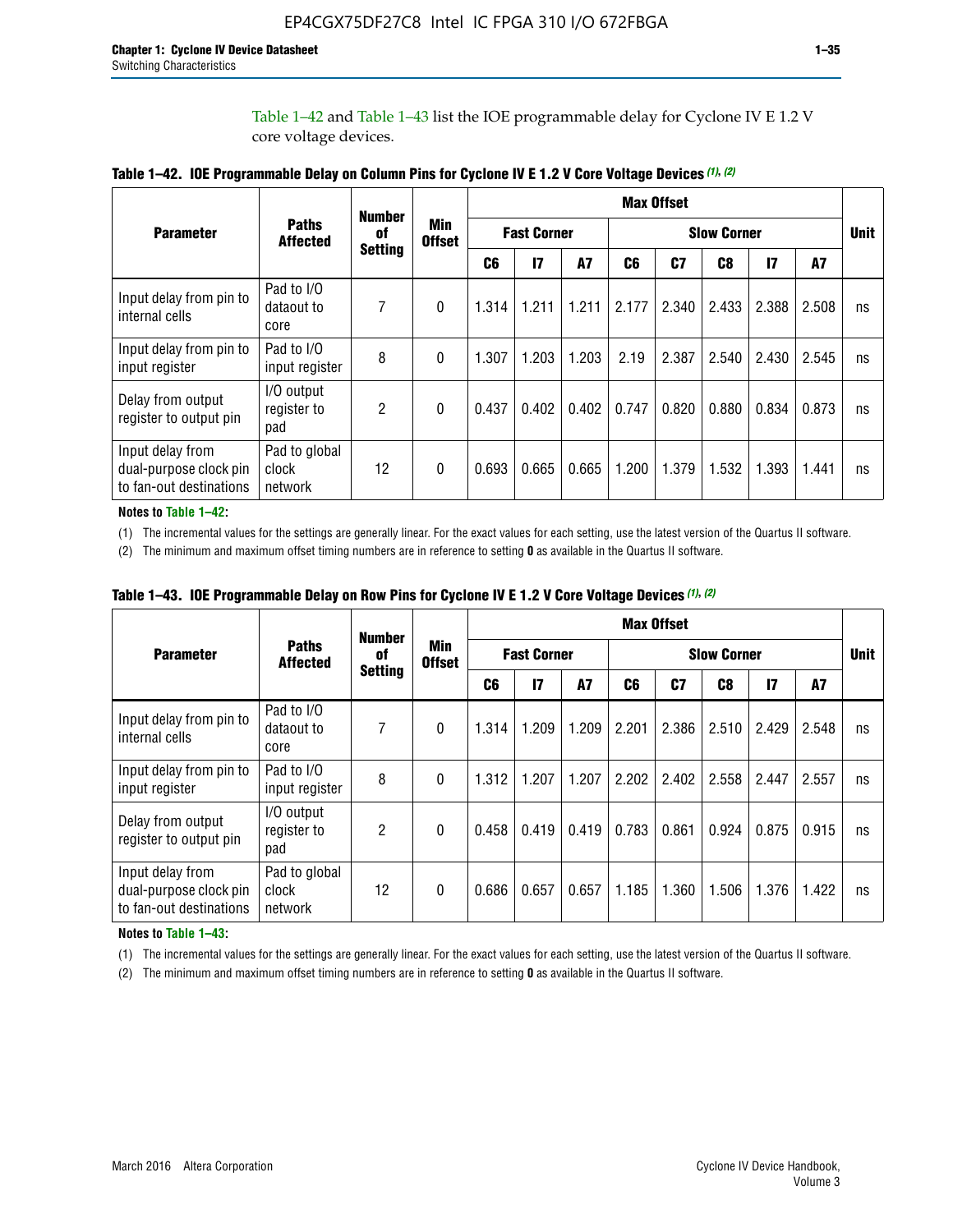Table 1–44 and Table 1–45 list the IOE programmable delay for Cyclone IV GX devices.

|                                                                       |                                   |                     |                             |                    |               |       | <b>Max Offset</b>  |       |       |             |
|-----------------------------------------------------------------------|-----------------------------------|---------------------|-----------------------------|--------------------|---------------|-------|--------------------|-------|-------|-------------|
| <b>Parameter</b>                                                      | <b>Paths</b><br><b>Affected</b>   | <b>Number</b><br>0f | <b>Min</b><br><b>Offset</b> | <b>Fast Corner</b> |               |       | <b>Slow Corner</b> |       |       | <b>Unit</b> |
|                                                                       |                                   | <b>Settings</b>     |                             | C6                 | $\mathsf{I}7$ | C6    | C7                 | C8    | 17    |             |
| Input delay from pin to<br>internal cells                             | Pad to I/O<br>dataout to<br>core  | 7                   | $\mathbf{0}$                | 1.313              | 1.209         | 2.184 | 2.336              | 2.451 | 2.387 | ns          |
| Input delay from pin to<br>input register                             | Pad to I/O<br>input register      | 8                   | $\theta$                    | 1.312              | 1.208         | 2.200 | 2.399              | 2.554 | 2.446 | ns          |
| Delay from output<br>register to output pin                           | I/O output<br>register to<br>pad  | 2                   | $\mathbf{0}$                | 0.438              | 0.404         | 0.751 | 0.825              | 0.886 | 0.839 | ns          |
| Input delay from<br>dual-purpose clock pin<br>to fan-out destinations | Pad to global<br>clock<br>network | 12                  | $\mathbf{0}$                | 0.713              | 0.682         | 1.228 | 1.41               | 1.566 | 1.424 | ns          |

**Table 1–44. IOE Programmable Delay on Column Pins for Cyclone IV GX Devices** *(1)***,** *(2)*

**Notes to Table 1–44:**

(1) The incremental values for the settings are generally linear. For exact values of each setting, use the latest version of the Quartus II software.

(2) The minimum and maximum offset timing numbers are in reference to setting **0** as available in the Quartus II software.

|                                                                       |                                  | <b>Number</b>   |                             |       |                    |       | <b>Max Offset</b> |                    |               |             |
|-----------------------------------------------------------------------|----------------------------------|-----------------|-----------------------------|-------|--------------------|-------|-------------------|--------------------|---------------|-------------|
| <b>Parameter</b>                                                      | <b>Paths</b><br><b>Affected</b>  | 0f              | <b>Min</b><br><b>Offset</b> |       | <b>Fast Corner</b> |       |                   | <b>Slow Corner</b> |               | <b>Unit</b> |
|                                                                       |                                  | <b>Settings</b> |                             | C6    | 17                 | C6    | C7                | C8                 | $\mathsf{I}7$ |             |
| Input delay from pin to<br>internal cells                             | Pad to I/O<br>dataout to<br>core | 7               | $\mathbf{0}$                | 1.314 | 1.210              | 2.209 | 2.398             | 2.526              | 2.443         | ns          |
| Input delay from pin to<br>input register                             | Pad to I/O<br>input register     | 8               | $\mathbf{0}$                | 1.313 | 1.208              | 2.205 | 2.406             | 2.563              | 2.450         | ns          |
| Delay from output<br>register to output pin                           | I/O output<br>register to<br>pad | $\overline{2}$  | $\mathbf{0}$                | 0.461 | 0.421              | 0.789 | 0.869             | 0.933              | 0.884         | ns          |
| Input delay from<br>dual-purpose clock pin<br>to fan-out destinations | Pad to global<br>clock network   | 12              | 0                           | 0.712 | 0.682              | 1.225 | 1.407             | 1.562              | 1.421         | ns          |

**Table 1–45. IOE Programmable Delay on Row Pins for Cyclone IV GX Devices** *(1)***,** *(2)*

#### **Notes to Table 1–45:**

(1) The incremental values for the settings are generally linear. For exact values of each setting, use the latest version of Quartus II software.

(2) The minimum and maximum offset timing numbers are in reference to setting **0** as available in the Quartus II software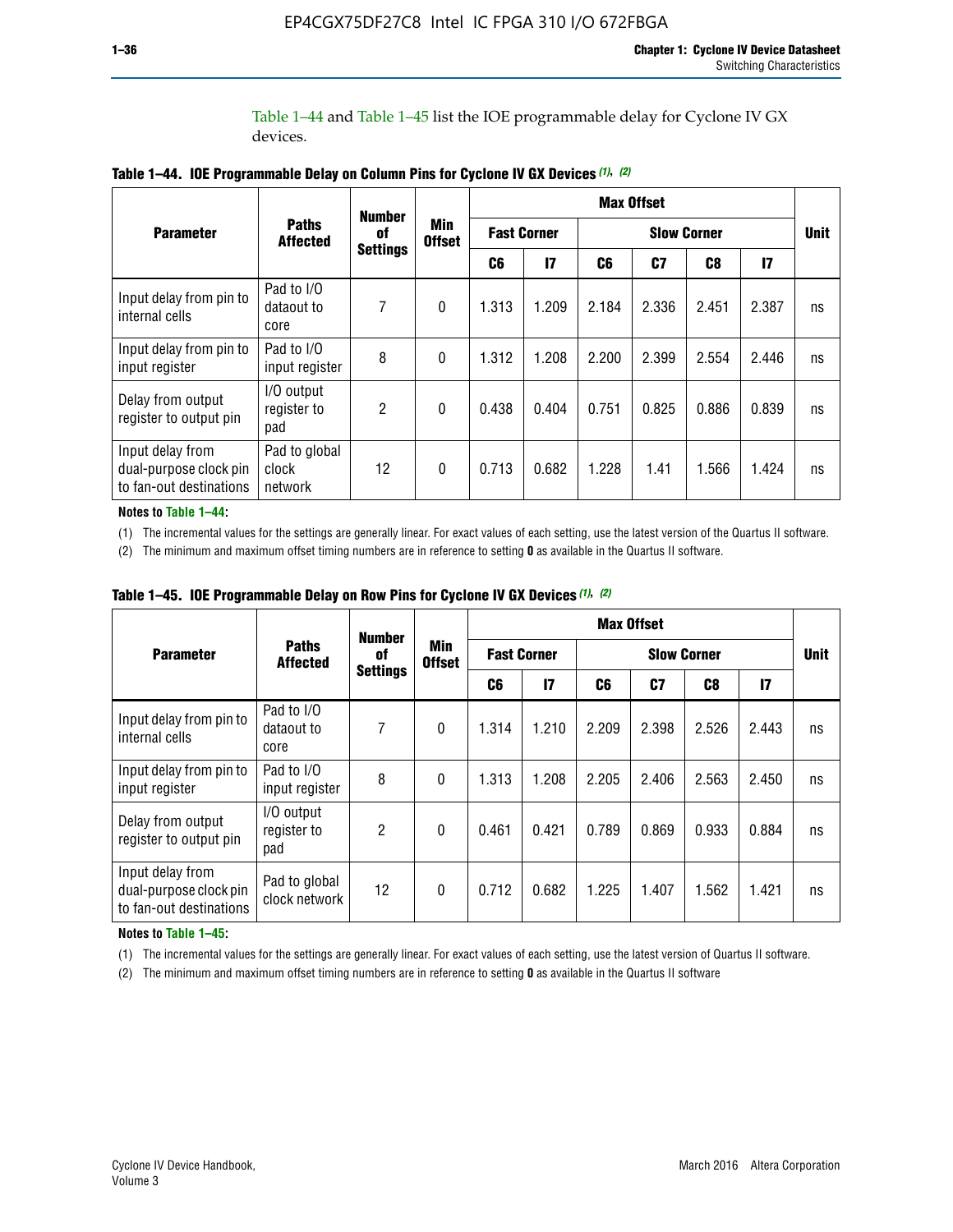## **I/O Timing**

Use the following methods to determine I/O timing:

- the Excel-based I/O Timing
- the Quartus II timing analyzer

The Excel-based I/O timing provides pin timing performance for each device density and speed grade. The data is typically used prior to designing the FPGA to get a timing budget estimation as part of the link timing analysis. The Quartus II timing analyzer provides a more accurate and precise I/O timing data based on the specifics of the design after place-and-route is complete.

**For The Excel-based I/O Timing spreadsheet is downloadable from Cyclone IV Devices** [Literature](http://www.altera.com/literature/lit-cyclone-iv.jsp) website.

## **Glossary**

Table 1–46 lists the glossary for this chapter.

| <b>Letter</b> | <b>Term</b>                                                     | <b>Definitions</b>                                                                                                                               |  |  |  |  |  |  |  |
|---------------|-----------------------------------------------------------------|--------------------------------------------------------------------------------------------------------------------------------------------------|--|--|--|--|--|--|--|
| A             |                                                                 |                                                                                                                                                  |  |  |  |  |  |  |  |
| B             |                                                                 |                                                                                                                                                  |  |  |  |  |  |  |  |
| C             |                                                                 |                                                                                                                                                  |  |  |  |  |  |  |  |
| D             |                                                                 |                                                                                                                                                  |  |  |  |  |  |  |  |
| E             |                                                                 |                                                                                                                                                  |  |  |  |  |  |  |  |
| F             | $f_{\sf HSCLK}$                                                 | High-speed I/O block: High-speed receiver/transmitter input and output clock frequency.                                                          |  |  |  |  |  |  |  |
| G             | <b>GCLK</b>                                                     | Input pin directly to Global Clock network.                                                                                                      |  |  |  |  |  |  |  |
|               | <b>GCLK PLL</b>                                                 | Input pin to Global Clock network through the PLL.                                                                                               |  |  |  |  |  |  |  |
| н             | <b>HSIODR</b>                                                   | High-speed I/O block: Maximum/minimum LVDS data transfer rate (HSIODR = 1/TUI).                                                                  |  |  |  |  |  |  |  |
|               | Input Waveforms<br>for the SSTL<br>Differential I/O<br>Standard | $\frac{1}{\sqrt{1+\frac{1}{2}}}\left\{ \frac{1}{\sqrt{1+\frac{1}{2}}}\right\}$<br><b>V</b> swing<br>$\cdots$ $V_{REF}$<br>\<br>$\sim V_{\rm IL}$ |  |  |  |  |  |  |  |

#### **Table 1–46. Glossary (Part 1 of 5)**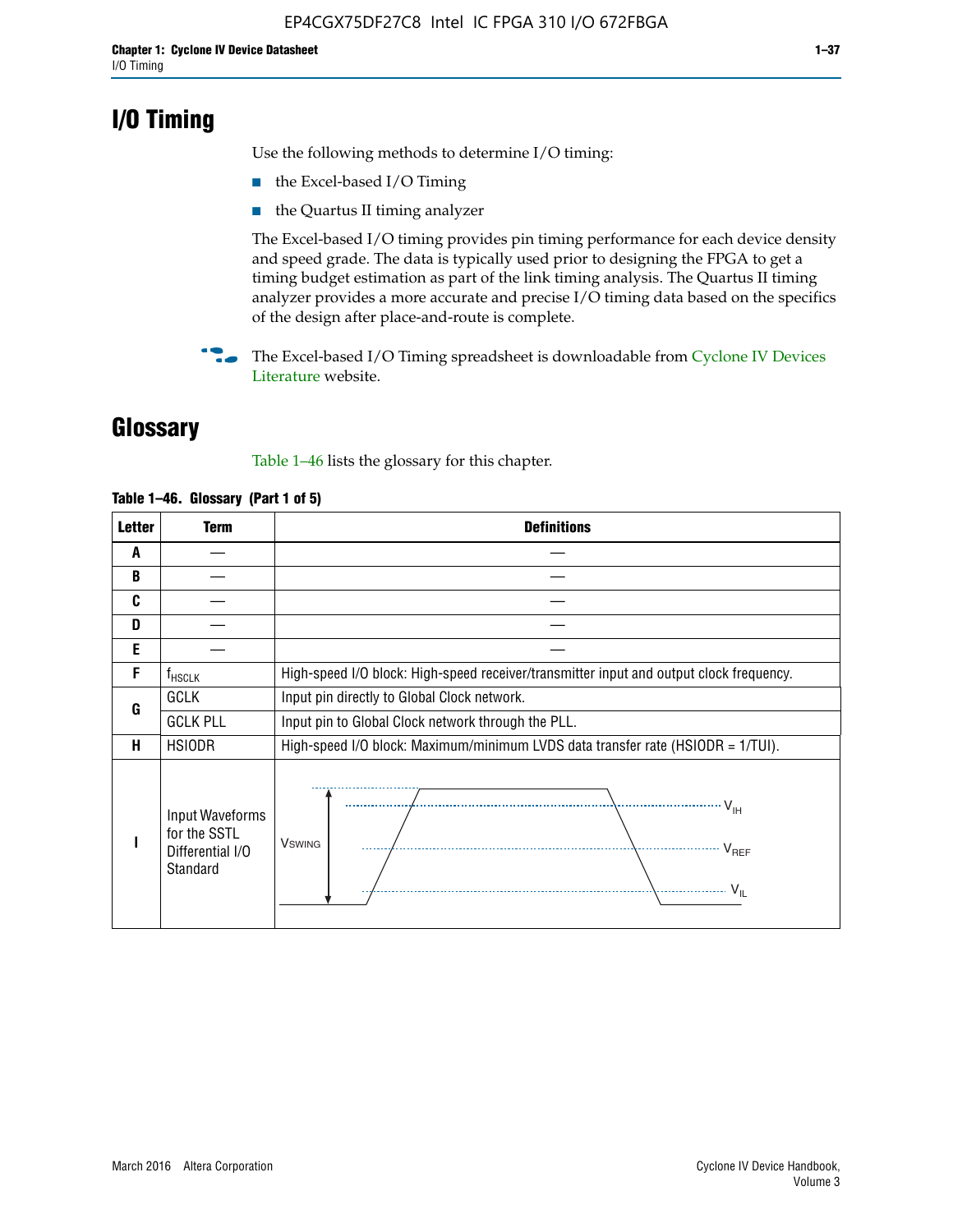### **Table 1–46. Glossary (Part 2 of 5)**

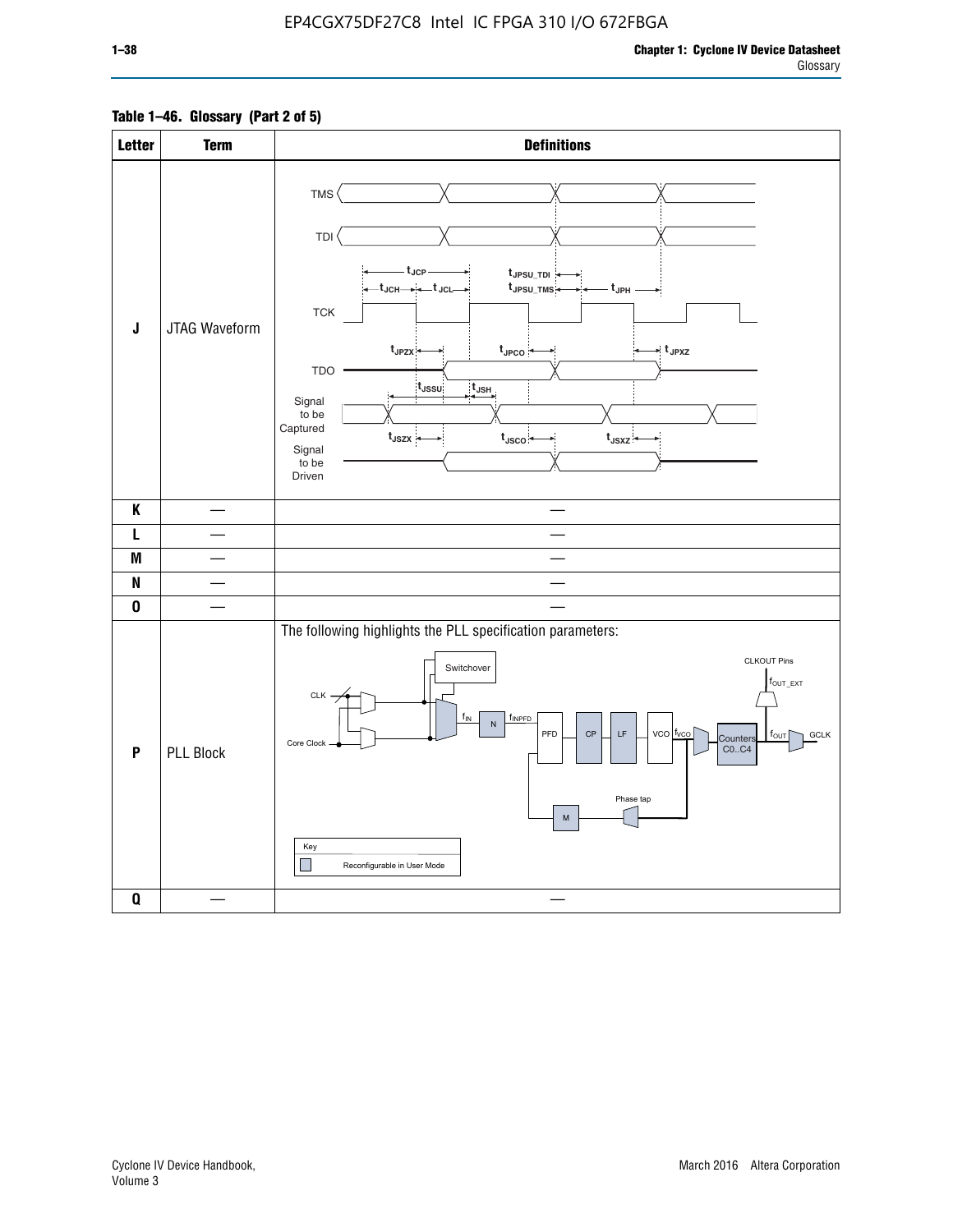#### **Table 1–46. Glossary (Part 3 of 5)**

| <b>Letter</b>                                                                                              | <b>Term</b>              | <b>Definitions</b>                                                                                                                                                                                |  |  |  |  |  |  |  |
|------------------------------------------------------------------------------------------------------------|--------------------------|---------------------------------------------------------------------------------------------------------------------------------------------------------------------------------------------------|--|--|--|--|--|--|--|
|                                                                                                            | $R_L$                    | Receiver differential input discrete resistor (external to Cyclone IV devices).                                                                                                                   |  |  |  |  |  |  |  |
|                                                                                                            |                          | Receiver input waveform for LVDS and LVPECL differential standards:                                                                                                                               |  |  |  |  |  |  |  |
|                                                                                                            |                          | <b>Single-Ended Waveform</b>                                                                                                                                                                      |  |  |  |  |  |  |  |
|                                                                                                            |                          | Positive Channel (p) = $V_{\text{H}}$                                                                                                                                                             |  |  |  |  |  |  |  |
|                                                                                                            |                          | $\mathsf{V}_{\mathsf{ID}}$                                                                                                                                                                        |  |  |  |  |  |  |  |
|                                                                                                            |                          | Negative Channel (n) = $V_{\parallel}$<br>V <sub>CM</sub>                                                                                                                                         |  |  |  |  |  |  |  |
|                                                                                                            | Receiver Input           | Ground                                                                                                                                                                                            |  |  |  |  |  |  |  |
| R                                                                                                          | Waveform                 |                                                                                                                                                                                                   |  |  |  |  |  |  |  |
|                                                                                                            |                          | Differential Waveform (Mathematical Function of Positive & Negative Channel)                                                                                                                      |  |  |  |  |  |  |  |
|                                                                                                            |                          |                                                                                                                                                                                                   |  |  |  |  |  |  |  |
|                                                                                                            |                          | $V_{ID}$<br>0V                                                                                                                                                                                    |  |  |  |  |  |  |  |
|                                                                                                            |                          | $V_{ID}$                                                                                                                                                                                          |  |  |  |  |  |  |  |
|                                                                                                            |                          | $p - n$                                                                                                                                                                                           |  |  |  |  |  |  |  |
|                                                                                                            | Receiver input           |                                                                                                                                                                                                   |  |  |  |  |  |  |  |
|                                                                                                            | skew margin              | High-speed I/O block: The total margin left after accounting for the sampling window and TCCS.<br>$RSKM = (TUI - SW - TCCS) / 2.$                                                                 |  |  |  |  |  |  |  |
|                                                                                                            | (RSKM)                   |                                                                                                                                                                                                   |  |  |  |  |  |  |  |
|                                                                                                            |                          | $V_{CCIO}$                                                                                                                                                                                        |  |  |  |  |  |  |  |
|                                                                                                            |                          |                                                                                                                                                                                                   |  |  |  |  |  |  |  |
|                                                                                                            |                          | $V_{\text{\tiny OH}}^-$                                                                                                                                                                           |  |  |  |  |  |  |  |
|                                                                                                            |                          | $V_{IH(AC)}$                                                                                                                                                                                      |  |  |  |  |  |  |  |
|                                                                                                            |                          | $V_{IH(DC)}$<br>V <sub>REF</sub>                                                                                                                                                                  |  |  |  |  |  |  |  |
|                                                                                                            |                          | $V_{\text{IL(DC)}}$                                                                                                                                                                               |  |  |  |  |  |  |  |
|                                                                                                            | Single-ended<br>voltage- | VIL(AC)                                                                                                                                                                                           |  |  |  |  |  |  |  |
|                                                                                                            | referenced I/O           | $V_{\text{OL}}$                                                                                                                                                                                   |  |  |  |  |  |  |  |
| S                                                                                                          | Standard                 | $\rm V_{ss}^-$                                                                                                                                                                                    |  |  |  |  |  |  |  |
|                                                                                                            |                          |                                                                                                                                                                                                   |  |  |  |  |  |  |  |
|                                                                                                            |                          | The JEDEC standard for SSTI and HSTL I/O standards defines both the AC and DC input signal                                                                                                        |  |  |  |  |  |  |  |
|                                                                                                            |                          | values. The AC values indicate the voltage levels at which the receiver must meet its timing                                                                                                      |  |  |  |  |  |  |  |
|                                                                                                            |                          | specifications. The DC values indicate the voltage levels at which the final logic state of the<br>receiver is unambiguously defined. After the receiver input crosses the AC value, the receiver |  |  |  |  |  |  |  |
|                                                                                                            |                          | changes to the new logic state. The new logic state is then maintained as long as the input stays                                                                                                 |  |  |  |  |  |  |  |
|                                                                                                            |                          | beyond the DC threshold. This approach is intended to provide predictable receiver timing in the<br>presence of input waveform ringing.                                                           |  |  |  |  |  |  |  |
|                                                                                                            | SW (Sampling             | High-speed I/O block: The period of time during which the data must be valid to capture it                                                                                                        |  |  |  |  |  |  |  |
| correctly. The setup and hold times determine the ideal strobe position in the sampling window.<br>Window) |                          |                                                                                                                                                                                                   |  |  |  |  |  |  |  |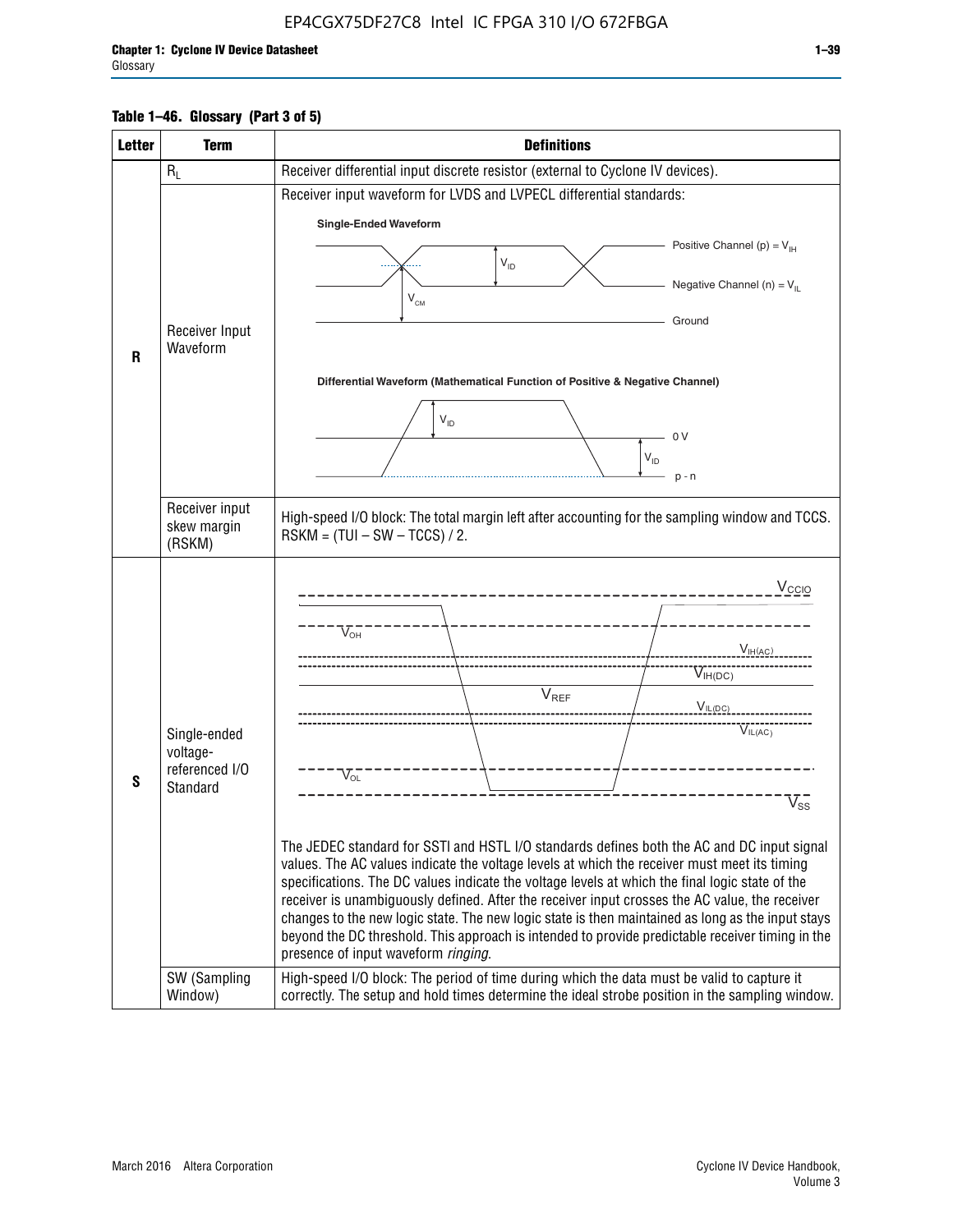| <b>Letter</b> | <b>Term</b>                           | <b>Definitions</b>                                                                                                                                                                                                                                                                                                                                                                                    |  |  |  |  |  |  |  |
|---------------|---------------------------------------|-------------------------------------------------------------------------------------------------------------------------------------------------------------------------------------------------------------------------------------------------------------------------------------------------------------------------------------------------------------------------------------------------------|--|--|--|--|--|--|--|
|               | $t_{\rm C}$                           | High-speed receiver and transmitter input and output clock period.                                                                                                                                                                                                                                                                                                                                    |  |  |  |  |  |  |  |
|               | Channel-to-<br>channel-skew<br>(TCCS) | High-speed I/O block: The timing difference between the fastest and slowest output edges,<br>including t <sub>co</sub> variation and clock skew. The clock is included in the TCCS measurement.                                                                                                                                                                                                       |  |  |  |  |  |  |  |
|               | $t_{\text{cin}}$                      | Delay from the clock pad to the I/O input register.                                                                                                                                                                                                                                                                                                                                                   |  |  |  |  |  |  |  |
|               | $t_{CO}$                              | Delay from the clock pad to the I/O output.                                                                                                                                                                                                                                                                                                                                                           |  |  |  |  |  |  |  |
|               | $t_{\rm{cout}}$                       | Delay from the clock pad to the I/O output register.                                                                                                                                                                                                                                                                                                                                                  |  |  |  |  |  |  |  |
|               | t <sub>DUTY</sub>                     | High-speed I/O block: Duty cycle on high-speed transmitter output clock.                                                                                                                                                                                                                                                                                                                              |  |  |  |  |  |  |  |
|               | t <sub>FALL</sub>                     | Signal high-to-low transition time (80-20%).                                                                                                                                                                                                                                                                                                                                                          |  |  |  |  |  |  |  |
|               | $t_{\rm H}$                           | Input register hold time.                                                                                                                                                                                                                                                                                                                                                                             |  |  |  |  |  |  |  |
|               | <b>Timing Unit</b><br>Interval (TUI)  | High-speed I/O block: The timing budget allowed for skew, propagation delays, and data<br>sampling window. (TUI = $1/($ Receiver Input Clock Frequency Multiplication Factor) = $tC/w$ ).                                                                                                                                                                                                             |  |  |  |  |  |  |  |
|               | <b>t</b> <sub>INJITTER</sub>          | Period jitter on the PLL clock input.                                                                                                                                                                                                                                                                                                                                                                 |  |  |  |  |  |  |  |
|               | t <sub>outjitter_dedclk</sub>         | Period jitter on the dedicated clock output driven by a PLL.                                                                                                                                                                                                                                                                                                                                          |  |  |  |  |  |  |  |
|               | t <sub>outjitter_io</sub>             | Period jitter on the general purpose I/O driven by a PLL.                                                                                                                                                                                                                                                                                                                                             |  |  |  |  |  |  |  |
|               | $t_{\text{pllcin}}$                   | Delay from the PLL inclk pad to the I/O input register.                                                                                                                                                                                                                                                                                                                                               |  |  |  |  |  |  |  |
| Т             | t <sub>plicout</sub>                  | Delay from the PLL inclk pad to the I/O output register.                                                                                                                                                                                                                                                                                                                                              |  |  |  |  |  |  |  |
|               | Transmitter<br>Output<br>Waveform     | Transmitter output waveforms for the LVDS, mini-LVDS, PPDS and RSDS Differential I/O<br>Standards:<br><b>Single-Ended Waveform</b><br>Positive Channel (p) = $V_{OH}$<br><b>V<sub>OD</sub></b><br>Negative Channel (n) = $V_{OL}$<br>$V_{OS}$<br>Ground<br>Differential Waveform (Mathematical Function of Positive & Negative Channel)<br>$\mathsf{V}_{\mathsf{OD}}$<br>- 0 V<br>$V_{OD}$<br>$p - n$ |  |  |  |  |  |  |  |
|               | $t_{\text{RISE}}$                     | Signal low-to-high transition time (20-80%).                                                                                                                                                                                                                                                                                                                                                          |  |  |  |  |  |  |  |
|               | $t_{\text{SU}}$                       | Input register setup time.                                                                                                                                                                                                                                                                                                                                                                            |  |  |  |  |  |  |  |
| U             |                                       |                                                                                                                                                                                                                                                                                                                                                                                                       |  |  |  |  |  |  |  |

### **Table 1–46. Glossary (Part 4 of 5)**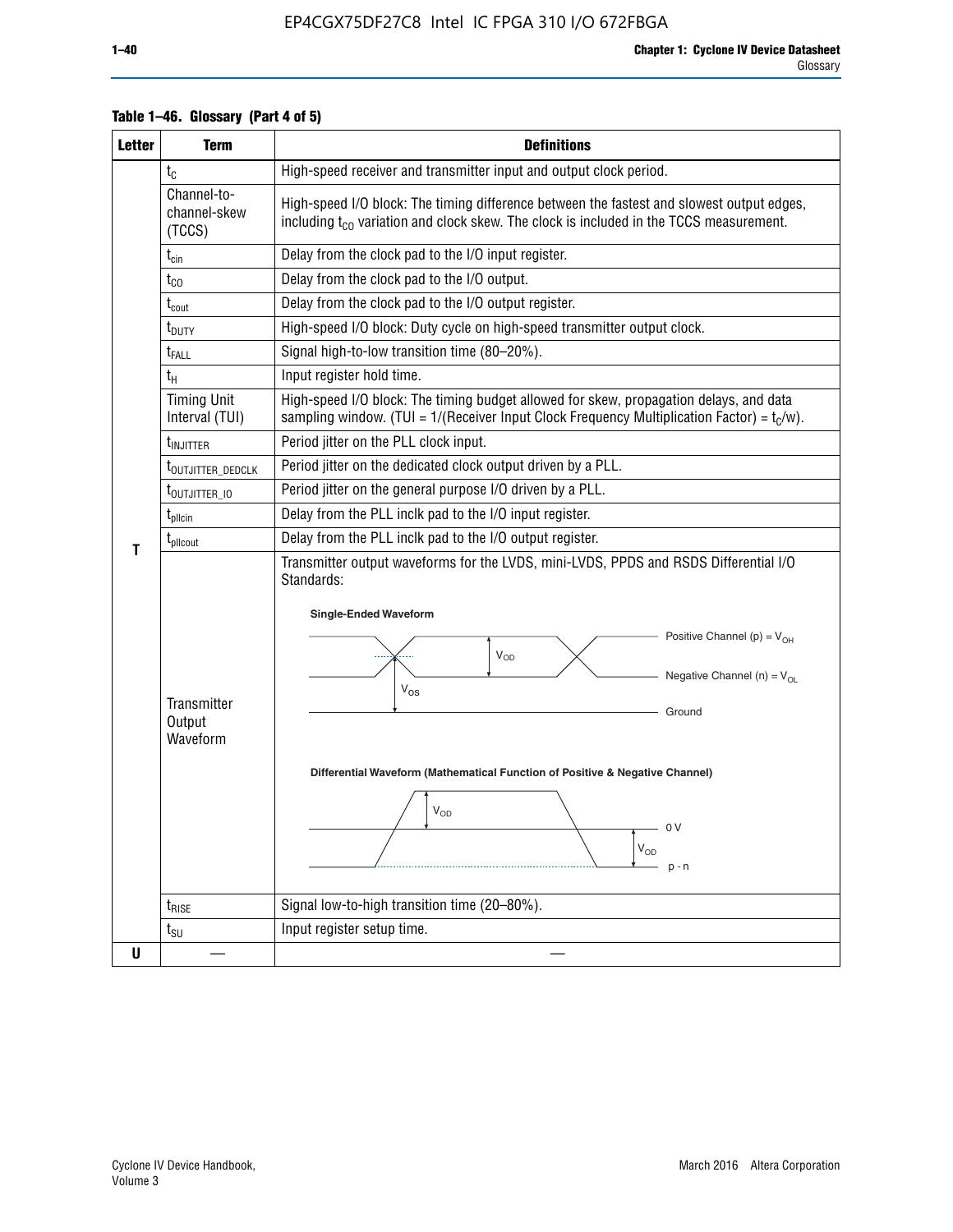### **Table 1–46. Glossary (Part 5 of 5)**

| <b>Letter</b> | <b>Term</b>             | <b>Definitions</b>                                                                                                                                                                                |
|---------------|-------------------------|---------------------------------------------------------------------------------------------------------------------------------------------------------------------------------------------------|
|               | $V_{CM(DC)}$            | DC common mode input voltage.                                                                                                                                                                     |
|               | $V_{DIF(AC)}$           | AC differential input voltage: The minimum AC input differential voltage required for switching.                                                                                                  |
|               | $V_{DIF(DC)}$           | DC differential input voltage: The minimum DC input differential voltage required for switching.                                                                                                  |
|               | V <sub>ICM</sub>        | Input common mode voltage: The common mode of the differential signal at the receiver.                                                                                                            |
|               | $V_{ID}$                | Input differential voltage swing: The difference in voltage between the positive and<br>complementary conductors of a differential transmission at the receiver.                                  |
|               | $V_{\text{IH}}$         | Voltage input high: The minimum positive voltage applied to the input that is accepted by the<br>device as a logic high.                                                                          |
|               | $V_{IH(AC)}$            | High-level AC input voltage.                                                                                                                                                                      |
|               | $V_{IH(DC)}$            | High-level DC input voltage.                                                                                                                                                                      |
|               | $V_{IL}$                | Voltage input low: The maximum positive voltage applied to the input that is accepted by the<br>device as a logic low.                                                                            |
|               | $V_{IL(AC)}$            | Low-level AC input voltage.                                                                                                                                                                       |
|               | $V_{IL(DC)}$            | Low-level DC input voltage.                                                                                                                                                                       |
|               | $V_{\text{IN}}$         | DC input voltage.                                                                                                                                                                                 |
|               | $\rm V_{\rm OCM}$       | Output common mode voltage: The common mode of the differential signal at the transmitter.                                                                                                        |
| $\mathbf{V}$  | $V_{OD}$                | Output differential voltage swing: The difference in voltage between the positive and<br>complementary conductors of a differential transmission at the transmitter. $V_{OD} = V_{OH} - V_{OL}$ . |
|               | $V_{OH}$                | Voltage output high: The maximum positive voltage from an output that the device considers is<br>accepted as the minimum positive high level.                                                     |
|               | $V_{OL}$                | Voltage output low: The maximum positive voltage from an output that the device considers is<br>accepted as the maximum positive low level.                                                       |
|               | $V_{OS}$                | Output offset voltage: $V_{OS} = (V_{OH} + V_{OL}) / 2$ .                                                                                                                                         |
|               | $V_{OX (AC)}$           | AC differential output cross point voltage: the voltage at which the differential output signals<br>must cross.                                                                                   |
|               | V <sub>REF</sub>        | Reference voltage for the SSTL and HSTL I/O standards.                                                                                                                                            |
|               | $V_{REF\,(AC)}$         | AC input reference voltage for the SSTL and HSTL I/O standards. $V_{REF(AC)} = V_{REF(DC)} +$ noise. The<br>peak-to-peak AC noise on $V_{REF}$ must not exceed 2% of $V_{REF(DC)}$ .              |
|               | $V_{REF(DC)}$           | DC input reference voltage for the SSTL and HSTL I/O standards.                                                                                                                                   |
|               | $V_{\text{SWING (AC)}}$ | AC differential input voltage: AC input differential voltage required for switching. For the SSTL<br>differential I/O standard, refer to Input Waveforms.                                         |
|               | $V_{SWING (DC)}$        | DC differential input voltage: DC input differential voltage required for switching. For the SSTL<br>differential I/O standard, refer to Input Waveforms.                                         |
|               | $\text{V}_{\text{TT}}$  | Termination voltage for the SSTL and HSTL I/O standards.                                                                                                                                          |
|               | $V_{X(AC)}$             | AC differential input cross point voltage: The voltage at which the differential input signals must<br>cross.                                                                                     |
| W             |                         |                                                                                                                                                                                                   |
| X             |                         |                                                                                                                                                                                                   |
| Y             |                         |                                                                                                                                                                                                   |
| $\mathbf{Z}$  |                         |                                                                                                                                                                                                   |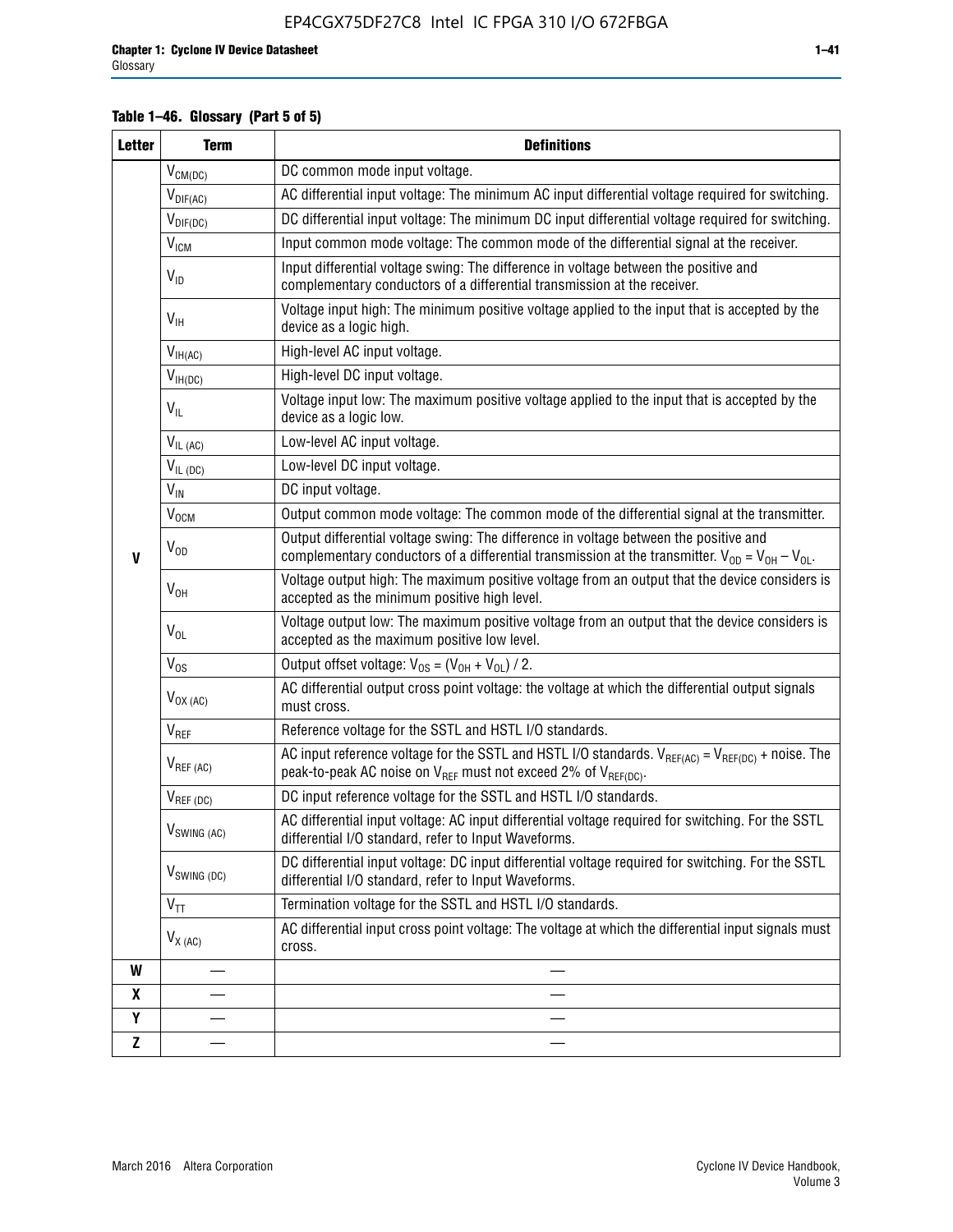## **Document Revision History**

Table 1–47 lists the revision history for this chapter.

| <b>Date</b>      | <b>Version</b> | <b>Changes</b>                                                                                                                                                                                                                            |
|------------------|----------------|-------------------------------------------------------------------------------------------------------------------------------------------------------------------------------------------------------------------------------------------|
| March 2016       | 2.0            | Updated note (5) in Table $1-21$ to remove support for the N148 package.                                                                                                                                                                  |
| October 2014     | 1.9            | Updated maximum value for $V_{CCD, PL}$ in Table 1-1.                                                                                                                                                                                     |
|                  |                | Removed extended temperature note in Table 1-3.                                                                                                                                                                                           |
| December 2013    | 1.8            | Updated Table 1-21 by adding Note (15).                                                                                                                                                                                                   |
| May 2013         | 1.7            | Updated Table 1-15 by adding Note (4).                                                                                                                                                                                                    |
|                  |                | <b>D</b> Updated the maximum value for $V_1$ , $V_{CCD}$ <sub>PLL</sub> , $V_{CC10}$ , $V_{CC_1CLKIN}$ , $V_{CCH_GXB}$ , and $V_{CCA_GXB}$<br>Table $1-1$ .                                                                               |
|                  |                | $\blacksquare$ Updated Table 1-11 and Table 1-22.                                                                                                                                                                                         |
| October 2012     | 1.6            | $\blacksquare$ Updated Table 1-21 to include peak-to-peak differential input voltage for the<br>Cyclone IV GX transceiver input reference clock.                                                                                          |
|                  |                | $\blacksquare$ Updated Table 1-29 to include the typical DCLK value.                                                                                                                                                                      |
|                  |                | <b>Updated the minimum f<sub>HSCLK</sub></b> value in Table 1-31, Table 1-32, Table 1-33,<br>Table 1-34, and Table 1-35.                                                                                                                  |
| November 2011    |                | ■ Updated "Maximum Allowed Overshoot or Undershoot Voltage", "Operating<br>Conditions", and "PLL Specifications" sections.                                                                                                                |
|                  | 1.5            | Updated Table 1-2, Table 1-3, Table 1-4, Table 1-5, Table 1-8, Table 1-9,<br>Table 1-15, Table 1-18, Table 1-19, and Table 1-21.                                                                                                          |
|                  |                | ■ Updated Figure $1-1$ .                                                                                                                                                                                                                  |
|                  |                | • Updated for the Quartus II software version 10.1 release.                                                                                                                                                                               |
| December 2010    | 1.4            | $\blacksquare$ Updated Table 1-21 and Table 1-25.                                                                                                                                                                                         |
|                  |                | $\blacksquare$ Minor text edits.                                                                                                                                                                                                          |
|                  |                | Updated for the Quartus II software version 10.0 release:                                                                                                                                                                                 |
|                  |                | Updated Table 1-3, Table 1-4, Table 1-21, Table 1-25, Table 1-28, Table 1-30,<br>Table 1-40, Table 1-41, Table 1-42, Table 1-43, Table 1-44, and Table 1-45.                                                                              |
| <b>July 2010</b> | 1.3            | ■ Updated Figure $1-2$ and Figure $1-3$ .                                                                                                                                                                                                 |
|                  |                | Removed SW Requirement and TCCS for Cyclone IV Devices tables.                                                                                                                                                                            |
|                  |                | $\blacksquare$ Minor text edits.                                                                                                                                                                                                          |
|                  |                | Updated to include automotive devices:                                                                                                                                                                                                    |
|                  |                | • Updated the "Operating Conditions" and "PLL Specifications" sections.                                                                                                                                                                   |
| March 2010       | 1.2            | $\blacksquare$ Updated Table 1-1, Table 1-8, Table 1-9, Table 1-21, Table 1-26, Table 1-27,<br>Table 1-31, Table 1-32, Table 1-33, Table 1-34, Table 1-35, Table 1-36,<br>Table 1-37, Table 1-38, Table 1-40, Table 1-42, and Table 1-43. |
|                  |                | Added Table 1-5 to include ESD for Cyclone IV devices GPIOs and HSSI I/Os.                                                                                                                                                                |
|                  |                | Added Table 1-44 and Table 1-45 to include IOE programmable delay for<br>Cyclone IV E 1.2 V core voltage devices.                                                                                                                         |
|                  |                | Minor text edits.                                                                                                                                                                                                                         |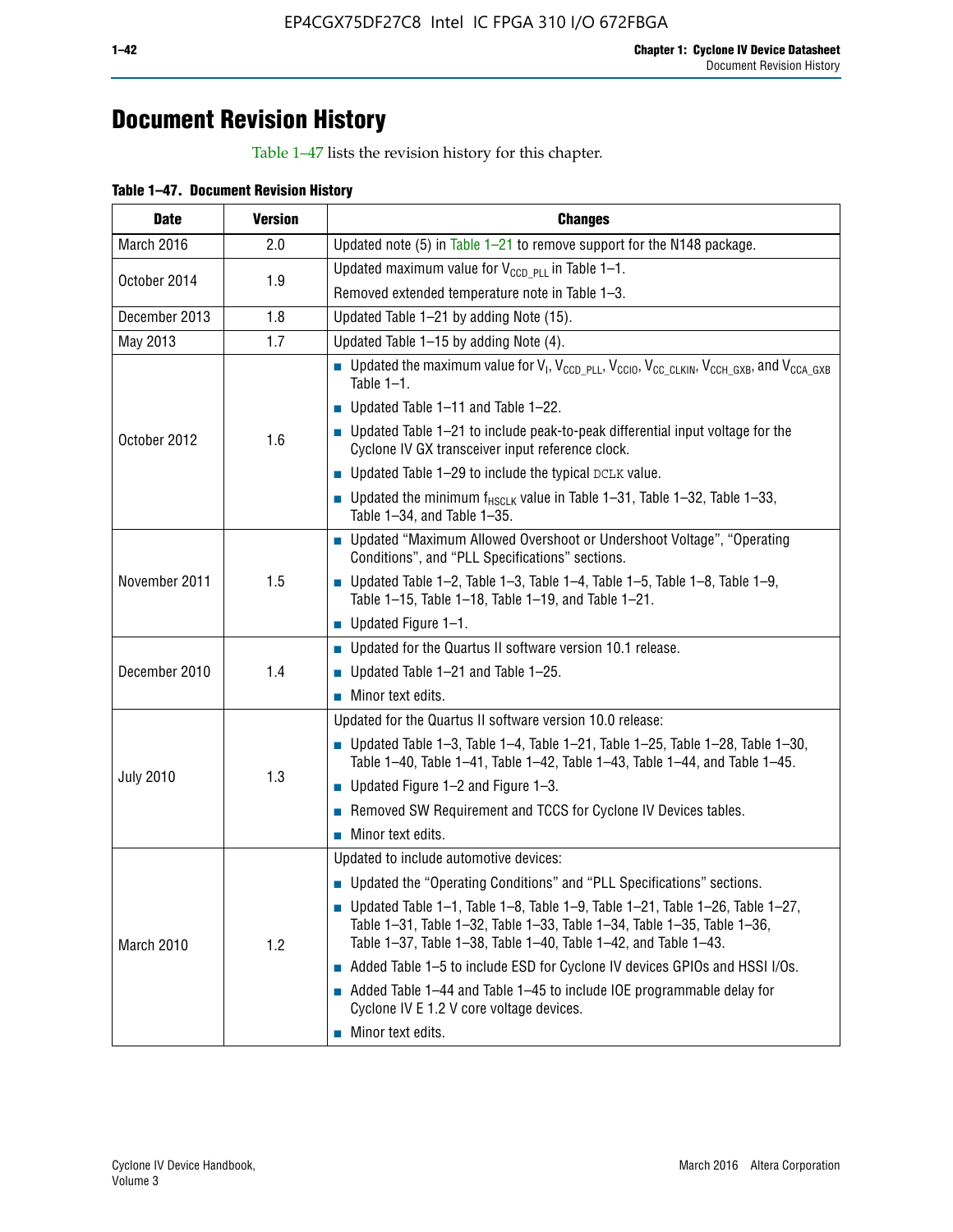#### **Table 1–47. Document Revision History**

| <b>Date</b>   | <b>Version</b> | <b>Changes</b>                                                                                                                                                                          |
|---------------|----------------|-----------------------------------------------------------------------------------------------------------------------------------------------------------------------------------------|
| February 2010 | 1.1            | Updated Table 1-3 through Table 1-44 to include information for Cyclone IV E<br>devices and Cyclone IV GX devices for Quartus II software version 9.1 SP1 release.<br>Minor text edits. |
| November 2009 | 1.0            | Initial release.                                                                                                                                                                        |